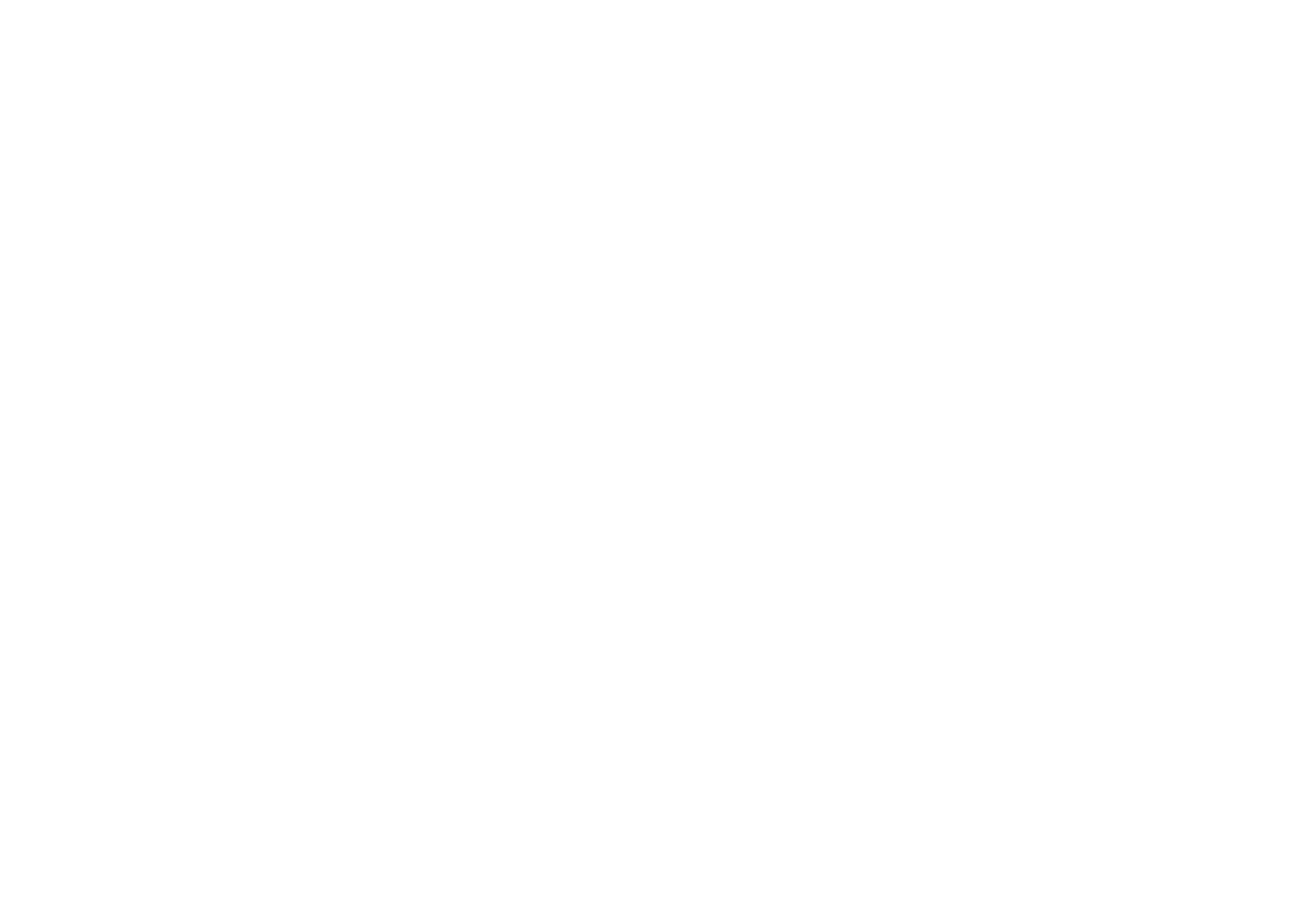# FUNDACIÓ VÍCTOR GRÍFOLS **iLUCAS**

# **The rational use of medicines: ethical aspects**

Monographs of the Víctor Grífols i Lucas Foundation The rational use of medicines: ethical aspects. N°. 8 (2011) Edited by: Fundació Víctor Grífols i Lucas. c/ Jesús i Maria, 6 - 08022 Barcelona fundacio.grifols@grifols.com www.fundaciogrifols.org



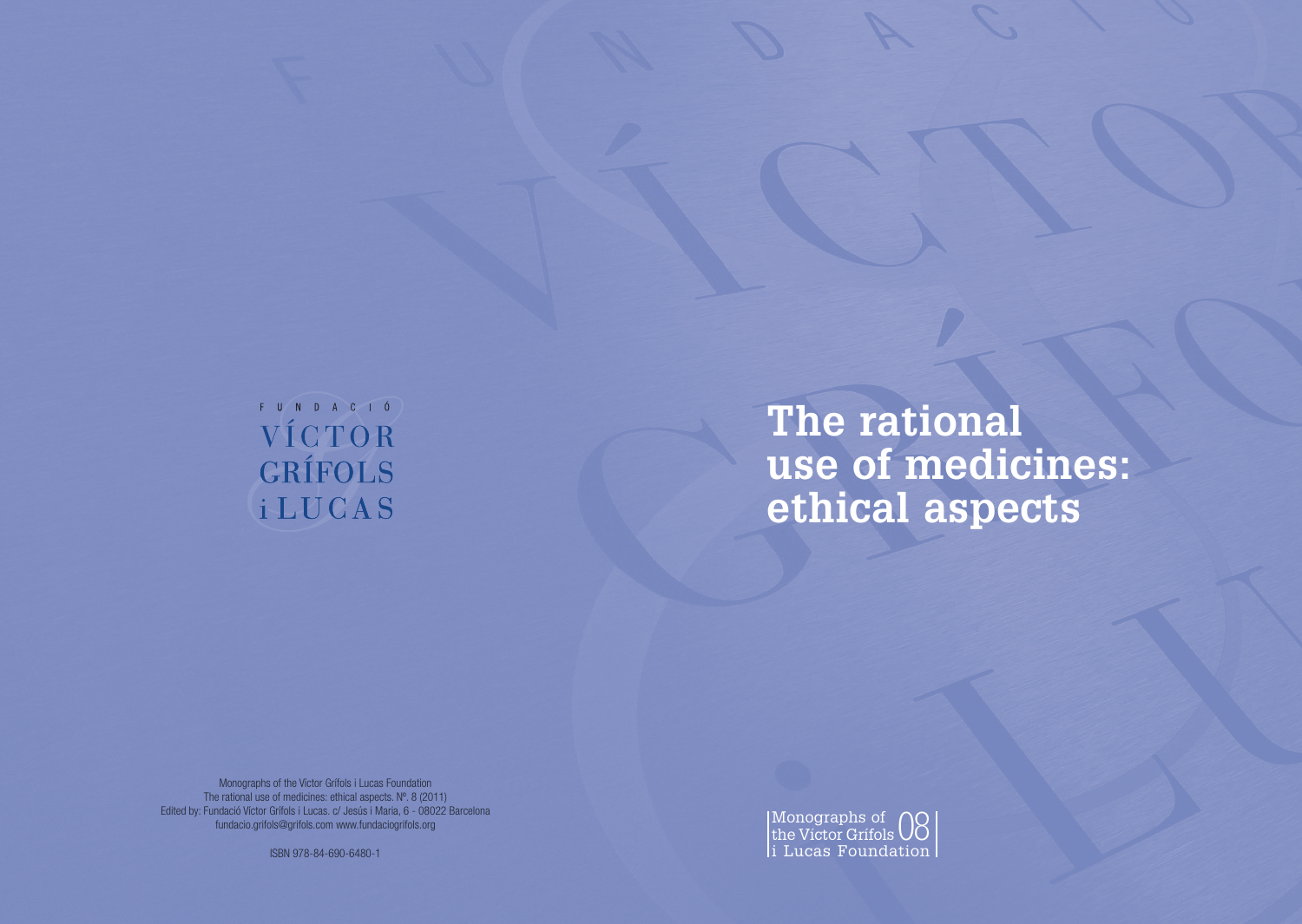### **CONTENTS** Page

| Presentation                                       |    |
|----------------------------------------------------|----|
|                                                    | 7  |
| The rational use of medicines: ethical aspects     |    |
|                                                    | 10 |
| The rational use of medicines: ethical aspects     |    |
|                                                    | 22 |
|                                                    | 32 |
|                                                    | 35 |
|                                                    | 37 |
|                                                    | 39 |
|                                                    | 41 |
|                                                    | 43 |
|                                                    | 43 |
|                                                    | 45 |
|                                                    | 48 |
|                                                    | 49 |
|                                                    | 52 |
|                                                    | 57 |
|                                                    | 58 |
|                                                    | 61 |
|                                                    | 63 |
|                                                    | 67 |
|                                                    | 69 |
| Contributors to the discussion in alphabetic order | 72 |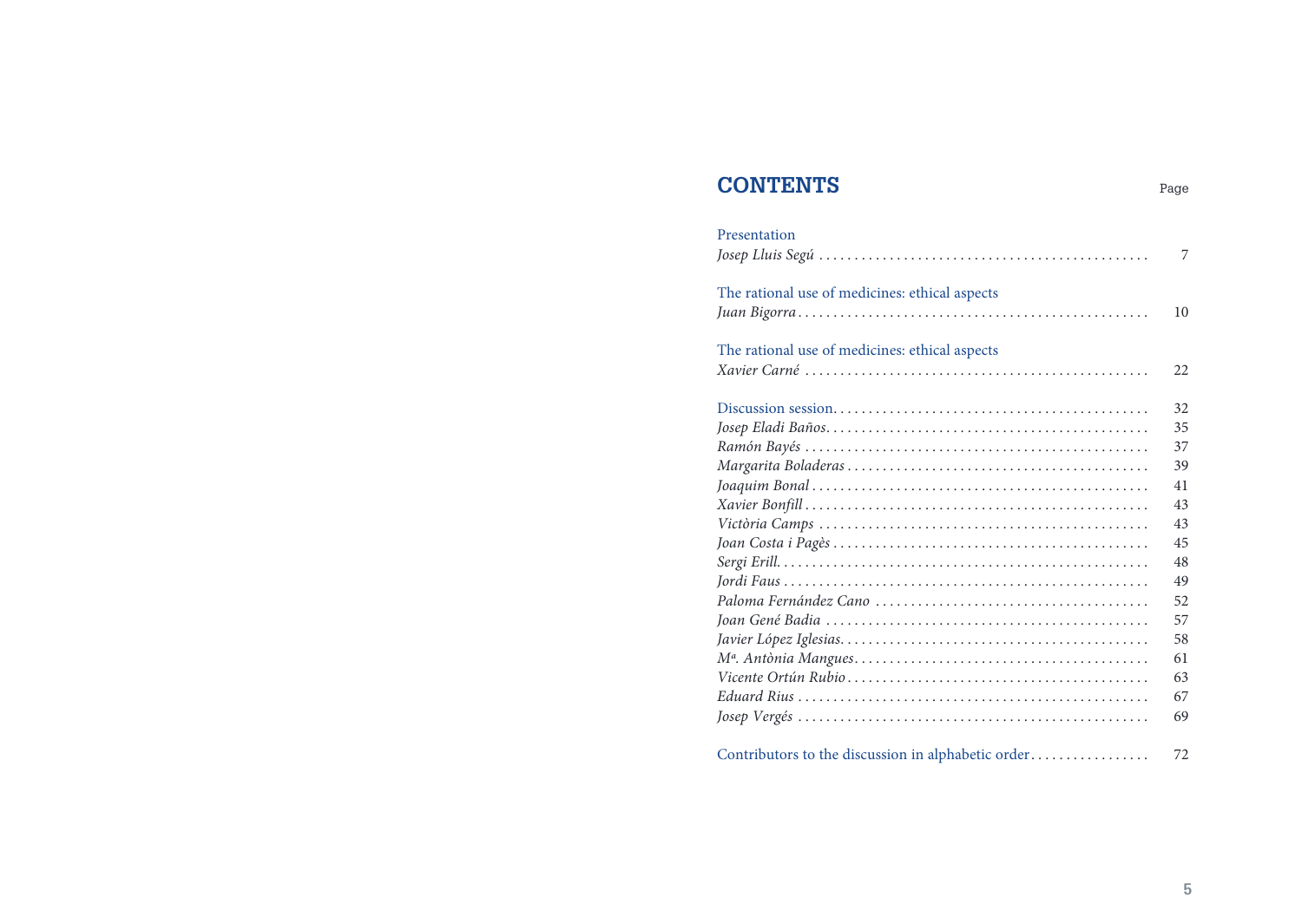### **PRESENTATION**

Nothing has contributed more to the well-being of humanity than medicines. Even at the simplest level, we find it difficult to imagine the agony of toothache before the invention of painkillers.

In Europe at the start of the 21st century, we take it for granted that everyone should have more or less immediate access to the latest advances in medicine. Only rarely do we think about the economic resources required to deliver this service. However, the continuous introduction of new and increasingly expensive medicines, together with an ageing population which consumes more and more health resources for a longer period of time means that we are forced to consider the best way of distributing resources which are inevitably limited. This must address not only medical, economic, legislative and administrative issues, but also ethical ones, such as those related to the equity of resource distribution and the role played by the patient in the decision-making process.

Not only do medicines account for a significant portion of health expenditure, but they are the element of health spending which has grown most rapidly in recent years, a trend which seems unlikely to change significantly in the near future.

It seems reasonable, then, that any consideration of how to allocate health resources appropriately should pay close attention to that element of health expenditure which has risen most.

The concept of the "rational use of medicines" has been defined precisely by the WHO. However, it has been used as an umbrella term for a range of measures designed to ensure that the financial resources to fund medicines are allocated in such a way as to deliver the greatest possibles gains in health and well-being for the population.

Although the term may seem slightly unfortunate (appearing to suggest an irrational use of medicines, without establishing what this might be) it encourages us to use the best knowledge available to us at the moment of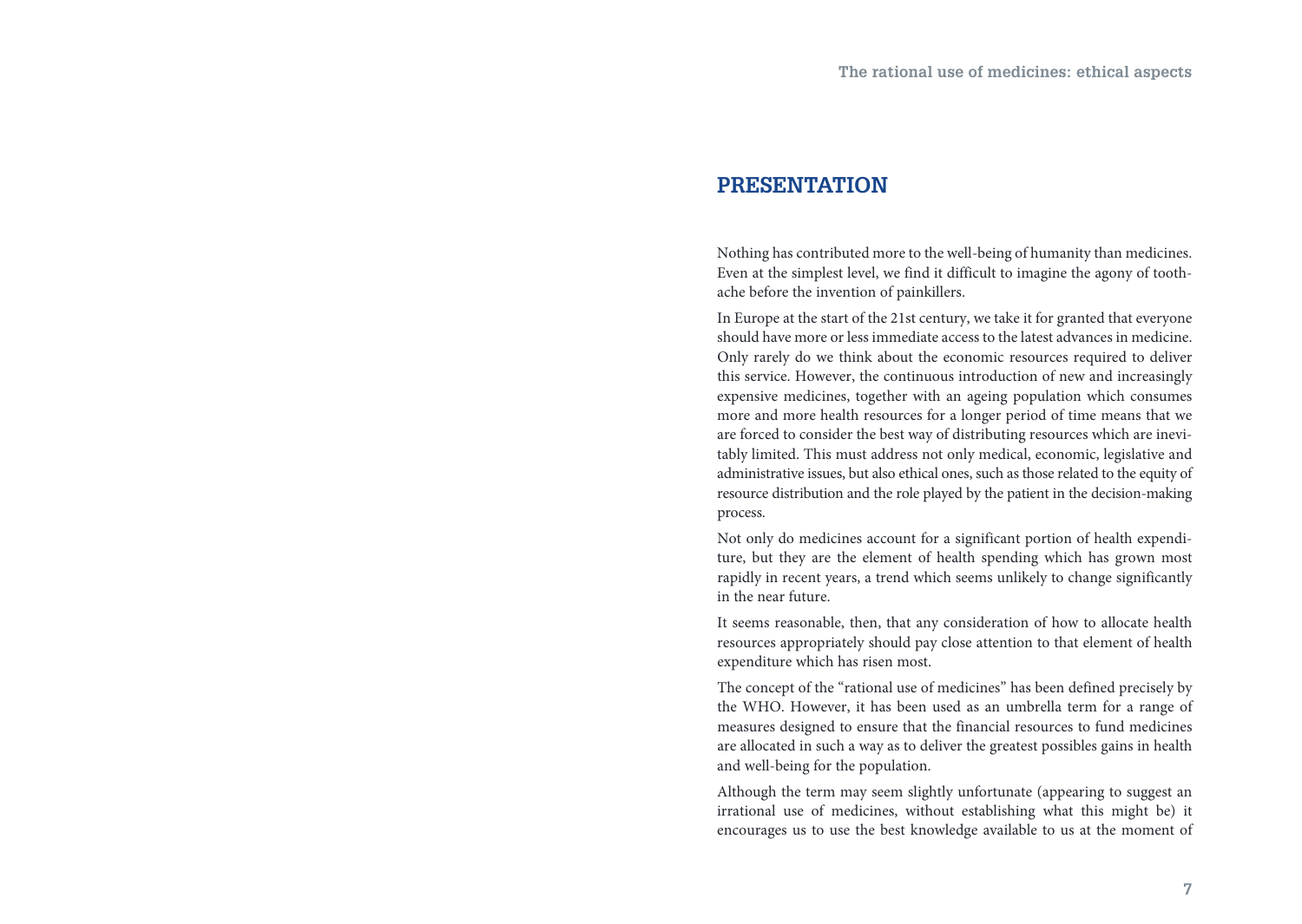taking decisions related to the authorization, prescription and dispensing of medicines. Taking what is arguably an overly reductionist approach, the tendency has been to consider the rational use of medicines primarily within the framework of evidence-based medicine.

By exploring the ethical issues, we hope to broaden the focus of a discussion which has tended to be extremely technical, making it the exclusive preserve of experts. This can obscure the fact that we are simply analysing such basic issues as the allocation of resources or, more specifically, withholding a health product or service from a part of the population when resources are limited, breaking down the various factors which must be taken into account when reaching such decisions.

Contributions from members of the discussion panel provide a range of complementary viewpoints, offering the reader a multidisciplinary perspective from which to draw his or her own conclusions.

> Josep Lluis Segú *Chairman of Ediciones Doyma, S.L.*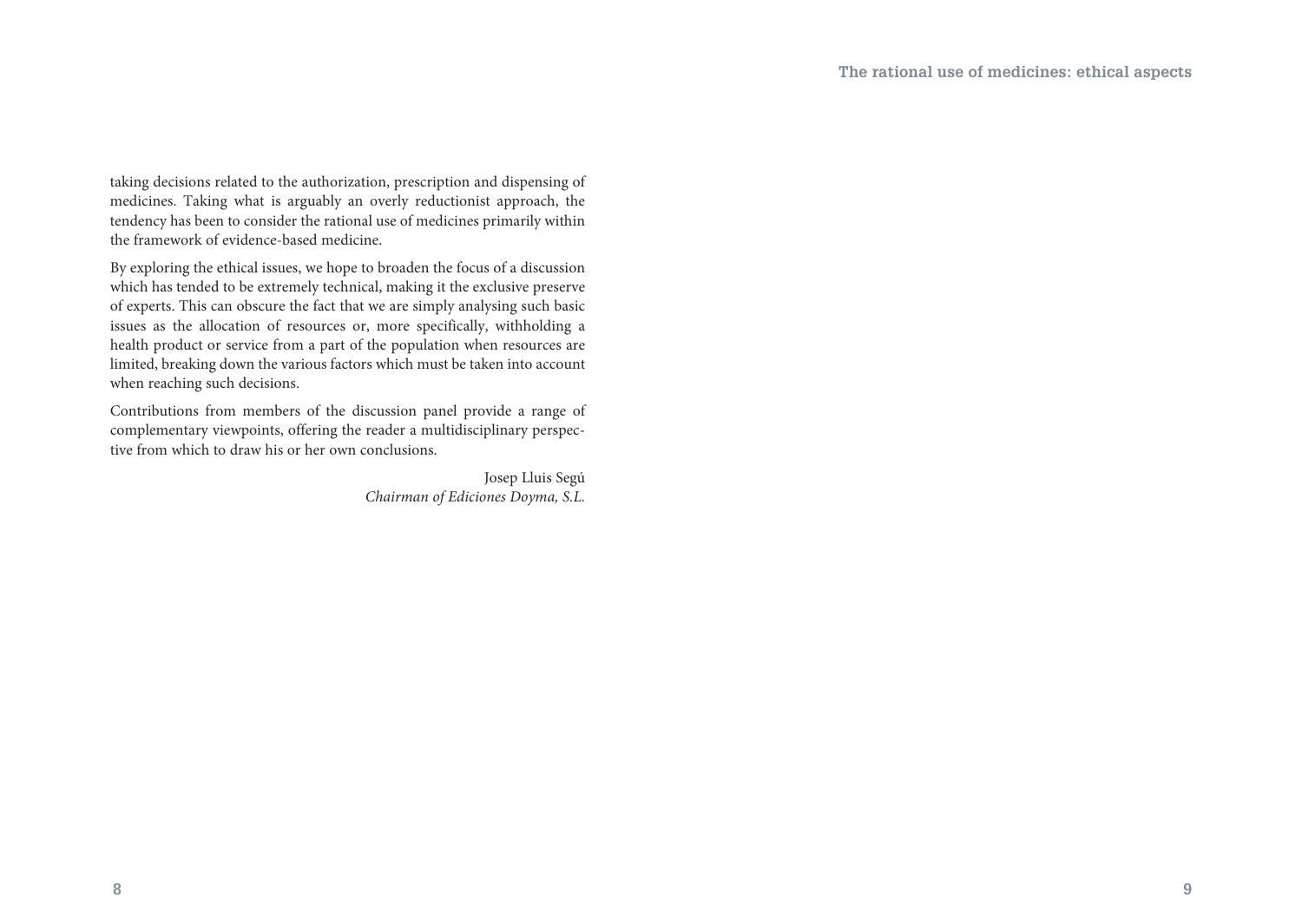**The rational use of medicines: ethical aspects Juan Bigorra**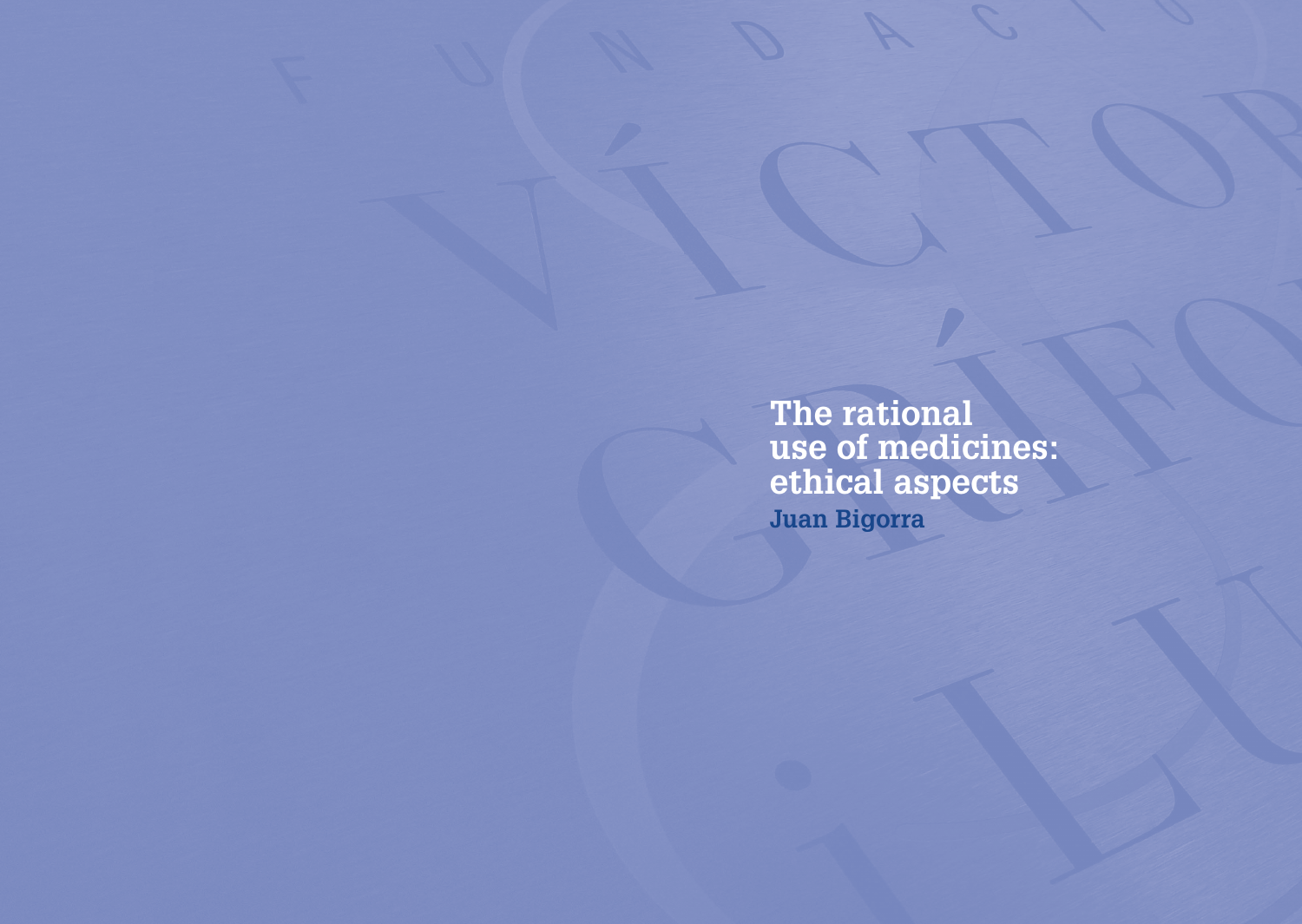### **Introduction**

The expression "the rational use of medicines" is open to a wide range of interpretations. The World Health Organization (WHO) defines the rational use of medicines as requiring that patients receive medications which are appropriate to their clinical needs, in doses that meet their own individual requirements, for an adequate period of time, and at the lowest cost to them and their community<sup>1</sup>. Interpretation depends on the individual point of view; for some, it means using the very latest (and potentially the most effective) medicines to treat any complaint or discomfort, while for others it means using those medicines with the lowest cost and for which the most extensive meta-analysis data is available, effectively excluding recently introduced medicines. An extreme interpretation, although unfortunately not an uncommon one, is that rational use of a medicine is use which complies with a fixed annual budget.

The perspective changes according to the expectations and needs of the people who research, market, distribute, prescribe, dispense, fund and consume the medicines. The decision as to which is the correct perspective is not an easy one, entailing the need to balance a range of interests: those of a sector which generates 520,000 jobs in Europe and which is largely responsible for funding biomedical research and the development of new treatments; the expectations of an ageing population which wants both increased life expectancy and a better quality of life; the desire of health professionals to retain the capacity to take decisions regarding the use of medicines; and the pressure of working within a health system which operates within a political framework and strives to satisfy growing demands on the basis of limited budgets.

In countries such as Spain, the use of medicines takes place in the context of an imperfect and highly regulated market where supply and demand are not directly linked. One might expect that the rational use of medicines would depend in large part on the existence of rational supply and demand, and on rational decision-making by the authorities, although this of course leaves open the question of exactly what we mean by the term "rational".

### **Supply of medicines: the pharmaceutical industry**

Supply is conditioned primarily by the pharmaceutical industry, which researches, develops, manufactures and markets medicines, subject to strict requirements of efficacy, safety and quality. Approximately 90% of drug R&D is funded by the pharmaceutical industry, with the most developed countries – the United States, western Europe and Japan – accounting for around 88% of the global pharmaceutical market, as a result of which the tendency is for private sector pharmaceutical research to satisfy needs and expectations in these countries. In developed countries, conditions such as cardiovascular risk factors, psychiatric disorders, diabetes, asthma, bone and joint conditions, and cancer are the most lucrative in terms of return on investment. This is reflected in the R&D effort. While there are 361 projects researching lipids, and 195 projects looking at obesity, there are only 6 projects focusing on Chagas disease, and 24 projects dedicated to leishmaniasis, the majority of which are conducted in the academic sector or by small companies<sup>2</sup>.

At present, according to the calculations of international health consultants IMS, the average R&D cost of bringing a new medicine to market is almost 600 million dollars. At the same time, average sales for a new drug are 200 million dollars after 11 years. In other words, many new medicines will never be profitable<sup>3</sup>. It is no surprise, then, that market forces play a major role in conditioning pharmaceutical R&D.

The number of new drugs brought to market has declined markedly over recent years as a result of rising costs and the increased complexity of pharmaceutical R&D. The United States' Food and Drug Administration (FDA) reviewed 60 drug approval applications in 1998, but only 30 in 2000. In Europe, the European Medicines Evaluation Agency (EMEA) received 58 applications during 2001 compared to only 31 in 2002<sup>4</sup>. This, together with the growing exposure of the industry's leading companies to generics, which will account for 69% of sales within the next 5 years, means that the pharmaceutical industry is at a crossroads which demands a radical change in a sec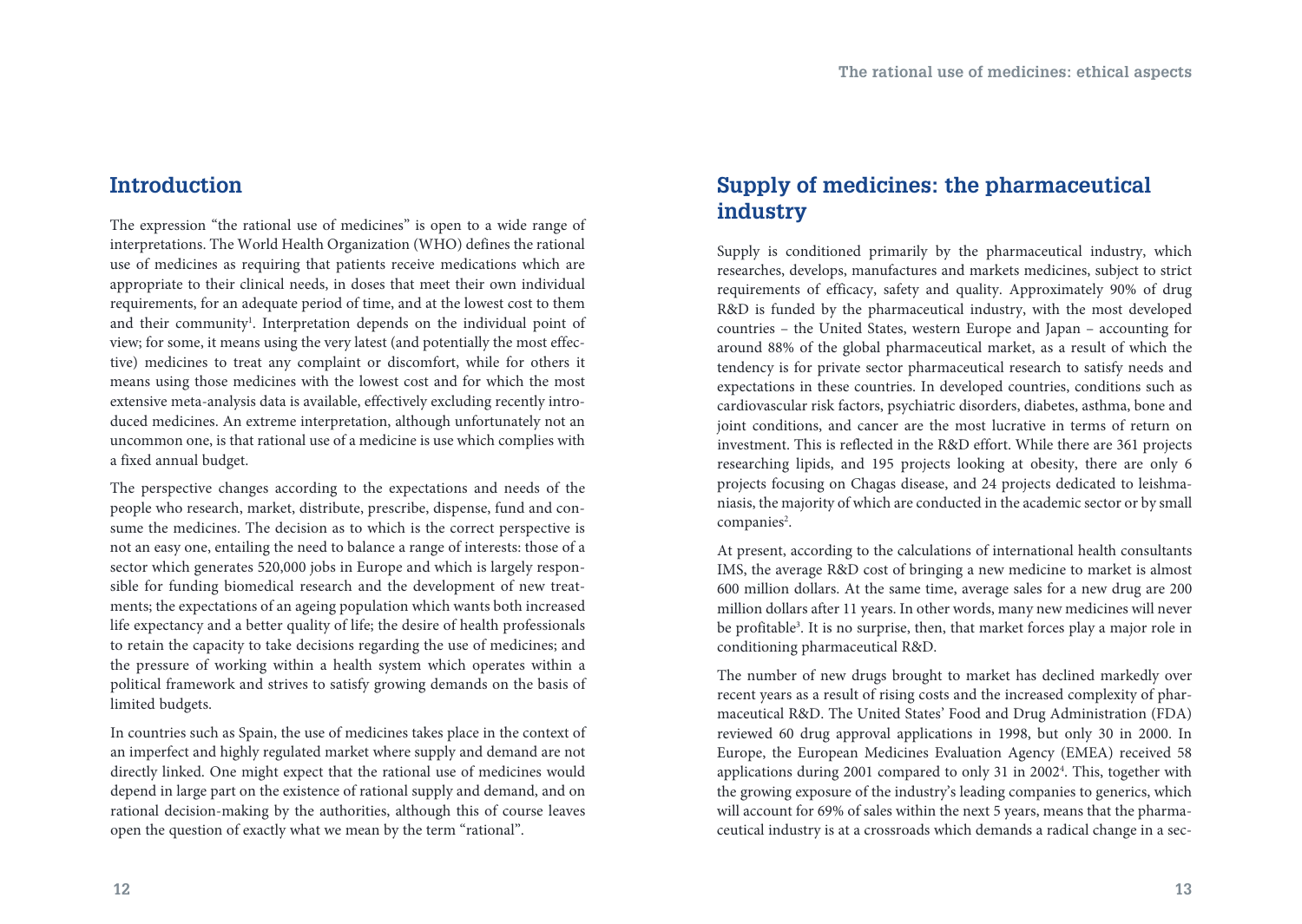tor which must find a way of improving productivity in R&D and becoming more transparent not just in financial terms, something which it already does quite well, but in terms of its contribution to improving the health and wellbeing of society in general<sup>5</sup>, if it wishes to gain the social backing which at present it lacks.

Interventions to regulate supply, particularly in Europe, have tended to focus on the introduction of further criteria, in addition to those of efficacy and safety, such as clinical effectiveness or comparative efficacy, economic effectiveness or budgetary impact. Other unwritten criteria which in practice operate to regulate the supply of medicines include budgetary compartmentalization, due to the separation of pharmaceutical expenditure from other areas of the health budget, with the result that the impact of medicines on other areas of the health budget (for example, by reducing hospital expenditure) is ignored<sup>6</sup>. While the time factor, where the fact that benefits of drugs often occur 10 or 15 years down the line (for example, in the treatment of risk factors) means that financial decisions may be taken on the basis of the immediate budgetary impact but without taking proper consideration of long-term health benefits.

### **Demand for medicines: health and market influences**

From a health perspective, demand can be seen as the total global amount of illness expressed as millions of years of life lost, adjusted for incapacity. The scale is breathtaking. Illnesses such as respiratory infections, AIDS, diarrhoea, malaria and tuberculosis each account for more than 30 million years of life lost per year<sup>7</sup>. In some cases, this is demand which cannot be met under existing market conditions, although access to patented medicines for the poorest countries is under review as a result of the growing awareness of many, including the pharmaceutical industry, of the need to show greater solidarity with the most disadvantaged. In other cases, the problem has its roots in the problems which beset developing countries, such as the absence

of physical infrastructure, military, social and political problems, and the lack of an adequate health and pharmaceutical policy. Many of the principal causes of mortality in the Third World could be eradicated by a policy of providing access to low cost generic drugs.

If we consider health demand in the developed world, this is conditioned not only by the impact of illness, but also by rising expectations both of life expectancy and of quality of life within the framework of a political system which promotes this aspiration. Evidence of this can be seen in any election campaign.

The clash between the efforts of the pharmaceutical industry to generate as much demand as possible, the introduction of new and increasingly expensive technologies, the expectations of patients, the massive expansion of the health system, as a corollary of which health professionals are able to dedicate less time to each individual patient, and the growing pressure on health system administrators, who are subject to budgetary restrictions which do not reflect demographic changes and rising demand, all mean that the use of medicines finds itself at the heart of a conflict involving health outcomes, iatrogenic effects and economic considerations.

In the face of this, some authors have proposed that the solution is to be found in the strict application of the criteria of evidence-based medicine, understood as the systematic and almost exclusive use of information derived from accessible random trials and the corresponding meta-analyses, when reaching decisions about clinical practice. However, the most extreme proponents of such an approach ignore four key issues: a) most of the information which enables us to reach the correct decision about any individual drug's role in the medical arsenal is obtained several years after it is brought to market; b) clinical trials and meta-analysis relate to a type of patient and conditions of use which generally differ from those found in normal clinical practice; c) the results of clinical trials are expressed in statistical terms and are not directly applicable to individual patients, as is empirically demonstrated by everyday clinical experience (something which we expect to be confirmed scientifically as we increase our knowledge of the genotypes and phenotypes which predict individual responses to drugs), and: d) Sackett's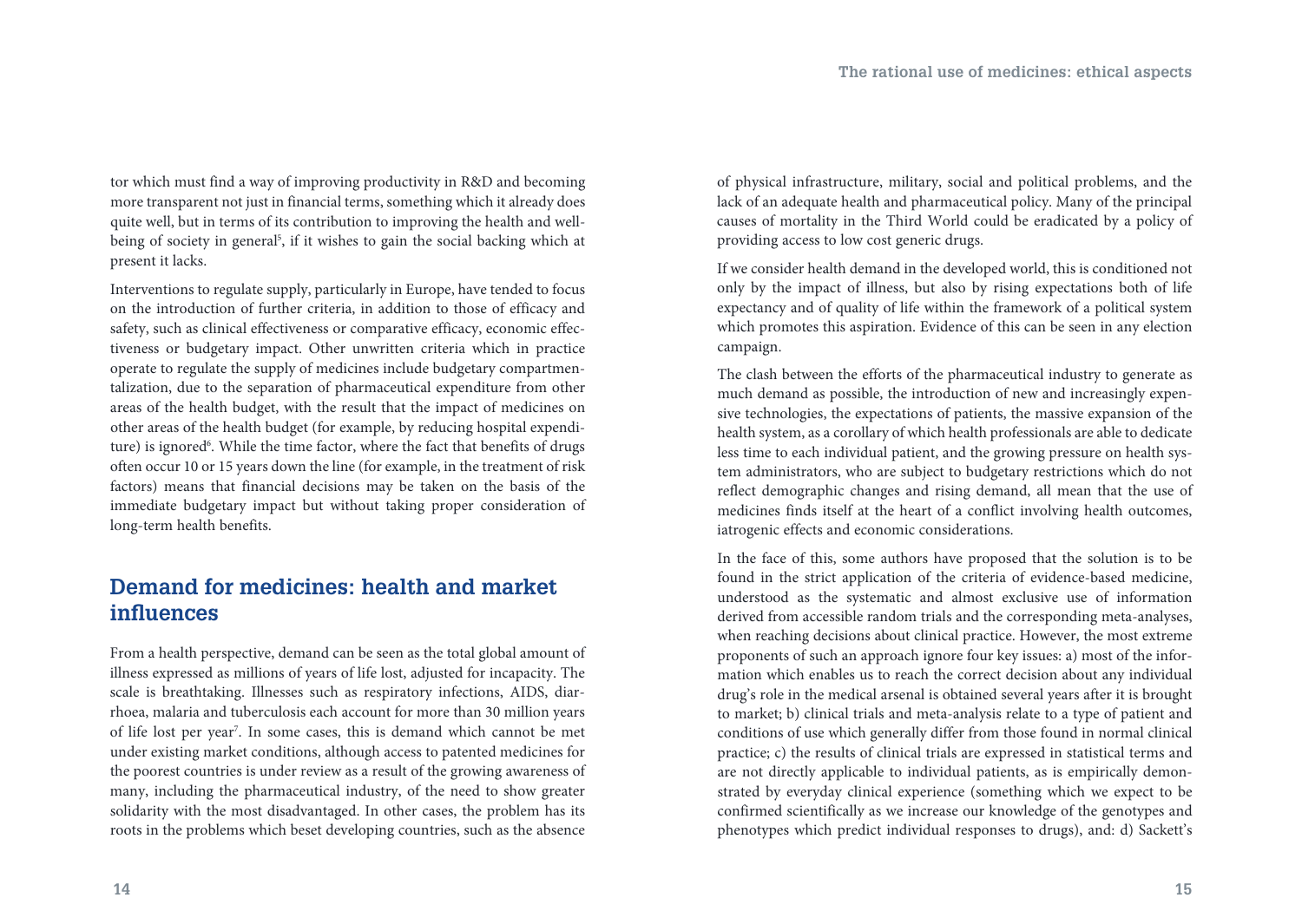original definition of evidence-based medicine has little in common with the dogmatic fixation with "clinical trials" and "meta-analysis", but rather means integrating the best available evidence with clinical experience, knowledge of physiology and disease and the patient's preferences when reaching decisions about individual patients<sup>8</sup>.

### **Generating demand in industrialized countries**

The main generators of demand are: political systems in Europe, which make the population aware of their right to unlimited access, free of charge, to almost the entire range of health services, without any real health education policy to accompany it and without any clear guidelines regarding the use of health resources by the population; demographic trends – an ageing population and a growing number of immigrants; and a health industry which pursues its own interest in expanding the "market".

Information and promotion activities may provide real value by increasing knowledge of illnesses and how to treat them°. However, the capacity of the promotional activities of pharmaceutical companies to modify prescription habits<sup>10</sup> and their tendency to distort the focus of scientific information for their own benefit<sup>11</sup> mean that we need to strengthen compliance with codes of good practice in drug promotion. A controversial issue concerns information and marketing aimed at patients. Although critics argue that this raises the threat of the medicalization of society, rising costs and a greater risk of negative impact of medical intervention, there is an increasing demand for patients to be provided with the information they need in order to participate actively in the prescription process<sup>12</sup>. The time has come when we need to take a more mature approach to patient participation, as part of a genuine debate concerning the hidden rationing of health resources. Claire Rayner, President of the Patients' Association in the United Kingdom, has argued that what really hurts is that this rationing is being conducted with so much secretiveness and with such a focus on elderly patients<sup>13</sup>. Some go further and argue that age based rationing should be illegal<sup>14</sup>. It is worrying to consider what could happen in Spain if there is not a constructive debate about the future of health provision in the context of an ageing population, and medicines clearly need to be included in this debate. Having accepted the need for measures such as better information and education about medicines, and promoting the use of generics, there would appear to be three options: slowing the speed with which new therapeutic advances are adopted; introducing higher levels of copayment by users; or increasing the percentage of public resources allocated to health in general and to the provision of medicines in particular.

### **Some proposals to make supply more rational**

- *1. Redesign pharmaceutical R*&*D.* Pharmacogenetics, genome studies and proteomics open up new prospects for far more precise research in the design of drugs which are more accurately targeted to meet the needs of individual patients. At the same time, the traditional focus on clinical development to demonstrate efficacy and safety should be complemented by more pragmatic studies designed to assess clinical effectiveness, impact on patients' quality of life and economic effectiveness, as far as possible prior to marketing, to facilitate more informed decision-making with regard to the evaluation and adoption of new technologies<sup>15</sup>.
- *2. Improving post-marketing evaluation*. Public interest is best served when there is a wide range of options, together with the information which makes it possible to determine which option is best for each specific situation. As a result, rather than concentrating on measures which restrict the range of therapeutic options, regulatory agencies and the industry should focus on developing programmes to promote the most effective possible use of available options, taking into account not just criteria of efficacy, effectiveness and safety, but also compliance and pharmacological interactions<sup>16</sup>.
- *3. Rationalizing public funding criteria.* This should be done in a transparent manner, which is consistent with the values, principles and laws of each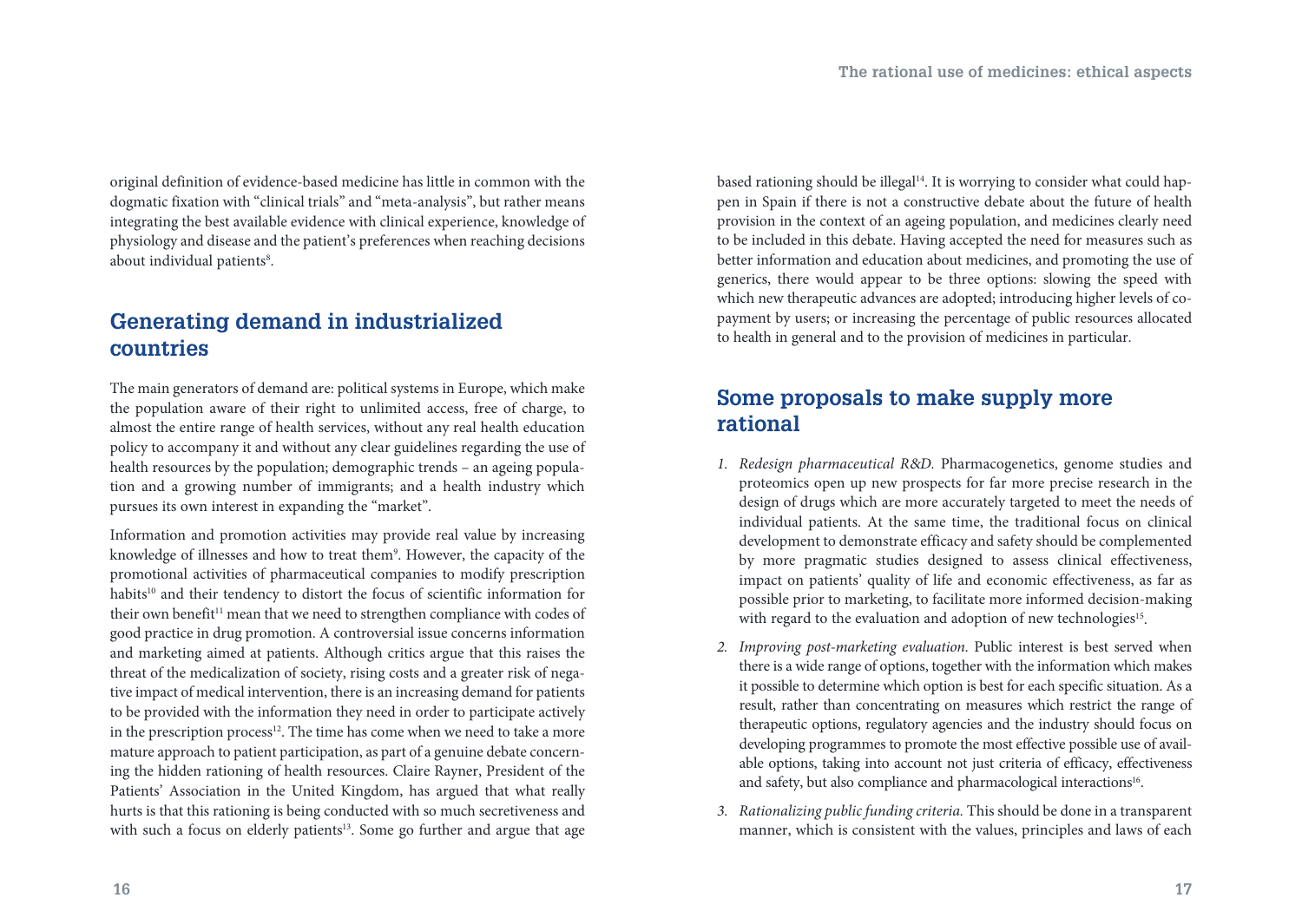society, allowing opportunities for new technologies in order to evaluate their effectiveness during the post-marketing stage. We need to provide sufficient resources to fund innovation through a firm policy on generics.

*4. Define a framework for collaboration between civil society and the pharmaceutical industry*, including cooperation projects with developing countries, research into orphan diseases, investigation of health outcomes, and studies of the efficiency of health systems.

### **Some proposals to make demand more rational**

- *1. Objective analysis of the development of health demand.* This requires detailed study of epidemiology, demographic trends and the impact of the adoption of new technologies.
- *2. Return to Sackett's original definition of evidence-based medicine (avoiding dogmatism)*: managing evidence but also drawing on the knowledge arising from clinical practice, giving it objective value through the rigorous application of observational methods to evaluate the health results obtained using medicines<sup>17-19</sup>, incorporating the preferences of patients who are informed and wish to participate in their health care through a shared decision-making model<sup>20</sup>.
- *3. Require ethical promotion*, through the rigorous application of a code of good practice in the promotion of medicines, and by encouraging research and continuing medical training.
- *4. Undergraduate and postgraduate education, and continuing professional development*. Improving the training of those working both in clinical pharmacology and in health care, and raising the standards of materials used by the industry to promote their products.

Finally, it is important to stress the need to make progress in this area, because the choice is clear: rational use or rationing. And the risk is that "rationing" will be applied at the expense of those groups with little or no social influence, and will restrict innovation, weakening the capacity of the industry to continue investing 17 to 20% of its sales income in R&D, something which would do no favours to the millions of patients suffering from diseases which are currently untreatable.

> Juan Bigorra *Assistant Managing Director. Novartis Farmacéutica, S.A.*

### **References**

- 1. WHO. *Promoting rational use of medicines: core components.* Geneva: WHO Policy Perspectives on Medicines, September 2002.
- 2. R&D Focus Data Base. September 2002.
- 3. Ansell J. *More mileage than meets the eye: revealing the true potential and its impact.* Spectrum: Pharmaceutical Industry Dynamics. Decision Resources Inc., May 2000.
- 4. Wallace CP. *TIME* 2003:40-1.
- 5. Angell M. "The pharmaceutical industry to whom is it accountable?". *N Engl J Med* 2002; 342:1902-4.
- 6. *World Health Report 2000*. Geneva: WHO-IFPMA Round Table, 2000.
- 7. Lichtemberg FR. "Do (more and better) drugs keep people out of hospitals?". *Health Economics* 1996; 86:384-6.
- 8. Sackett DL, Rosenberg WMC, Gray JAM, Haynes RB, Richardson WS. "Evidence based medicine: what it is and what it isn't". *BMJ* 1996; 312:71-2.
- 9. Beary JF III. "Pharmaceutical marketing has real and proven value: characteristics of materials distributed by drug companies: four points of view". *J Gen Intern Med* 1996; 11:635-6.
- 10. Wazana A. "Physicians and the pharmaceutical industry. Is a gift ever just a gift?". *JAMA* 2000; 283:373-80.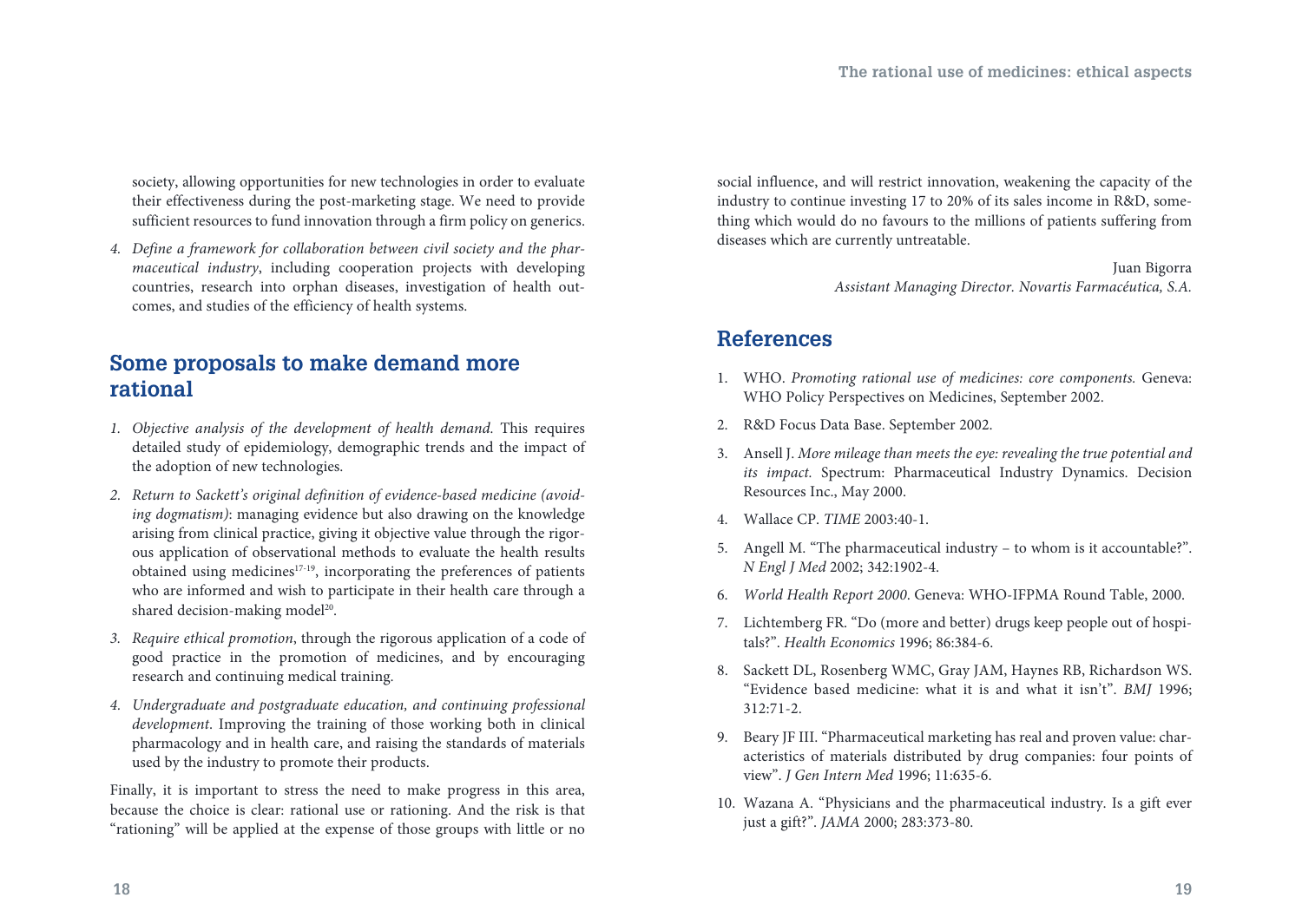- 11. Villanueva P, Peiró S, Librero J, Pereiró I. "Accuracy of pharmaceutical advertisement in medical journals". *Lancet* 2003; 361:27-32.
- 12. "Pushing ethical pharmaceuticals direct to the public [editorial]". *Lancet* 1998; 351:921.
- 13. Rayner C. *Patient Voice.* 2001; 9.
- 14. Rivlin M. "Should age based rationing of health care be illegal?". *BMJ* 1999; 319:1379.
- 15. Badia X, Guyver A, Magaz S, Bigorra J. "Integrated health outcomes research strategies in drug or medical device development, pre- and postmarketing: time for change". *Expert Rev Pharmacoeconomics Outcomes Res* 2002; 2:89-98.
- 16. Spitzer OS, Hutchinson T, Lane D. "Postmarketing management of drug use: toward rational public policy". *CAMJ* 1987; 136:1022-4.
- 17. Lasagna L. "A plea for the 'naturalistic study of medicines'". *Eur J Clin Pharmacol* 1974; 7:153-4.
- 18. Black N. "Why we need observational studies to evaluate the effectiveness of health care". *BMJ* 1996; 312:1215-8.
- 19. Lewsey JD, Leyland AH, Murray GD, Boddy FA. "Using routine data to complement and enhance the results of randomized controlled trials". *Health Technol Assess* 2000; 4:1-5.
- 20. Pracht C. "Calidad de vida y preferencias: perspectiva del paciente". *Med Clin* (Barc) 2002; 118(Supl 3):45-8.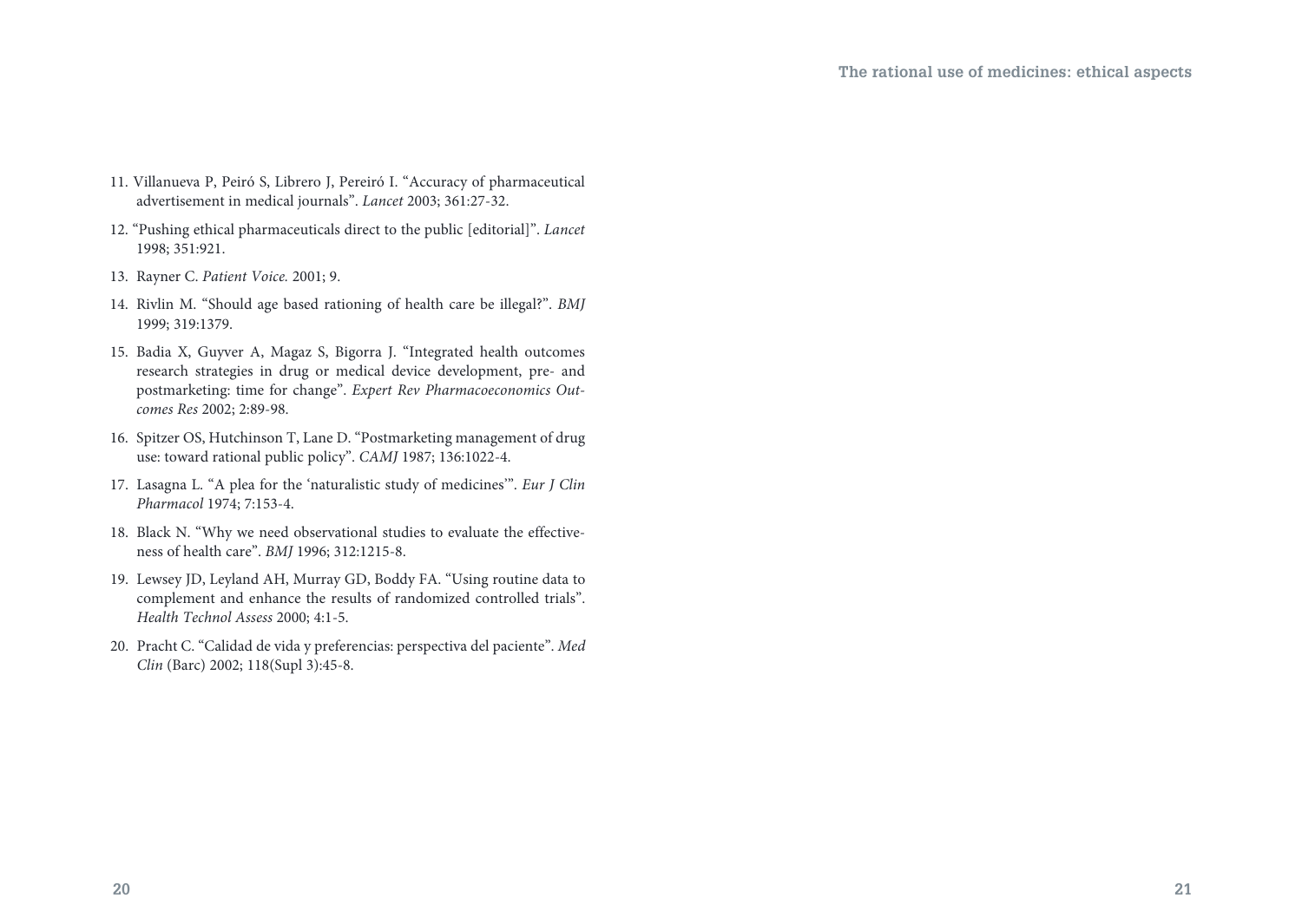**The rational use of medicines: ethical aspects Xavier Carné**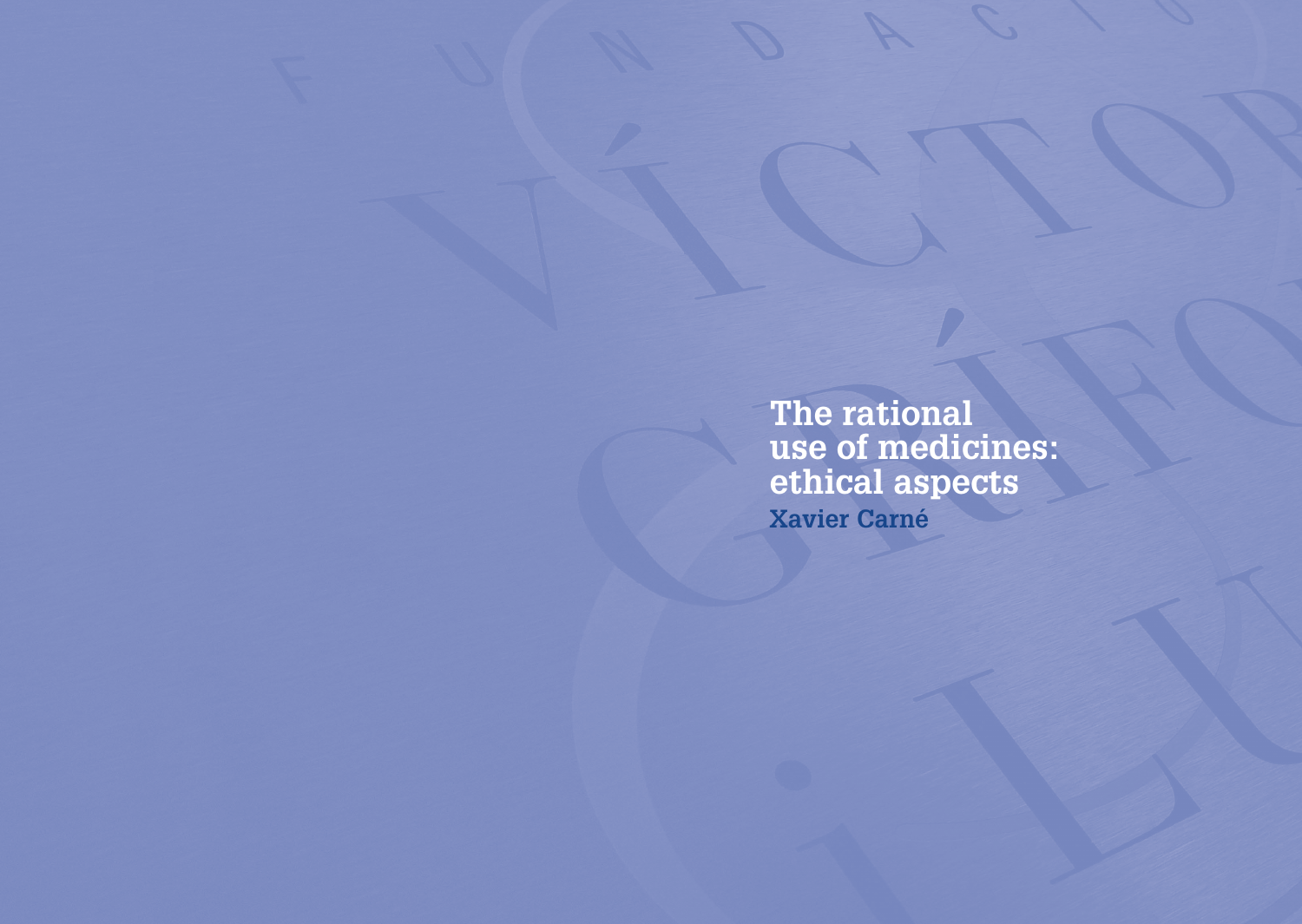### **Treatment as an art**

The art of treatment is indissolubly linked to the medical act, and is as old as humanity itself. Although the first therapeutic remedies may have been stumbled upon by chance, in primitive medicine there are at least three ways of understanding and practising treatment: spontaneous help, magical cures and empiricism. In many ancient cultures, treatment is a magical-religious activity which also contains some empirical elements. From a very early stage, then, the magical (or irrational) element has coexisted alongside the experience-based (or rational) one.

In the mid-20th century, with the explicit formulation of the controlled clinical trial method by Sir Austin Bradford Hill, there was a major advance from medicine based on uncritical empiricism to one based on scientific evaluation. This important step had a major impact on pharmacology. The method described by Bradford Hill has three key features: a) the existence of a group with which to compare the effect being studied; b) the random allocation of the population to the different study options, so that study groups are comparable; and c) the use of masking techniques to prevent bias in the evaluation of study variables.

Since the Second World War, the number of new drugs available has risen steadily. Together with a range of other scientific-technical, economic and social factors, they have made a massive contribution to improving the quality of life and increasing life expectancy in the west.

Clinical pharmacology as a specialist discipline has its origin in the 1960s, as a response to the thalidomide disaster and with the explicit support of the World Health Organization (WHO). During this period, thanks to progress in chemical synthesis, the pharmaceutical industry produced a huge range of new drugs, whose effects on humans (both beneficial and adverse) had to be evaluated scientifically. One of the fundamental operating objectives of the disciple is, precisely, to promote the rational use of medicines at every stage of the treatment process.

The shift towards rationalism in health care culminated during the 1990s with the popularization of meta-analysis as a method upon which to base therapeutic decisions, and with the triumph of the approach originally formulated by David Sackett and known as "evidence-based medicine" (EBM)<sup>1</sup>. This movement advocates that all therapeutic decisions should be based on "evidence" or "scientific proof", clinical trials and other methods which quantify the risk-benefit balance of pharmacological interventions.

EBM represents the culmination of the rationalist creed in which we find ourselves immersed. However, the importance ascribed to the results of a clinical trial and the decision as to the quality of these results are not intrinsic to the data but rather a consequence of how we understand and evaluate them. This is why EBM should be seen as a necessary but not a sufficient condition of establishing a specific course of treatment for any given patient. The vast range of clinical options, together with the fragmented nature and uneven quality of the information available with regard to many conditions, is a basis for caution before recommending, far less imposing, the application of a specific set of clinical guidelines<sup>2</sup>.

In some contexts, EBM resembles a sect, with its own priests and liturgy, in response to which its first organized opponents have appeared. These included the self-titled Clinicians for the Restoration of Autonomous Practice (CRAP). This group, which has remained underground so far to protect itself from "retaliation from grand inquisitors in the new religion of EBM", recently announced itself in an article laced with English humour published in the British Medical Journal<sup>3</sup>. In it, the 'crappies' challenge the gurus of EBM with their own weapons: they demand proof, based on clinical trials and metaanalysis, that the EBM movement has done more good than harm to the cause.

### **Today's pharmaceutical market**

Faced with a pharmaceutical market which is flooded with molecules, the vast majority of which are mere repetitions of others, the WHO has argued that the selection of essential medicines (325, in its twelfth version) is one of the most cost-effective ways of improving health access across the globe, both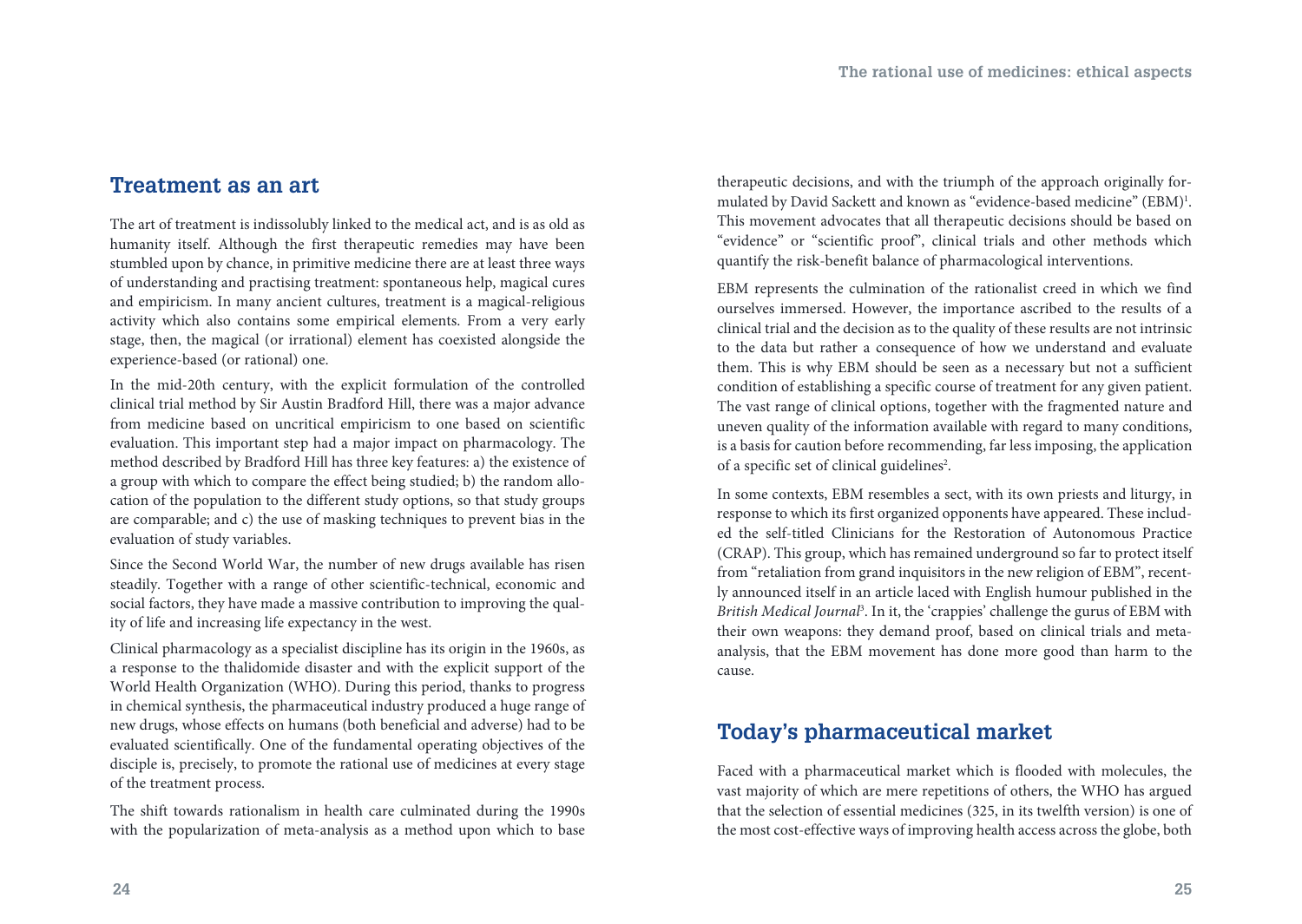in the developed world and in developing countries. The 2002 version of the model formulary proposed by the WHO starts with a chapter titled "Rational approach to therapeutics"4 . In it, the authors argue that, "medicines should only be prescribed when necessary and, in all cases, the benefits of administration are considered in relation to the risks involved"4 .

At the start of the 21st century, we are still a very long way from the globalization of human rights. The "nutrition-medicines-vaccines-health" axis, together with the pairings of "education-culture" and "housing-infrastructure" (drinking water, sewage system, transport or energy) constitute the three fundamental axes on which the rights of human beings should be based. In all three areas, the differences between the northern and southern hemispheres are vast and continue to grow.

At least on paper, medicines, together with vaccines, are one of the most widely available and easily accessible health interventions. In developing countries, pharmaceutical expenditure accounts for no less than 40% of the health budget<sup>3</sup>. However, over half of the population of Africa, for example, has no access at all to medicines or any other health service.

### **The responsibility of the pharmaceutical industry**

Meanwhile, in Europe we live in an advanced capitalist society which sees medicines both as one of the key tools for achieving health and, at the same time, as a consumer good. European social security systems have put medicines within the reach of all citizens.

The pharmaceutical industry is a very powerful one which should be considered both as "high risk" and as "high benefit". Bringing a new drug to market may require 10 to 15 years of R&D, together with investments of 500 to 600 million euros, in order to obtain patent rights which have a limited lifetime<sup>5</sup>. This is, then, an economic area which is in constant flux, and where the laws of the market are combined with high levels of state intervention.

The market for medicines is, without doubt, an unusual one. The State defines the rules governing the authorization, registration and pricing of medicines, together with the general conditions of use by users. At the same time, the State, through its social security and public health systems, is responsible for a very significant proportion of expenditure on medicines by citizens. To a large extent, with the significant exception of over-the-counter medicines, it is not the patient or service user but rather the prescribing doctor who decides upon consumption, sometimes in collaboration with the dispensing pharmacist. The pharmaceutical industry expends far more time and resources in generating and disseminating medical information relating to its interests than on producing medicines<sup>6</sup>. It is not, then, a context in which the rules of the market operate freely and without interference.

This is the model which currently exists in Europe. In the United States, however, it is much closer to the classic supply and demand model. Health in the USA is, above all, the concern of the individual citizen, who has the task of arranging affairs so that he or she has suitable health cover.

While subtle, the differences between the USA and Europe can be seen in the operation of the registration authorities. Both in the United States and in Europe, a new medicine is authorized so long as it satisfies the three basic requirements of quality, safety and efficacy. However, while for the Food and Drug Administration (FDA) "efficacy" means "superiority compared to placebo", for the European Medicines Evaluation Agency (EMEA), the efficacy of a new product in a specific indication must always be evaluated in comparison to one of its competitors. Study of the efficiency or cost effectiveness of new drugs is left for post-marketing phases and, in the first instance, these are not considered by the regulators.

The liberal philosophy underlying the North American model implies that, once the criteria of quality and safety have been met, it is the market which will determine the utility of any given product and the role it will ultimately play in the treatment of any specific condition. And, as we know all too well, the market does not always obey the laws of logic.

Although the European Union system was designed to ensure that decisions about the registration of a medicine should be independent of decisions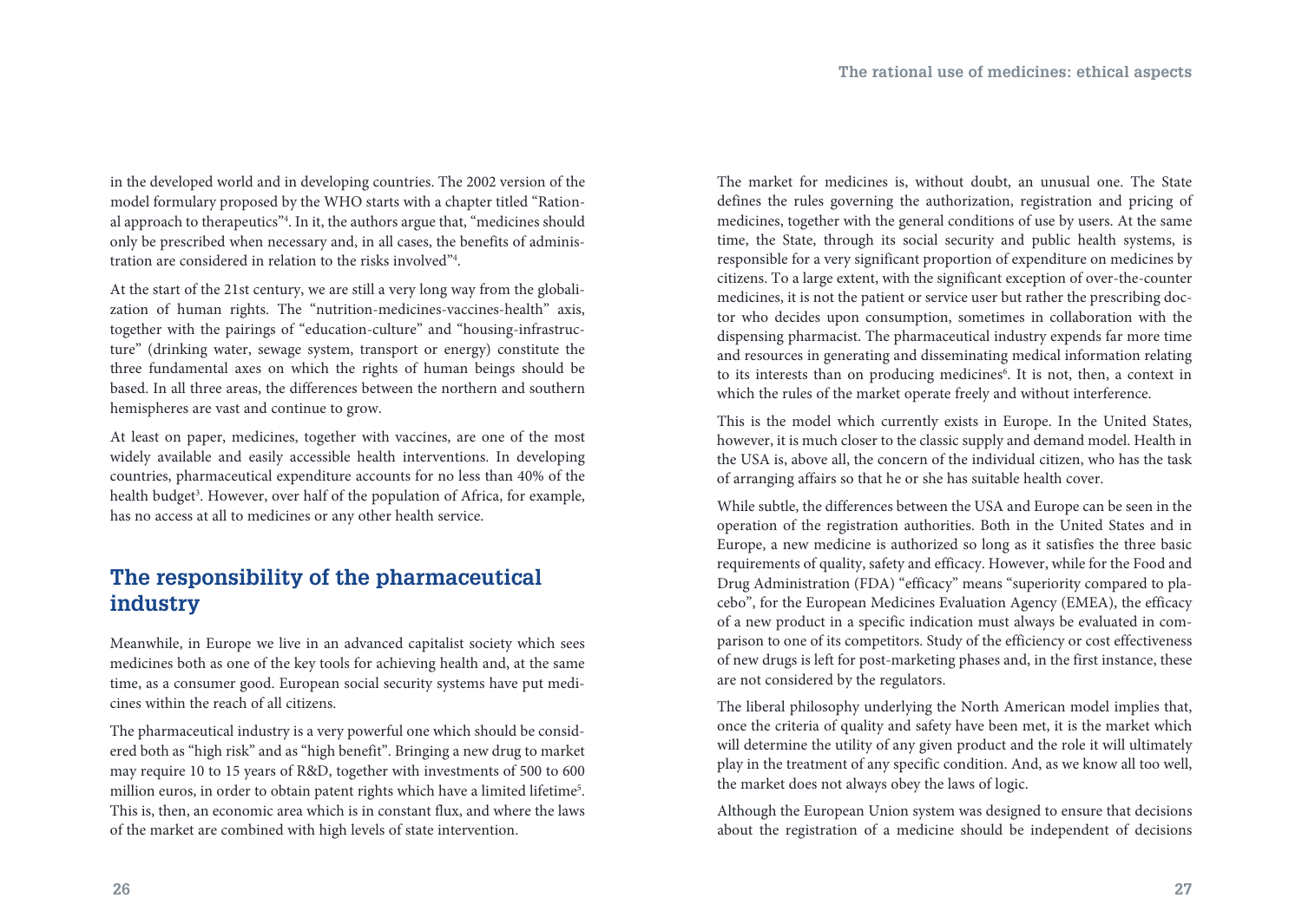about funding its use, in practice the small differences in the behaviour of the registration authorities on either side of the Atlantic are a reflection of the dual role assigned to the state in Europe: that of guaranteeing the properties of the new medicine, on the one hand, and that of financing its use, on the other, in contrast to the US model of the "minimal state". However, and despite these differences, it can be argued that neither in the United States nor in Europe are the regulatory agencies strong enough to successfully resist the commercial interests of the powerful pharmaceutical industry7 .

### **Improving rationality in the consumption of medicines**

Silvio Garattini has demonstrated that, of the antineoplastic chemotherapies introduced in the European market between 1995 and 2000, the advantages of the new products when compared to the older alternatives are at best slight, and at worst non-existent. The costs, however, are far, far higher<sup>s</sup>. This finding is probably valid in any other area of therapeutics. Nor is it generally possible, in terms of cost-effectiveness, to justify the fashion for developing and marketing enantiomers after the patent for the original form of the drug has expired.

With the development of products based on biotechnology, pharmaceutical expenditure has risen to levels which not even the most optimistic believe to be sustainable for the welfare state in the medium term. If we wish the health care system to remain viable, we will have to reform it dramatically, starting by making it more rational.

However, making our use of medicines more rational is not something we can achieve without also achieving significant change to habits relating to the use and consumption of many other goods. It is the consumer society we have all constructed which is profoundly irrational. The waste of energy or water in large cities in the industrialized world, the dominance of private transport (manufacturing ever faster cars for ever more crowded roads), or the consumerist binge of the Christmas season in large shopping centres are

just some of the many examples one could cite. It seems that, as human beings who are not just rational but also emotional and driven by passions, we are unable to limit ourselves and put an end to so much waste.

Throughout the western world (both in the United States and in Europe) there has been a significant rise in so-called "alternative or complementary medicines", natural medicines, homeopathy, Bach flowers and a whole range of other options based on an uncritical empiricism9 . Although the rational bases for these different systems are intrinsically contradictory, they are often presented as if, taken together, they constituted a valid homogeneous alternative to the failures of the all-powerful technology of conventional medicine.

Ignoring what happens in the south, for those of us in the north it is difficult to accept that the technology at our disposal cannot provide us with immortality, that there are some ailments which are beyond the reach even of modern therapeutics. In response, just like people did in times long past, we turn to magic and irrationality.

In a world divided between a north obsessed by consumption, and a south whose main purpose is simply to survive, we return to our starting point: that therapeutics continues to be an art which seeks to maintain a precarious balance between magic and rationality. In the meantime, some of us, whether operating within the discipline of clinical pharmacology or elsewhere, continue to strive for a more rational therapeutics.

Xavier Carné *Evaluation, Support and Prevention Unit. Clinical Pharmacology Service. Hospital Clinic. Barcelona. Spain.*

### **References**

1. Sackett DL, Richardson WS, Rosenberg W, Brian Haynes R. *Evidencebased medicine. How to practice* & *teach EBM*. New York. Pearson Professional Limited, 1997.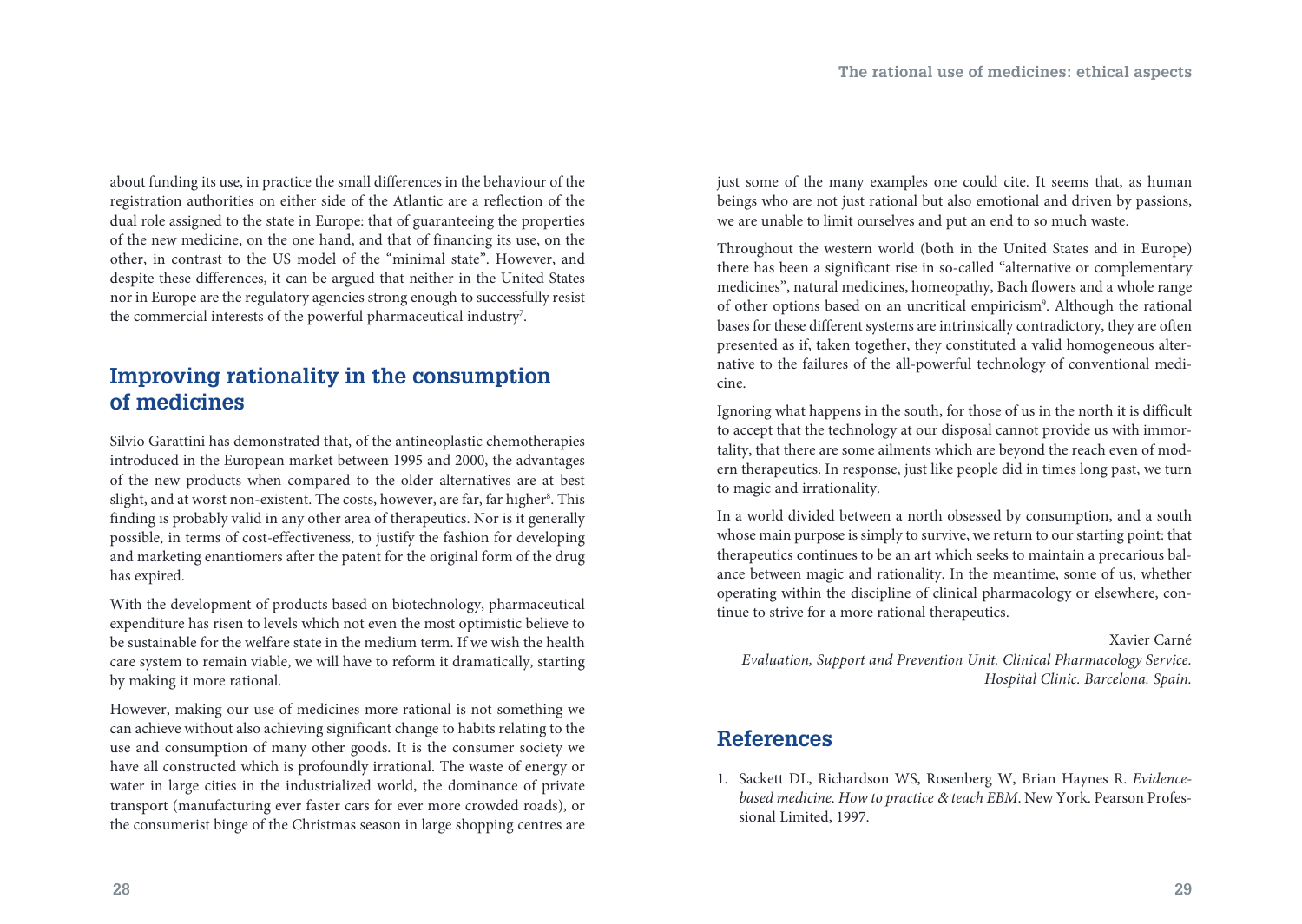- 2. Chamorro A, Alonso P, Arrizabalaga J, Carné X, Camps V. "Luces y sombras de la medicina basada en la evidencia: el ejemplo del accidente vascular cerebral". *Med Clin* (Barc) 2001; 116:343-9.
- 3. Clinicians for the Restoration of Autonomous Practice (CRAP) Writing Group. EBM: unmasking the ugly truth. *BMJ* 2002; 325:1496-8.
- 4. *World Health Organization Model Formulary* 2002. Geneva: WHO, 2002.
- 5. Henry D, Lexchin J. "The pharmaceutical industry as a medicines provider". *Lancet* 2002; 360:1590-4.
- 6. Collier J, Iheanacho I. "The pharmaceutical industry as an informant". *Lancet* 2002; 360:1405-9.
- 7. Dukes MNG. "Accountability of the pharmaceutical industry". *Lancet*  2002; 360:1682-4.
- 8. Garattini S, Bertele V. "Efficacy, safety and cost of new anticancer drugs". *BMJ* 2002; 325:269-71.
- 9. Mason S, Tovey P, Long AF. "Evaluating complementary medicine: methodological challenges of randomised controlled trials". *BMJ* 2002; 325:832-4.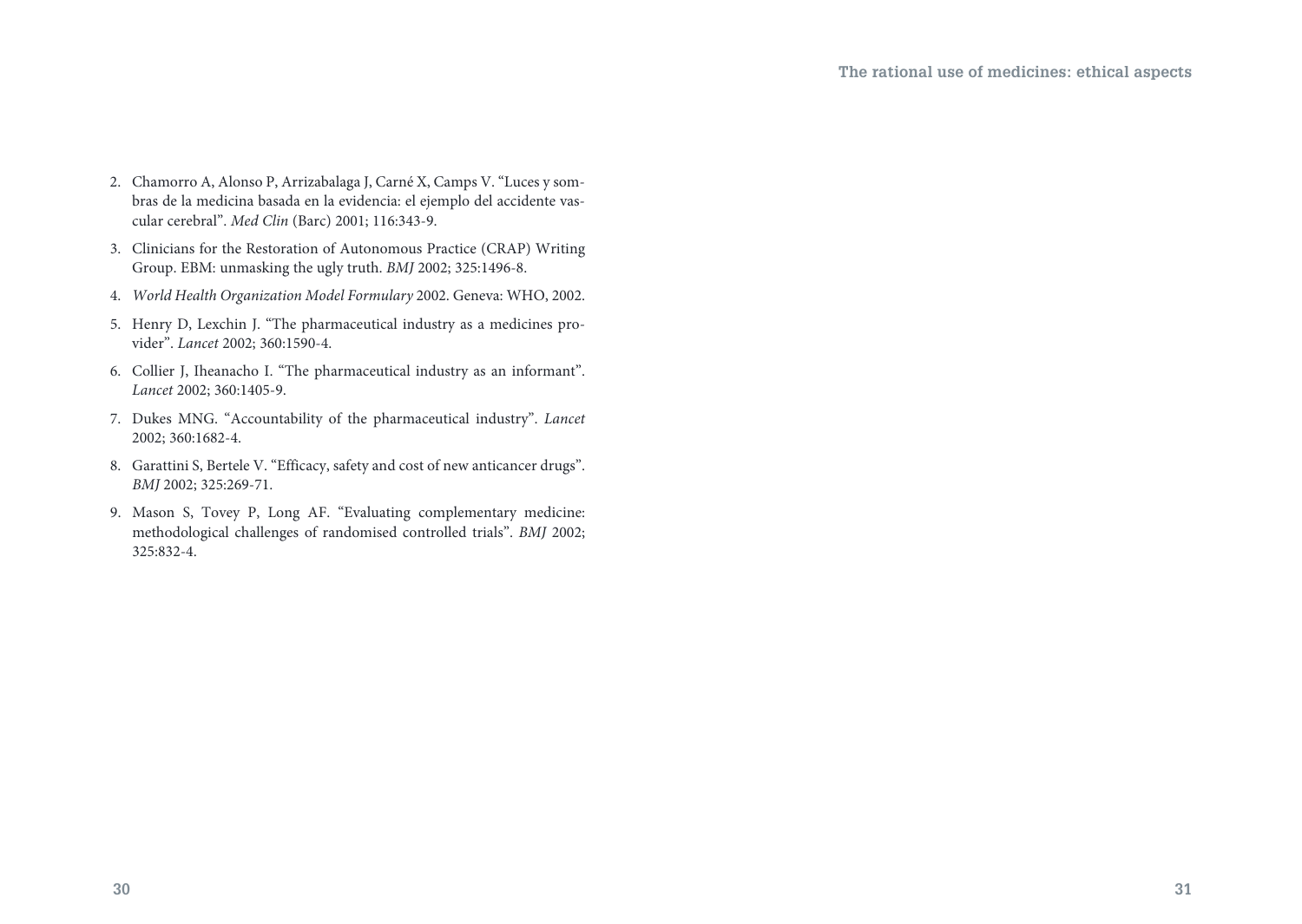**Discussion session**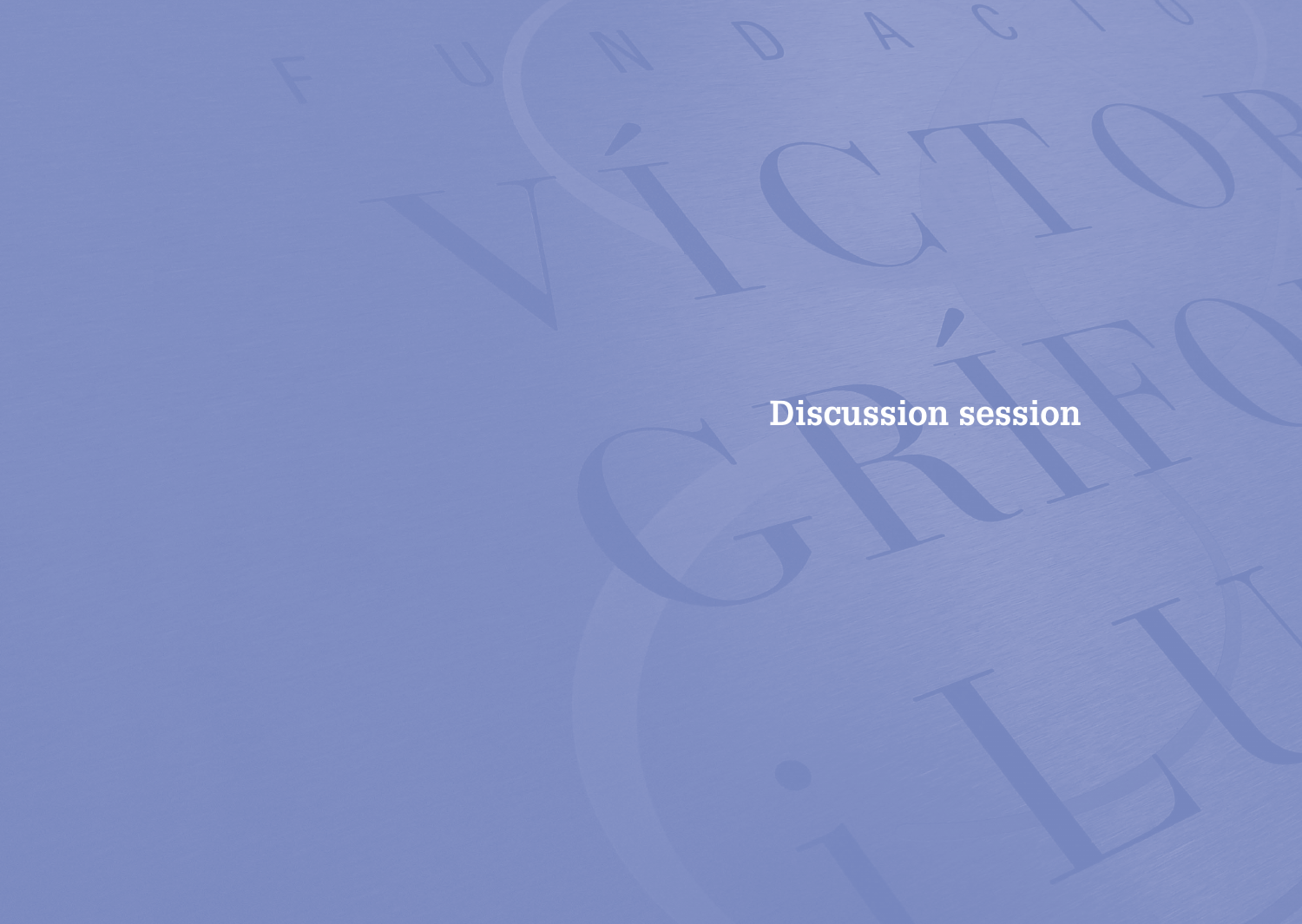Following the papers by Dr Bigorra and Dr Carné, there was a discussion session chaired by Dr Josep Lluís Segú, Managing Director of *Ediciones Doyma* and Chairman of *Medimedia Ibérica*.

At the suggestion of the chair, the contributions to the debate were structured as follows:

- 1. Definition of the concept of rational use of medicines.
- 2. Analysis of supply.
	- $\blacksquare$  Current supply of medicines.
	- $\blacksquare$  Introduction of new products.
	- $\blacksquare$  Funding supply.
- 3. Analysis of demand.
	- Demographic variables.
	- <sup>n</sup> Access to information (information, training, advertising).
	- $\blacksquare$  Expectations of the population.
	- $\blacksquare$  Development of new technologies.
- 4. Political aspects of the rational use of medicines.
- 5. Evidence-based medicine as a paradigm for evaluating the use of medicines.
- 6. Proposals for improvement.
- 7. Outlook for the future.
	- n Influence of genetics on the development of medicines.
	- n Impact of patient empowerment on the rational use of medicines.
	- Effect of new data collection and processing technologies on daily decision-making.

After the individual contributions, each of the participants summed up the proposals and conclusions shown below.

### **Proposals and conclusions**

#### **Josep Eladi Baños**

*"Rational use necessarily involves improving the training of health professionals with respect to the scientific aspects of medicines."*

#### *Analysis of supply*

A key issue when considering rational use relates to how medicines are funded. This is essential when deciding what definition of rational use to apply. In other words, above and beyond any statement of good intentions, is the health administration concerned about the cost of medicines if these are ultimately funded by private health companies or individual patients?

The problem of funding is a major issue for one of the key players in the system, the health administration, which is involved both in authorization and funding. In addition, the administration is responsible for supervising the correct use of medicines by health professionals, but its interventions in the past have usually been motivated more by the desire to reduce pharmaceutical expenditure than by the wish to improve the range of medicines on offer. However, in Spain it is also important to note the efforts made during the late 1970s and early 1980s, as part of the transition from the Franco period to democracy, to remove from the pharmaceutical market a vast number of products which contained amphetamines, combinations of antibiotics or products with an unacceptable risk:benefit ratio. In addition to this 'clean-up' operation, recent years have seen an overriding concern with the cost of expenditure, with far less emphasis on the quality of prescription, a somewhat paradoxical situation. It is hard not to see the funny side when those who are responsible for authorizing the price of a medicine and whether to include it in the National Health System subsequently complain of the resulting cost.

Another, more logical second consequence of how medicines are paid for relates to their direct use by patients. If patients pay for medicines out of their own pocket, the problem of rational use appears to become less central; in fact,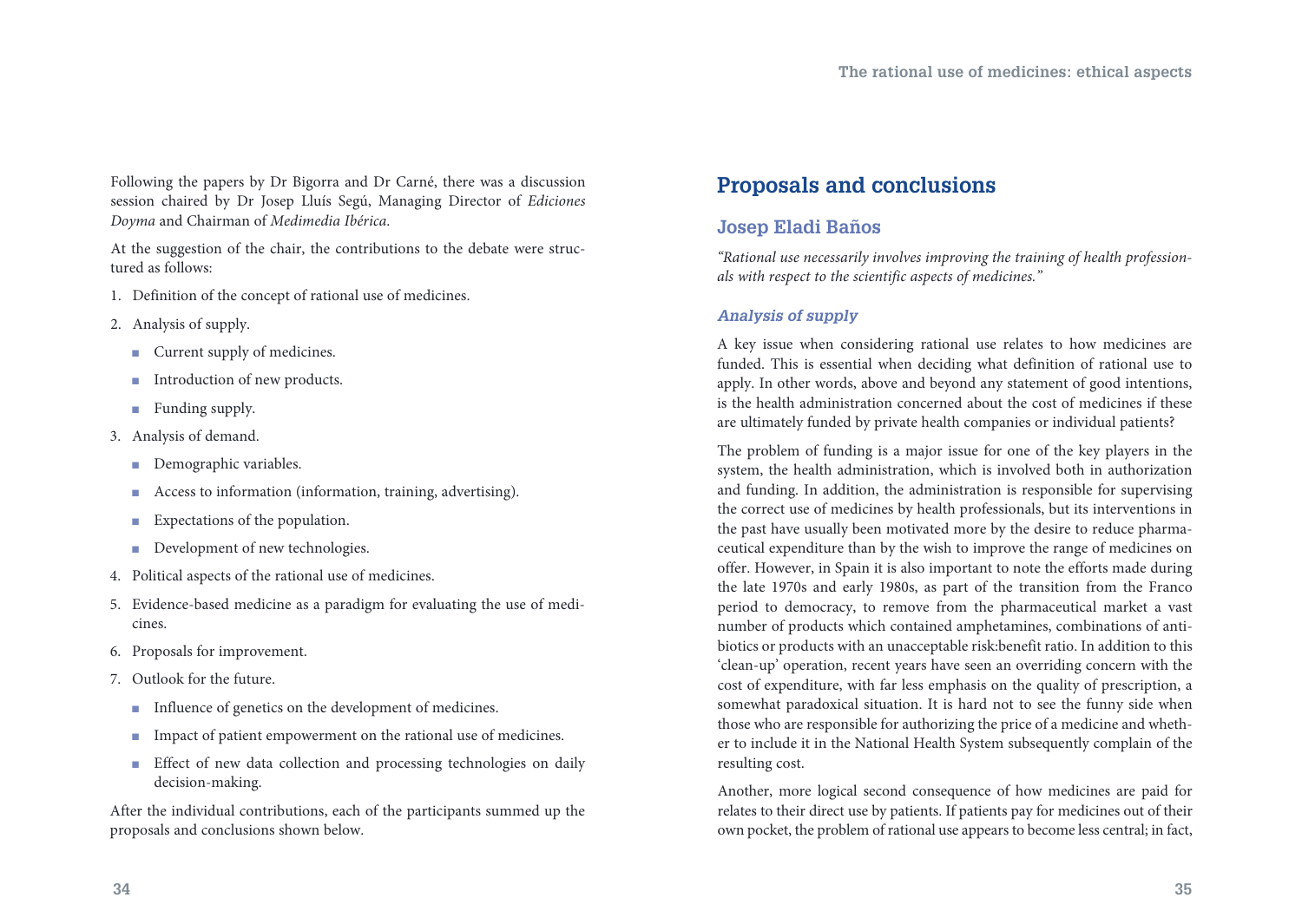quite the opposite is true. Self-medication involves the use of medicines without medical supervision (despite the warning to "consult your doctor or pharmacist"). This recommendation almost always falls on deaf ears, due to the fact that patients generally use drugs with which they are already familiar, and whose properties they believe they understand. This is an important point to take into account when designing educational policies to promote rational use.

#### *Proposals for improvement*

Rational use necessarily involves improving the training of health professionals with respect to the scientific aspects of medicines. This seems to me to be beyond question: a decision can only be taken freely when it is also an informed one. Another question is who should be responsible for providing this information, and I would like to discuss this matter in a little more detail.

Traditionally, the health administration is held to be responsible for providing information about medicines to health professionals. In favour of this position, it has been argued that we need to counteract the flow of information which reaches health professionals from the pharmaceutical industry, generally biased in favour of the medicines it produces. This line of argument is disingenuous because it confuses two quite separate problems, and ignores a range of situations which need to be addressed individually.

It is legitimate for the pharmaceutical industry to inform about the products it wishes to sell, and it is understandable that it should wish to do so in a way which coincides with its own interests. This recognition does not mean that information can be provided in any way whatsoever, and even less that it should be allowed to contain inaccurate claims about the benefits of products or hiding the problems deriving from their use. Where this happens, there is sufficient legislation to prevent it; if, in addition, promotional activities are conducted in an appropriate manner, the industry also has an ethical code to regulate this. None of this, of course, means that the information provided by the pharmaceutical industry should be treated as the sole basis upon which to take decisions when prescribing medicines.

Frequent references to the responsibility of the health administration to provide the information needed to ensure that health professionals use drugs in a rational manner take no account of the responsibility that such professionals have for their own training, and of their duty to exercise this responsibility in an independent manner. In other words, doctors cannot and should not forget the importance of the act of prescribing, and should seek for themselves all the information to help them to do so in the way which is most beneficial for their patients. There are plenty of ways of obtaining information without receiving it from the administration, and insisting on the role of the administration is therefore a paternalistic way of denying the capacity of health professionals to exercise both their right and their duty to be familiar with the medicines they are using. This sort of "pharmacological centralism" should be deemed totally unacceptable among those who are fully responsible for their decisions and who cannot claim they were "simply following orders" if they prescribe the wrong treatment.

### **Ramón Bayés**

*"Is it acceptable, rational and ethical that half of the research, manufacturing and commercial efforts of the pharmaceutical sector go to waste?"*

#### *Proposals for improvement*

During the discussion, the question of "poor compliance with treatment" was raised on several occasions; where patients not enrolled in a clinical trial are concerned, this rate often ranges from 25 to 50%.

However good a medicine is, and however appropriate the decision to prescribe it, if the medicine is not used then it is no use at all. For practical purposes, it as as if it did not exist.

And, if a medicine is misused, as in the case of antibiotics or anti-retrovirals, the result can be to cause harm not just to the individual patient but to public health in general.

I therefore pose the following question. Is it acceptable, rational and ethical that half of the research, manufacturing and commercial efforts of the pharmaceutical sector go to waste?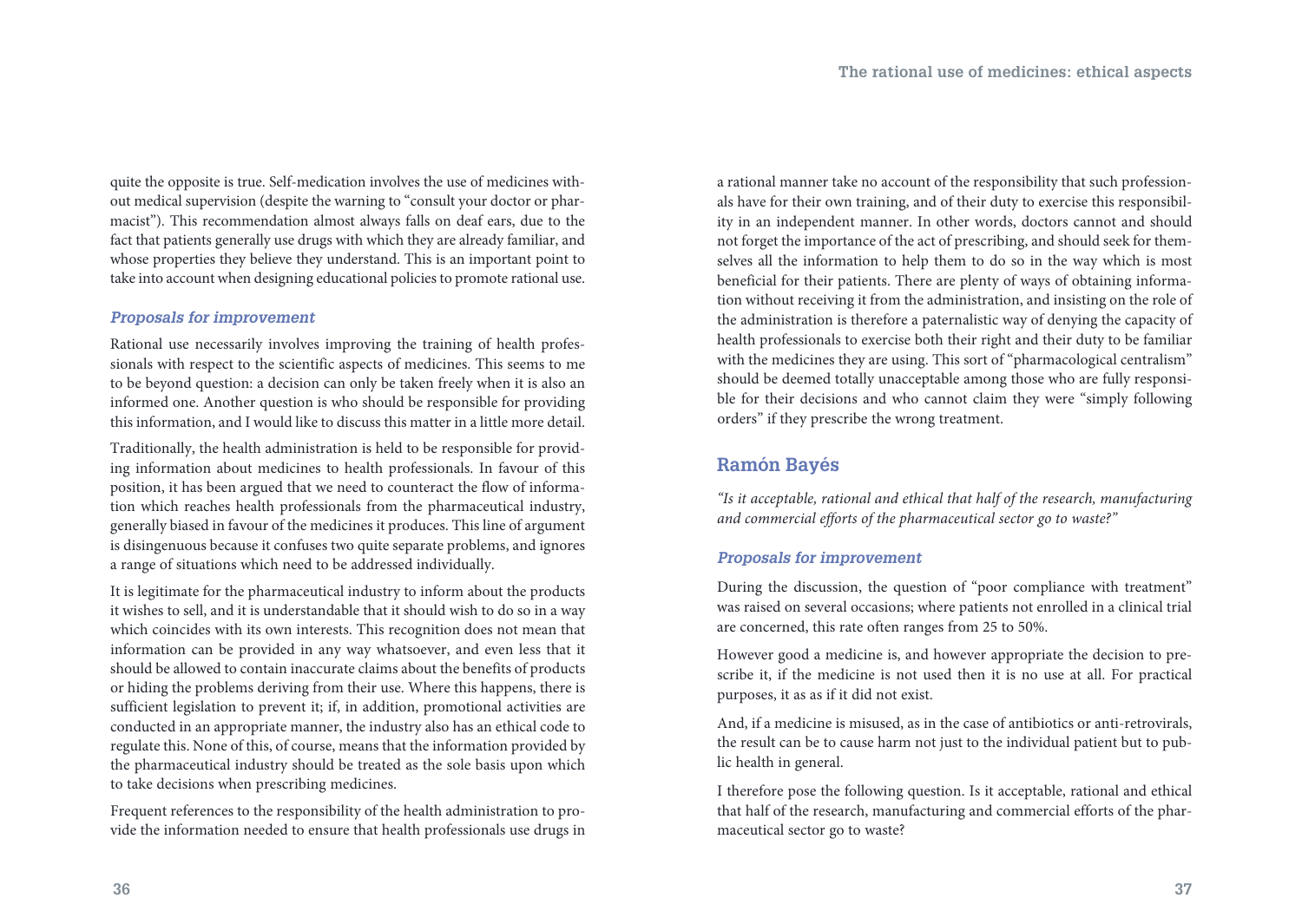Personally, it has always struck me as surprising that the pharmaceutical industry, which spends millions of euros researching and marketing new drugs, and the administration, which (at least in Spain) pays a large part of the health bill, have to date displayed so little interest, in terms of euros, in researching strategies for improving the currently unsatisfactory levels of compliance with treatment.

There are methods of administering and monitoring prescriptions which have demonstrated their efficacy in controlled studies in illnesses such as human immunodeficiency virus<sup>1</sup>, in which complexity of treatment is combined with recommendation of a compliance rate of over 95% for an unlimited period of time. Why are such studies not extended to other illnesses and their results not applied to clinical practice?

Of course, interventions designed to improve compliance with treatment would have a cost in terms of training doctors in counselling skills, something which is not new in Spain<sup>2</sup>, and we would have to spend more time talking to patients, or allocate more resources to hospital and primary care services, so that the care team would include a psychologist or a pharmacologist with a good knowledge of counselling strategies who, after diagnosis and the identification of treatment by the doctor, would analyse and resolve with the patient on a one-to-one basis the problems raised by adhering to the treatment.

By acting in this way, not only will we achieve better compliance, but we will also raise the satisfaction of service users<sup>3</sup> by increasing their participation in and understanding of the logic of treatment, and in all likelihood reducing people's need to search for alternative medicines of dubious efficacy. Creating an individual relationship between patients and health professionals generates Hawthorne and placebo effects in patients, and these could strengthen the perception of positive subjective effects, which are essential to quality of life.

It is true that this proposal, at least apparently, would make care more expensive but, emotional and ethical gains aside, it would also give rise to a genuine communication process which, even in purely financial terms, might well outweigh any additional expense by delivering improved compliance, less wasted medicines, less reduction of the therapeutic effect of the drugs used,

higher user satisfaction, and an improved image for both pharmaceutical companies and the public health service.

#### *References*

- 1. Tuldrà A, Fumaz CR, Ferrer MJ, Bayés R, Arnó A, Balagué M, et al. "Prospective randomized two-arm controlled study to determine the efficacy of a specific intervention to improve long-term adherence to highly active antiretroviral therapy". *J Acquir Immune Defic Syndr* 2000; 25:221-8.
- 2. Bayés R. *Sida y psicología*. Barcelona: Martínez Roca, 1995.
- 3. Neuwirth ZE. "Physician empathy should we care?" *Lancet* 1997; 350:606.

### **Margarita Boladeras**

*"In our country, we have a health system which provides universal service of high quality, but with major imbalances and contradictions."*

As both Xavier Carné and Juan Bigorra explained very clearly in their presentations, the production and use of medicines are influenced by a wide range of factors, some of which are far from rational. It would be good to use this crossdisciplinary, multi-sector forum to debate the problems of planning research and cooperation between public institutions and private companies in R&D programmes and other activities which are controlled by the authorities.

A better understanding between the administration and the industry could be beneficial for everyone if they reached agreements which helped to harness the potential of the sector (while respecting the freedom of the different actors within it) and preventing the proliferation of products of the same type, the duplication of investments designed to achieve the same ends, etc. Is it possible to overcome the problems which habitually hinder dialogue between the pharmaceutical sector and the administration?

In our country, we have a health system which provides universal service of high quality, but with major imbalances and contradictions. The increase in health expenditure year after year is creating a situation which is unsustain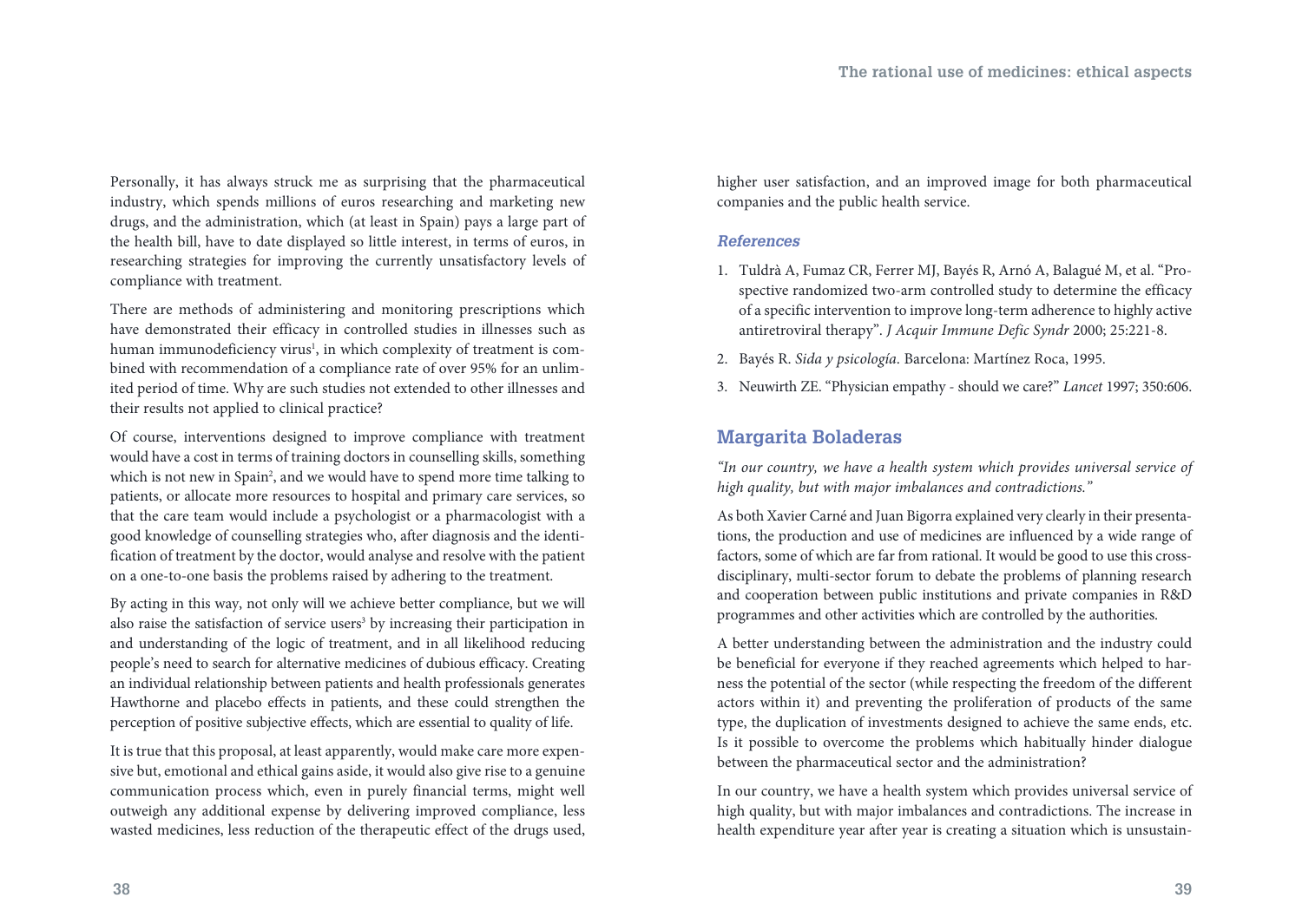able. Expenditure on medicines is one of the causes of this unsustainability and, as Dr Carné has explained, the development of new biotechnological products will only increase this further. Despite this, there is considerable dissatisfaction among health service users, as is shown by the growing popularity of alternative medicines.

With respect to demand, it has been argued that this is determined by the existence of need, coupled with the ability to pay. However, it should be noted that need may be subjective, and that information and advertising have a significant influence on the perception of need and the creation of expectations. Information may be designed to help people and improve their quality of life, but it may also be an instrument of propaganda which distorts reality. Users are very sensitive to health-related messages and are easily influenced by them. This is particularly important, and it should be remembered that manipulating human feelings in this way can have irreparable consequences. It is therefore essential to ensure that the supply of information is governed by ethical principles.

Abusing people's trust creates a lack of confidence which is very difficult to rebuild. Good information should be designed to achieve just the opposite: increasing knowledge, clarifying what can and can't be expected, limiting expectations, promoting appropriate use.

Of course, it is not only service users who need information and training; health professionals and dispensing pharmacists also need them. The continuing professional development of professionals has become increasingly important in a context where the rate of change continues to increase. Here, again, I wonder whether it might be possible to make better and more coordinated use of the resources deployed in creating and disseminating information.

We often talk of freedom of choice, but it is easy to forget that one can only ask for something if one is aware of its existence, and that it is impossible to prevent unknown risks. Freedom of action can only occur in a context where the individual has the capacity to take decisions, is capable of distinguishing between different options, and is aware of their consequences. Providing information about different treatment options and the benefits and risks

associated with specific medicines is one of the fundamental duties which doctors have to their patients, but it often does not occur (many of the problems arising from the failure to take medicines correctly could be prevented by better information).

Good communication, whether between doctor and patients, between drug companies and the users of their products, or between the health authorities and their staff, is one of the most basic ethical obligations.

#### **Joaquim Bonal**

*"The rational use of medicines is not the same thing as reducing financial expenditure on medicines."*

#### *Definition of the concept of rational use of medicines*

I agree with the definition of the World Health Organization.

#### *Analysis of supply*

When registering new medicines, in addition to efficacy and safety, the concept of comparative efficacy should be included. For new drugs, it should be required to show that these are superior to those which already exist.

The funding of medicines should be dependent on the comparative efficacy of new drugs, and society should be tougher on the pharmaceutical industry. Drug research should not be the exclusive responsibility of the industry, the state and supranational bodies such as the European Union. Public bodies should establish research programmes in collaboration with universities and not-for-profit organizations, and also with the industry in fields of particular interest for public health.

#### *Analysis of demand*

Demand should be defined in terms of ability to pay, not in terms of 'need', a concept which is very subjective. The pharmaceutical industry is not an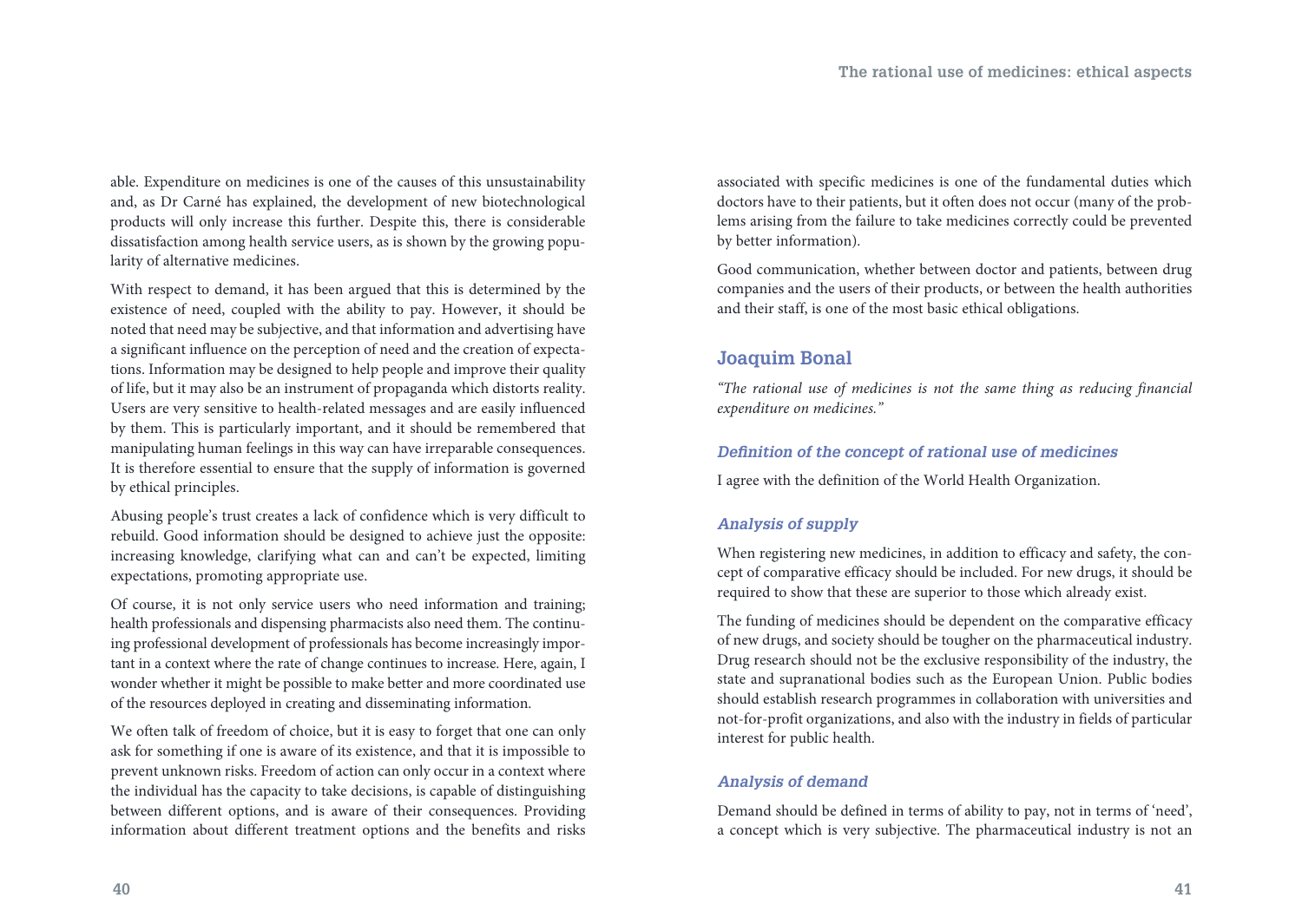appropriate source of information for the public; this responsibility should be met by health professionals – doctors, pharmacists, nurses etc.

There are studies which show that 20% of visits to hospital emergency services are due to problems relating to medicines, and that over 60% of these problems are preventable.

In Spain there are over 20,000 pharmacies which are not used by the health system as agents to improve the use of medicines and to provide counselling to users. The recent "pharmaceutical care" movement among pharmacists is indicative of the desire among this group to assume greater responsibility within the health system, working more closely with other professionals and with doctors in particular.

#### *Political aspects of the rational use of medicines*

We need to be clear that the rational use of medicines is not the same thing as reducing financial expenditure on medicines. These concepts are frequently conflated in the political sphere.

The use of medicines is far from rational; prescription decisions are heavily influenced by the marketing activities of the industry and, at times, by pressure from patients and the health authorities. In the case of medicines available without prescription, use is influenced by advertising, and little weight is given to the advice of dispensing pharmacists.

The pharmaceutical industry is driven by the need to generate financial profit; we cannot, therefore, expect the industry to promote rational use.

Another serious problem derives from the fact that over half of the world population has no access to medicines, a major political problem which must be addressed at an international scale. We urgently need to search for imaginative solutions which enable us to "share" scientific progress across the world. The developed countries must take responsibility for this and show solidarity with the developing world.

### **Xavier Bonfill**

#### *"Evidence-based medicine has a key role to play in the information process."*

Pharmacological provision offered by the health service should be based on the best scientific evidence, within the relevant social framework. This requires the necessary information to have been generated through welldesigned and relevant studies; this information, once analysed, synthesized and protocolized, must be readily available; health professionals must be familiar with it or able to consult and interpret it correctly; the patient's preferences must be known and incorporated into the decision-making process; whatever clinical decision is finally taken must be viable and applied correctly; and there must be final evaluation to provide feedback.

The methodology required to underpin this has been called evidence-based medicine. If it is applied rigorously, sensibly, flexibly and under the right conditions, it can be very useful for health professionals and patients alike. If it is distorted, either by being understood in a dogmatic way or as the result of very subjective or partial criticisms, then its impact will be negligible.

### **Victòria Camps**

*"Rationality in the research and manufacture of medicines should be measured in terms of benefits which are not purely economic."*

#### *Definition and concept*

The concept of rationality can be understood in a number of ways. It is not clear exactly what "rational use" means. It depends on who is doing the using. If the user is the patient, then rationality will be prescribed, in principle, by his or her doctor. If the user is the doctor, then the rationality of the use of the medicines prescribed to the patient will be measured in terms of efficacy and safety, values which in principle are vouchsafed for by the fact that the medicine has been validated. We know, however, that the research and manufacture of medicines are also designed to achieve another objective, to generate economic profit. The question might be, then, whether it is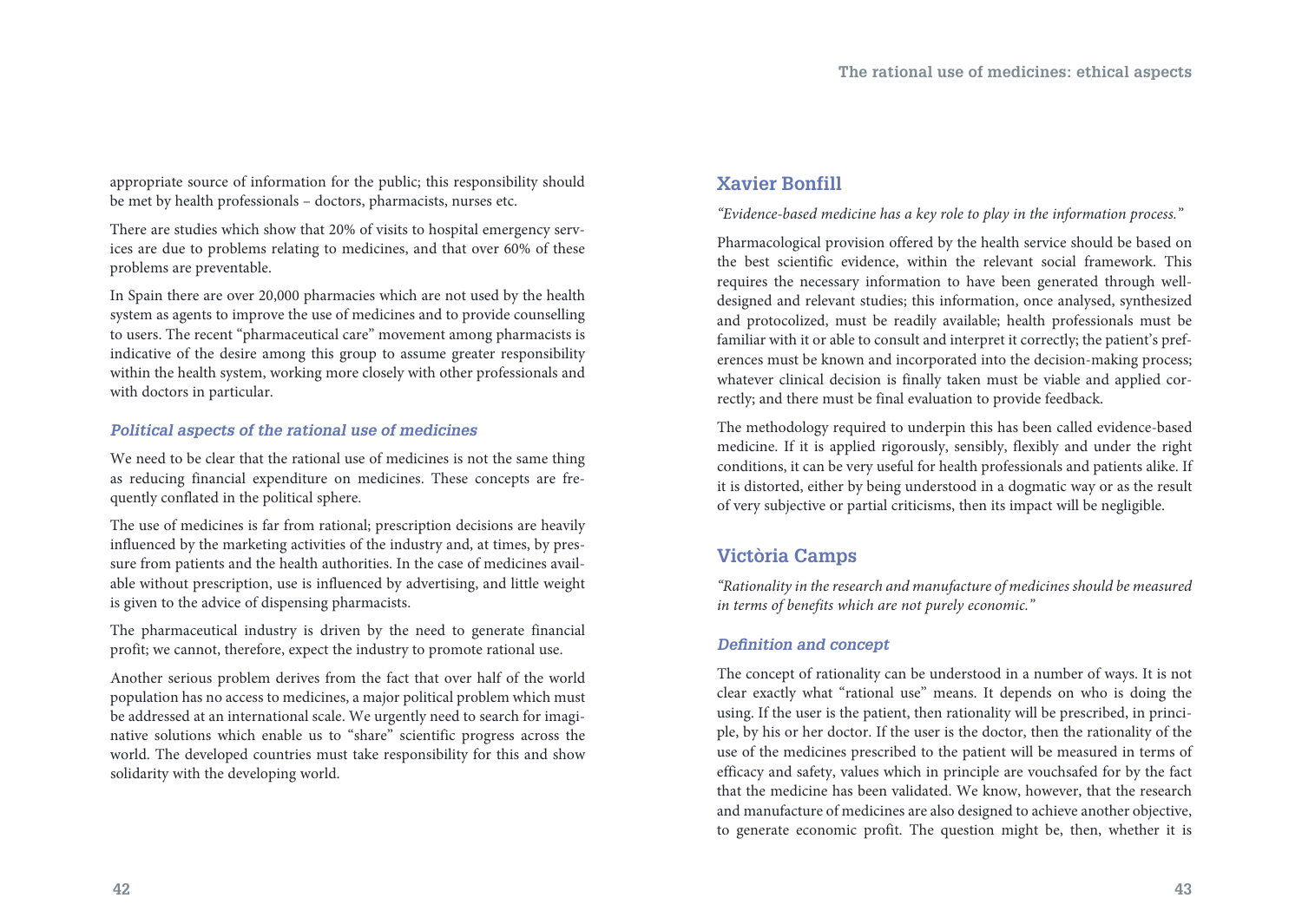rational to seek this objective. The pharmaceutical industry must pursue the objective of maximizing its benefits, just like any other industry. However, a medicine is not just any product. Rationality in the research and manufacture of medicines should be measured in terms of benefits which are not purely economic. Economists have accustomed us to the notion that demand always stimulates supply. However, the opposite is also true: supply always generates demand. In a consumer society, people's needs grow in response to the supply the market offers. And medicines are not immune to this process. Supply, even if it is superfluous, generates demand, particularly if it is accompanied by effective advertising campaigns. Use, then, depends on supply. And if this, or the production which creates it, is not rational then the use itself cannot be rational either.

Philosophers have drawn a distinction between two meanings of rationality: means rationality and end rationality. The first consists of a search for the means of achieving a set of pre-established goals which, in principle, are not questioned. If the aim of the industry is to make money, then means rationality consists of providing the best means of doing so. Ends rationality, by contrast, evaluates the end goals. I do not believe it makes sense to talk of a "rational use" of a medicine if we do not also consider the end goal and the entire process, not just the act of medical prescription or of consumption by the patient. Put another way, it is impossible to avoid the most fundamental question. Is the production of medicines rational? Is this production performed for a rational end, that of ensuring the fundamental right to healthcare?

When we are speaking of a basic right, like the right to health, it is impossible to separate rationality from need. The World Health Organization states that, "medicines should only be prescribed when necessary and, in all cases, the benefits of administration are considered in relation to the risks involved." But necessary for whom? It is impossible to satisfy all human needs. And we have already noted that these grow as market supply expands. When evaluating needs, we have no option but to make comparisons. I am not talking of Africa, where needs are unquestionably much more pressing than our own. Instead, I will limit myself to discussing Europe, and the "welfare state" model. Is this model sustainable in the context of dramatically expanding and potentially unlimited needs?

The concept of need is not one which can be studied empirically. We create our needs according to our values, and these are the same values which underpin our basic rights and the welfare state which was created to safeguard them. Basic needs, then, cannot be determined by the market dynamic of supply and demand or by corporate interests, but rather by the common interest which, in this case, should define: a) which sectors of the population, or conditions, are most in need of research and financial investment, and b) which pharmaceutical expenditure should be covered by the health budget. These definitions inevitably entail imposing limitations both on the pharmaceutical industry and on the wishes of consumers, bearing in mind that consumer demand reflects both market influences and the influences of the health system which prescribes drugs.

#### **Joan Costa i Pagès**

*"The patient, as an active participant in the health process, receives disproportionate and at times misleading information which generates false hopes and increases demands on the prescriber."*

#### *Definition of the concept of rational use of medicines*

The term "rational use of medicines" generates serious doubts when it is used in a partisan or one-sided manner from one side or other of the medical scenario. Regulators sometimes abuse the term, as does the pharmaceutical industry from a promotional perspective. The prescriber may be pulled in one or the other direction depending on the more or less scientifically wellfounded arguments put forward.

#### *Analysis of supply*

Supply is conditioned both by scientific factors and also by political and economic ones. Only financial interests can explain the withdrawal and substitution of effective and relatively safe drugs and their replacement by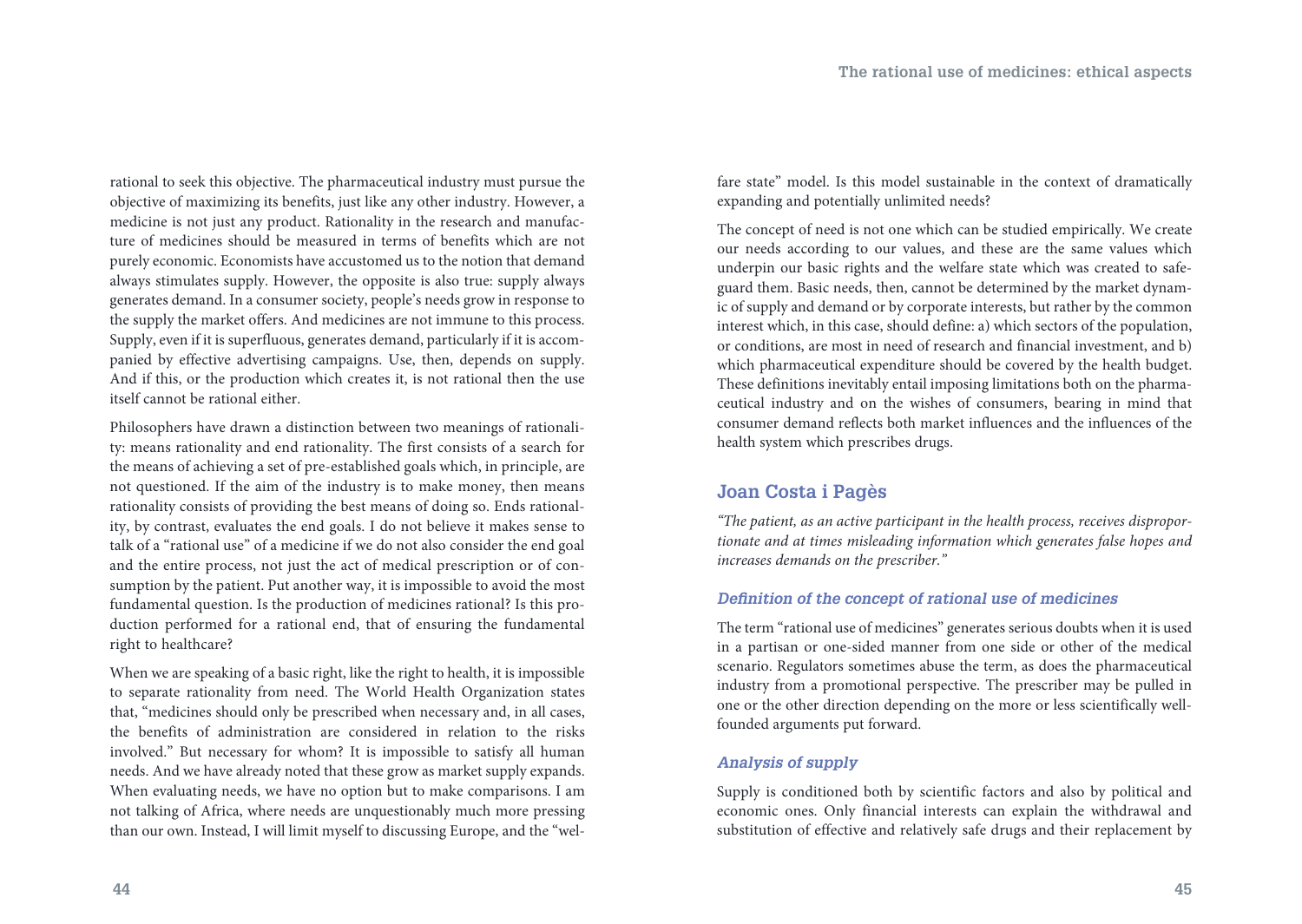others with similar levels of efficacy and safety but which are far more expensive.

We must strike a balance between the need to introduce new products, fair profits for the pharmaceutical industry, and the sustainability of the health system. If the health system were to move towards sharing the costs of drugs with users, then users would need to have reasonable access to the drugs they need to maintain a level of health which is in accordance with the moral and ethical standards of our society.

The basis for the funding of supply should be separate from decisions about registration.

And we also need to build links so that the health needs of the population can generate demand for research which, with the support of the state, would enable pharmaceutical companies to generate products which directly reflect health needs.

#### *Analysis of demand*

Demand may be conditioned by the prescriber (doctor who has participated in trials which, while contributing to scientific knowledge, also encourage prescription and on occasions generate false hopes). In this regard, postauthorization studies (despite the legislation which accompanies them) run the risk of facilitating the dissemination of drugs.

The patient, as an increasingly active participant in the health process, receives disproportionate and at times misleading information which generates false hopes and increases demands on the prescriber. And the prescriber, on occasions, gives way to ill-founded requests from patients.

There is a culture of prescribing new drugs promoted by the commercial networks of the pharmaceutical industry, which, while contributing indirectly to professional development (an area where there is a lack of objective, independent information), also encourages the prescription of new products in preference to other more cost-effective options. It is, of course, logical that sales networks operate to promote those products with the highest profit margins for pharmaceutical companies.

We must distinguish between demand and need. We have to agree on how to define needs, and who is to define them. We have to resolve the political conflicts which mean that politicians are more responsive to demands than to needs. And we also have to resolve the contraction which arises from the fact that health systems focus not on health itself but rather on health services. As a result, the emphasis is on curative rather than preventive medicine.

#### *Evidence-based medicine as a paradigm for evaluating the use of medicines*

There are many doubts about whether evidence-based medicine provides a basis for taking genuinely scientific decisions. There is a danger that these decisions are open to manipulation or bias by other interests.

#### *Proposals for improvement*

- Searching for and promoting stable, independent, objective information sources, without underlying economic or political interests, something which is not easily done.
- **Possibility of establishing codes of good practice with objective con**trols.
- **n** Need to adapt the academic world to the real requirements of the outside world.
- Detailed study of the reasons behind the trend away from traditional medicine and its replacement by alternative therapies. Is it because these therapies offer better scientific guarantees than traditional medicine, or has traditional medicine forgotten the relational aspects which today's patients want to be addressed? Does scientific medicine take the wrong approach?
- We need to ensure that the need for sustainability does not mean that policies are based on financial considerations alone, and that there is space for the development of the qualitative aspects of health care.
- **n** Rational use should involved the commitment of everyone involved in the use of medicines. We should be aware of potential conflicts of interests at every stage of the process of developing and using medicines.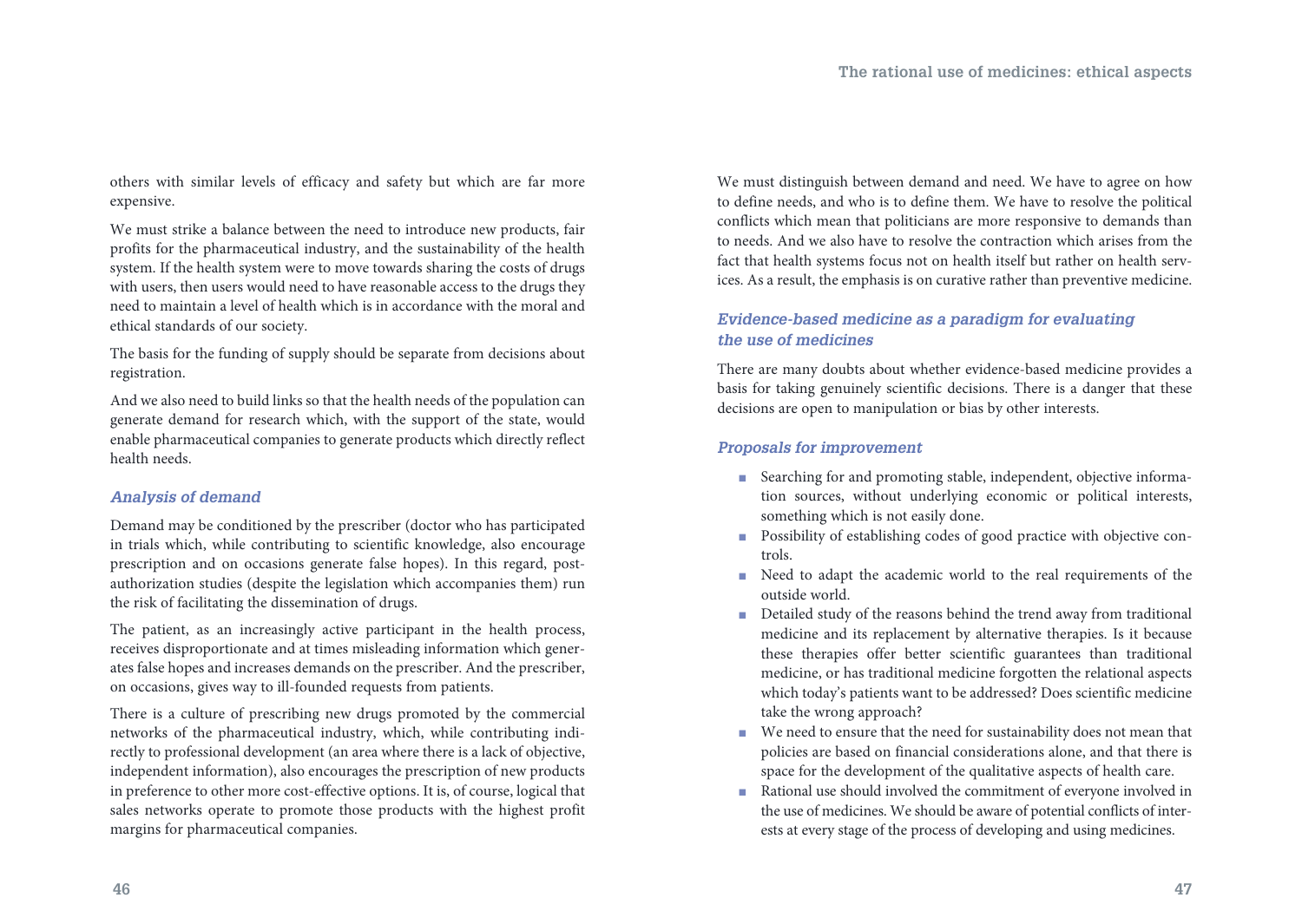### **Sergi Erill**

*"Perhaps it would be better to talk of the reasoned use of medicines."*

#### *Definition*

It is important not to confuse rational use with use which follows the recommendations of the authorities, even if these recommendations are based (or are meant to be based) strictly on scientific data: in this case, clinical trials, meta-analysis etc.).

Perhaps it would be better to talk of the "reasoned" use of medicines. Many years ago, Louis Lasagna complained of "knee-jerk prescription", referring to prescription which had its origins in advertising material. It does not seem desirable to promote any type of "knee-jerk prescription", whatever the quality of the stimulus.

We should not ignore the "cost" element when seeking to define what we mean by rational use of medicines. Indeed, we should insist that the notion of "cost" goes beyond the strictly financial. For example, we should consider the cost to the patient, in terms of quality of life (something which has to be analysed in each individual case).

#### *Analysis of supply*

Perhaps we need to insist on the fact that actions provoke reactions, and that even behaviour which may seem reasonable and fair can bring unwanted consequences. For example, the price setting arrangement which exists in Spain would be seen by many to be an important and necessary measure, but we should also remember that as a result useful medicines such as sedating antihistamines, which are indicated as a nocturnal treatment for persistent pruritus, have virtually disappeared from the market (or the public health system).

#### *Analysis of demand*

The distinction between demand and need seems entirely correct, but we must be aware that there are many cases in which the limits between the two are not clear. What might be seen simply as a demand in the case of ordinary acne, can constitute a genuine need in the case of the disfiguring acne suffered by some young people.

#### *Evidence-based medicine as a paradigm*

While I am in absolute agreement with the principles which inspire evidence-based medicine, I think it is important to stress that this should be a philosophy, not a religion, and I am concerned at its potential use as an instrument of power.

### **Jordi Faus**

*"Today's patients demand more information about their condition, the medical and pharmacological treatment options available, and the treatment which is finally chosen."*

#### *Definition and concept*

Unfortunately, when defining a term in a legal document (regulations, contracts etc.) the intention is to regulate rather than to define.

In defining the meaning of rational use, I propose remaining within the original limits of the term, in accordance with which rational use means effective and safe use. This meaning retains significant ethical content, quite separately from the economic considerations linked to the sustainability of the social protection system in Europe. As I will explain below, the sustainability of the system with respect to expenditure on medicines necessarily involves the efficient management of public resources and, in this regard, a rational approach to funding.

#### *Analysis of supply*

Medicines cannot be marketed without marketing authorization granted by a public body responsible for evaluating their quality, safety and efficacy. These three parameters are often talked of as the three barriers the drug must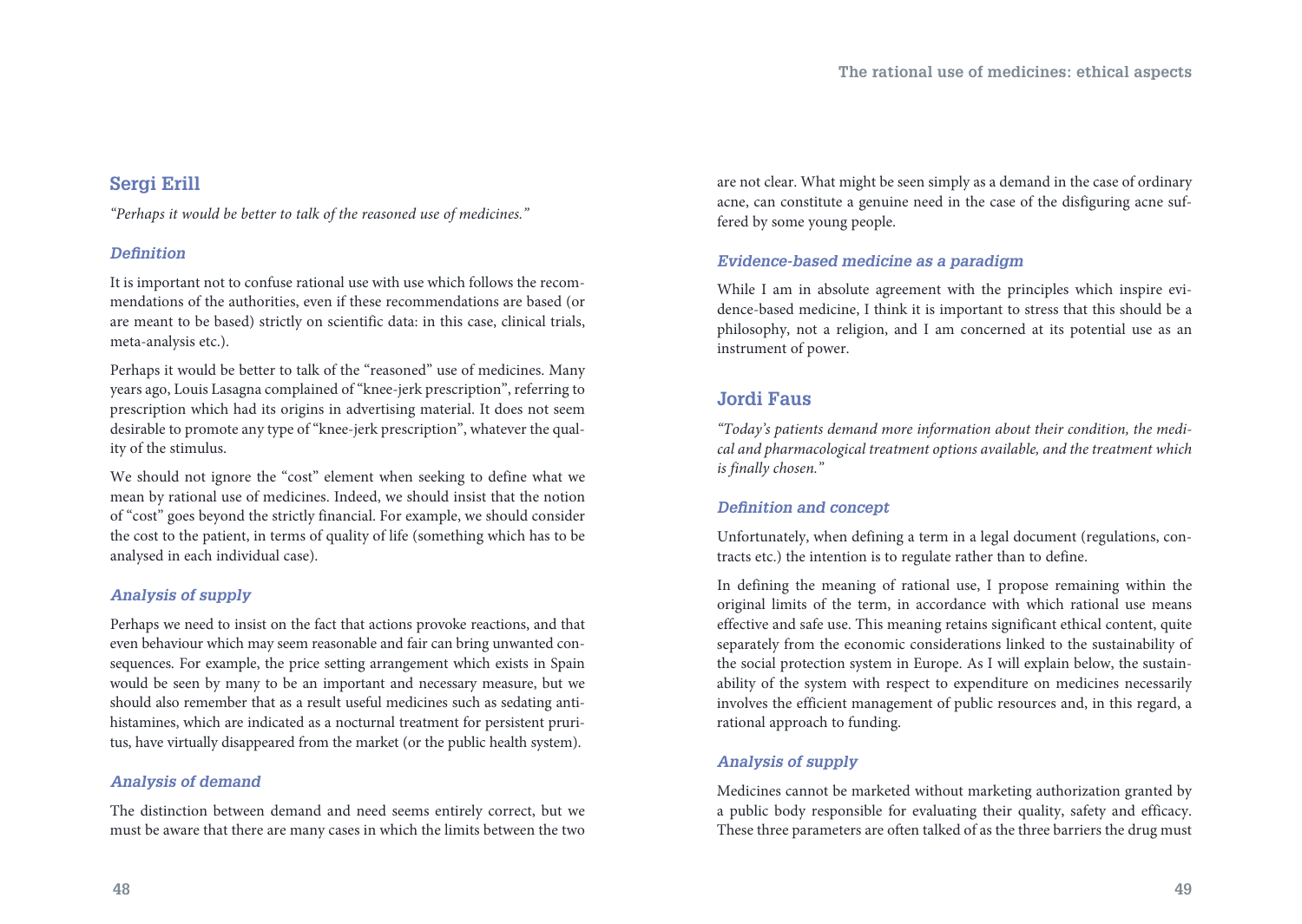overcome before accessing the market. Finally, there is the concept of a "fourth barrier", a term which has two meanings. Sometimes it is understood to mean that a medicine will not be authorized unless it demonstrates a qualitative comparative advantage, in terms of safety or efficacy, over existing products. But the term the "fourth barrier" is also used to refer to the notion that in order to be authorized the new product should present an advantage in terms of economic cost with respect to existing products.

In my opinion, the administrative process of evaluating drugs should be limited to the first three barriers. Requiring a fourth barrier (therapeutic advantage) strikes me as dangerous and contrary to the basic principles of our market economy (whoever was first to market would benefit from an unacceptable monopoly which would go further than the protection offered by the patent system). With respect to the notion of the fourth barrier as an instrument of budgetary control, I would argue that decisions regarding the technical evaluation of a product should be separated from purchase or funding decisions.

As respects the funding of the supply of medicines, I believe that the administration has sufficient regulatory instruments to perform its functions under the best conditions. Once a clear separation has been established between regulatory activity and funding, I am inclined to introduce into the discussion other elements related to the market dynamic, such as the effective evaluation of the advantages offered by a new product, so that purchasers can determine how much they are prepared to pay.

#### *Analysis of demand*

Today's patients demand more information about their condition, the medical and pharmacological treatment options available, and the treatment which is finally chosen. In this context, the current regulatory framework sets a series of limits on the communication of information to patients by drugs manufacturers. The manufacturers, however, are in the best position to provide information and to assume any legal responsibilities which would result if they disseminated misleading or inadequate information. We also need to recognize that new technologies enable patients to access uncontrolled information sources.

When considering which actions to take in order to satisfy the needs of society, we should not forget the patient who does not wish to be informed or the citizen who does not wish to become a patient.

With respect to the promotional activities of drug manufacturers aimed at health professionals with prescribing or dispensing responsibilities, there are already a number of laws which are designed to ensure the accuracy of the messages addressed to health professionals and a separation between prescription decisions and manufacturers' contacts with health professionals. We need to promote policies to ensure compliance with these laws, and we should also recognize the efforts made by the industry in adopting a new code of good practice and creating effective instruments to monitor and enforce it. The existence of effective standards and controls is, without doubt, a necessary condition of the rational promotion of medicines, but it is not a sufficient one. It is also necessary for everyone involved on the supply side of this market (the manufacturers) to accept the challenge of competing with one another on the basis of absolute respect for this legality, in the understanding that the medium and long term of the industry depend upon it. On the supply side (health professionals) it is important to stress that they also have an important role to play.

#### *Proposals for improvement*

- nical contracts in the separation between decisions about the technical evaluation of a medicine and economic decisions relating to funding.
- **n** Improve the administrative environment in both regards: a) speed up procedures for the evaluation of medicines, and b) more efficient management of the public resources allocated to the funding of medicines. With respect to point b), I think it would be important to consider ways of making the prescription process more rational, combating illegal practices and fraud, and implementing co-payment mechanisms which transfer to consumers part of their responsibility in this area.
- **Establish mechanisms enabling pharmaceutical companies to provide** information about their products to those patients who wish to receive it.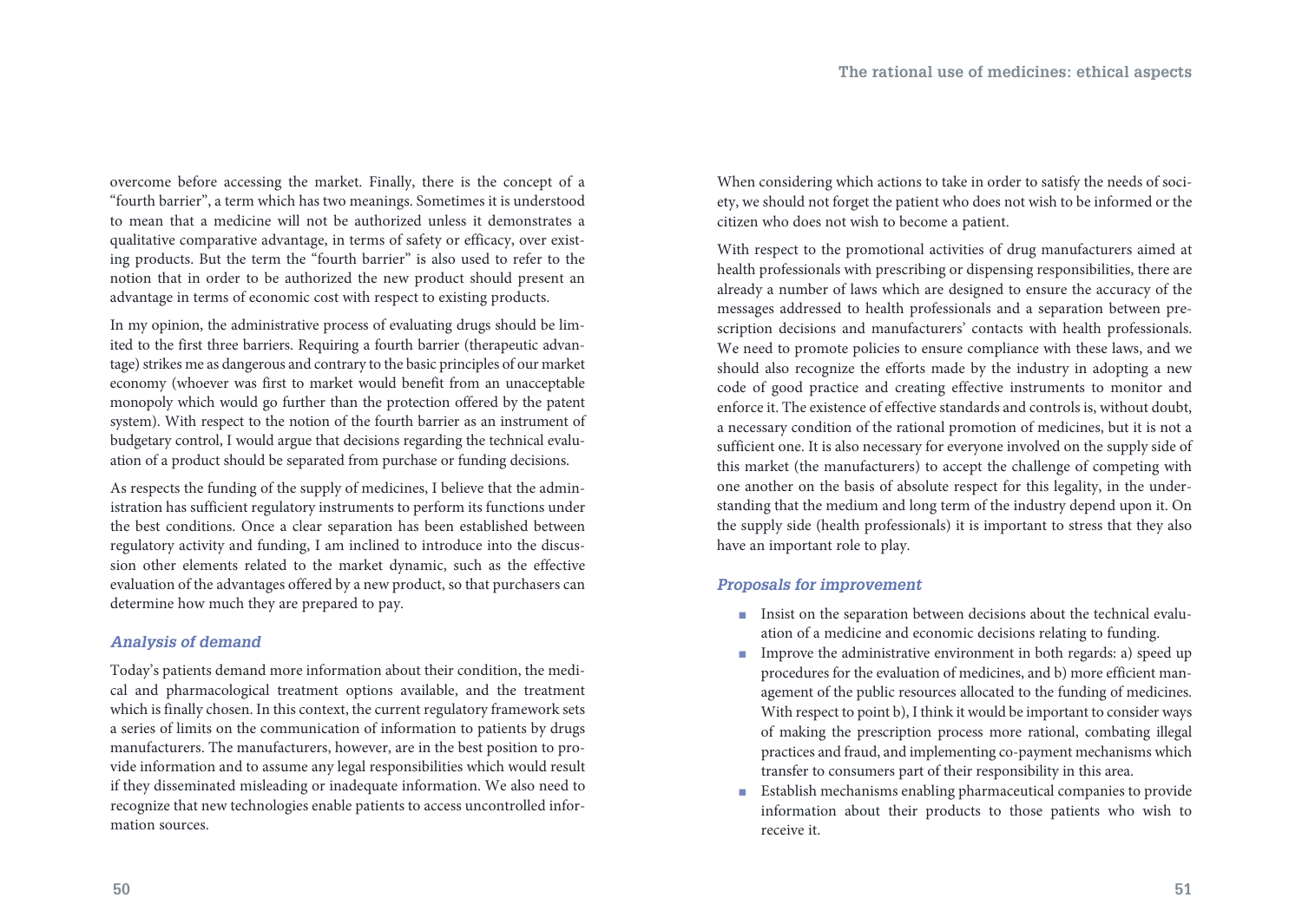■ Monitor the Code of Good Practice for the Promotion of Medicines, and involve professionals with prescribing or dispensing responsibilities in its management.

### **Paloma Fernández Cano**

*"Health education and education about medicines are neglected subjects. Everyone talks about them, but to judge by initiatives in these areas, few people really believe in them."*

#### *Definition*

Medicines are almost the only health technology whose rational use we discuss. Generally, we talk of the appropriate use of technologies, and I believe that this is a better approach, above all if we wish to emphasize the care quality aspect, in this case, pharmacotherapeutic quality.

In my opinion, the classical definition of rational use should incorporate two increasingly important aspects: a) it should make explicit that, when talking of clinical needs, we include the prevention aspect (primary care), the value of which is more and more clearly established and widely accepted; and b) it should include the role of the patient, which is decisive for successful pharmacotherapy. Under the current definition, the patient "receives the appropriate medication". One of the principal causes of therapeutic failure is, precisely, non-compliance, which is closely linked to a concept of treatment in which the patient "receives". It would be preferable for the definition to include something along the following lines: "… the patient, in consultation with his or her doctor and on the basis of sufficient information, decides to take the appropriate medication …".

#### *Analysis of supply*

When determining supply, the pharmaceutical industry, which is the supplier of the vast majority of medicines, behaves in a perfectly rational manner, in accordance with the incentives which exist in the market. If the rules about authorization and reimbursement established by the health authorities or by the funding bodies of different countries permit or facilitate the marketing of, for example, enantiomers of existing products, then some companies will develop enantiomers. By contrast, if there is no money available to pay for medicines to treat diseases in the Third World, then the industry will only develop such products on an occasional basis.

Even if we accept this logic, it does not appear to satisfy the medical needs of humanity, and therefore has to be complemented by measures which correct how the market operates.

I believe that, as citizens, we should pressurize governments into supporting research into medicines for the most prevalent diseases in developing countries, and for orphan and rare diseases, something they can do by modifying demand through measures to encourage the pharmaceutical industry to invest in these areas. An interesting recent initiative is the creation of global funds supplied by developed countries and administered by international bodies with the aim of researching diseases in the Third World.

From a health, economic and social perspective, it is desirable to have a wide range of medicines, making it possible to adjust medication to different patient populations, individual therapeutic responses and patient preferences. However, if the supply of medicines is to be truly sustainable then we also need to promote genuine price competition, encouraging funding on the basis of the therapeutic value of the medicine: that is, according to its effectiveness, safety, convenience for the patient or usefulness in specific populations.

#### *Analysis of demand*

Health education and education about medicines are neglected subjects. Everyone talks about them but, to judge by initiatives in these areas, few people really believe in them. Their scope means that they involve not just the doctor, who has very little time available for this task, but also a huge range of agents, starting with the education system as part of education for citizenship, and including health professionals, manufacturers and health authorities.

Recently, there has been intense debate as to whether it is desirable for the pharmaceutical industry to address patients directly by providing informa-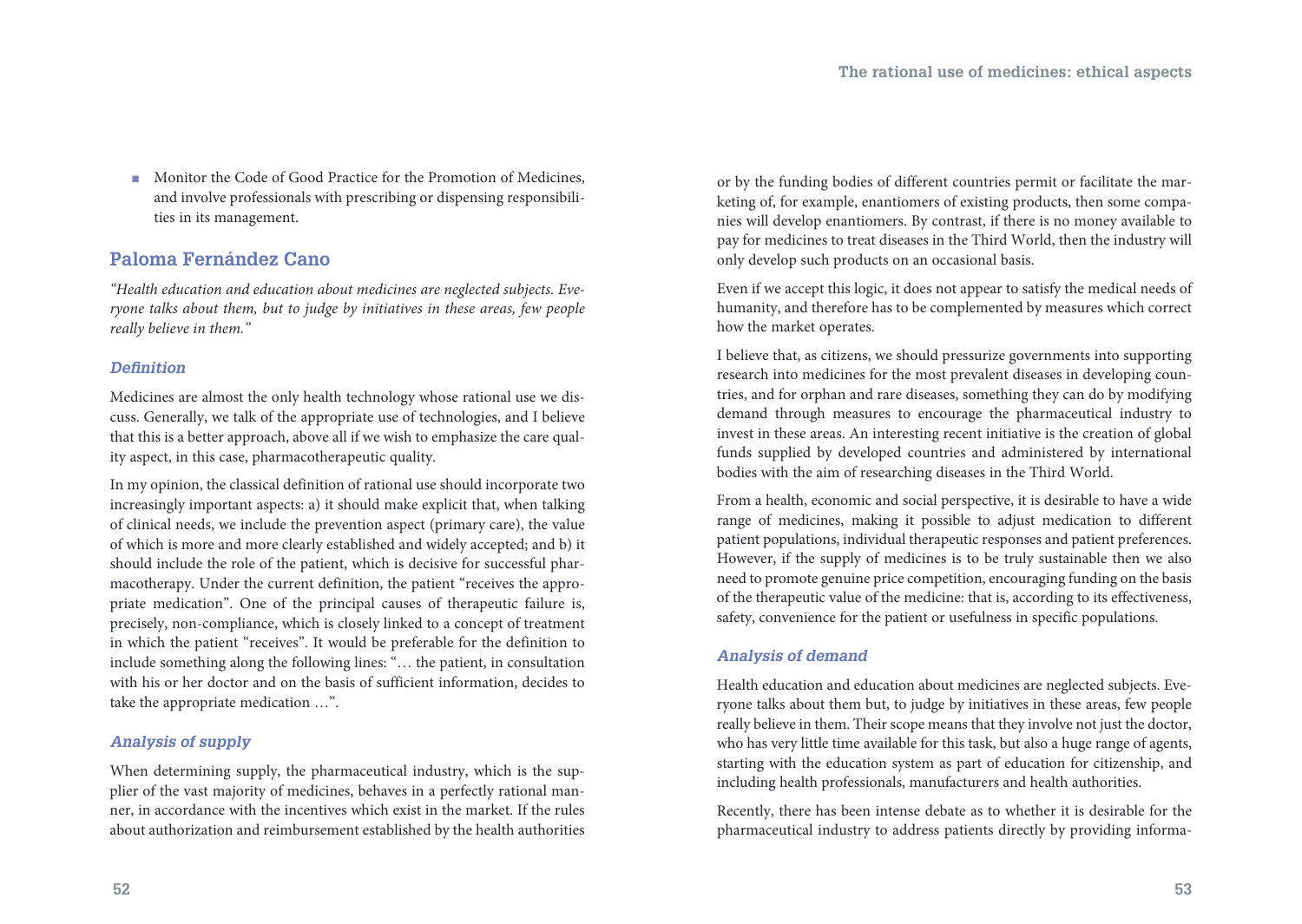tion and through advertising, something which is perfectly legal in the United States. We cannot ignore the cultural gulf or differences between health systems when transferring the debate to Europe. However, we have to consider, first of all, the right of the patient to be informed and, secondly, patients' preferences, clearly expressed in surveys, that information should be pluralistic and should come from a range of sources. Logically, this includes the manufacturer, who is a very important source of information about its product, so long as the relevant codes are respected.

In a world in which there is a proliferation of junk information about health from obscure sources whose interests are difficult to identify, it seems paradoxical that the pharmaceutical industry should be denied this possibility, subject to the relevant controls. Many general information and awarenessraising campaigns promoted by the pharmaceutical industry have performed a very useful health role, and this effect could be repeated with individual patients. The key is in the quality of the information, its accuracy and balance, not the source.

A separate although related issue concerns the advertising of prescription drugs to the general population. In my opinion, this issue should be approached with great caution. Recently, the G10 Medicines group – a highlevel group consisting of representatives of the European Commission, the member states, the pharmaceutical industry, patients associations and representatives of health insurers – has set out the need to make a practical distinction between information and advertising which reflects the European cultural and health environment.

#### *Political and management aspects of the rational use of medicines*

A surprising issue concerns the use of pharmaceutical expenditure figures in public debate. As Professor Ortún has pointed out, month after month the growth in pharmaceutical expenditure is linked with other macroeconomic figures, such as GDP growth or the unemployment rate. The emphasis on expenditure, which has increased since January 2002 when the process of transferring competency for health to regional government was completed,

has unleashed competition between regions which threatens to swamp the genuine debate about whether expenditure has been deployed well, and whether the amount spent is enough or not.

Another surprising feature is the superficial analysis, at least in public debate, of pharmaceutical expenditure. Despite the powerful information management tools available to us, we only know the average expenditure per prescription and the number of prescriptions. There is no detailed analysis of the reasons behind these figures or of whether they represent an appropriate use of medicines or not. This situation becomes more surprising if we compare it, for example, with the information available about care activities in hospitals or primary care centres.

The process of setting drug budgets, which are based on past experience, with rises dictated by the availability of funds rather than by predictable variations in supply and demand, do not exactly contribute to better management. Again, it recalls old-fashioned hospital budgeting, which gave rise to continuous deficits which had to be paid off at regular intervals. From a management perspective, it is disheartening that the increases in preventive care activities envisaged in management contracts (for example, increased detection of high blood pressure) are not reflected by a corresponding increase in the pharmaceutical budget. And, in a similar tone, one could talk of the increase in the population being cared for or changes in supply (generics, patent expiries, new drugs).

Finally, and in contrast with the emphasis on expenditure, there is little interest anywhere, including among the pharmaceutical industry, in conducting studies into the quality of medicine use: there are few serious, rigorous studies of the appropriateness of prescriptions to indications, despite the fact that these would shed important light on whether the medicines used, and therefore the money spent, are correct. Nor are there sufficient studies of drugrelated problems to identify both the magnitude and the causes of such problems, with the aim of taking measures to reduce them.

#### *Proposals for improvement*

In addition to addressing the points mentioned above, reducing the political tension which surrounds expenditure on drugs, without relinquishing con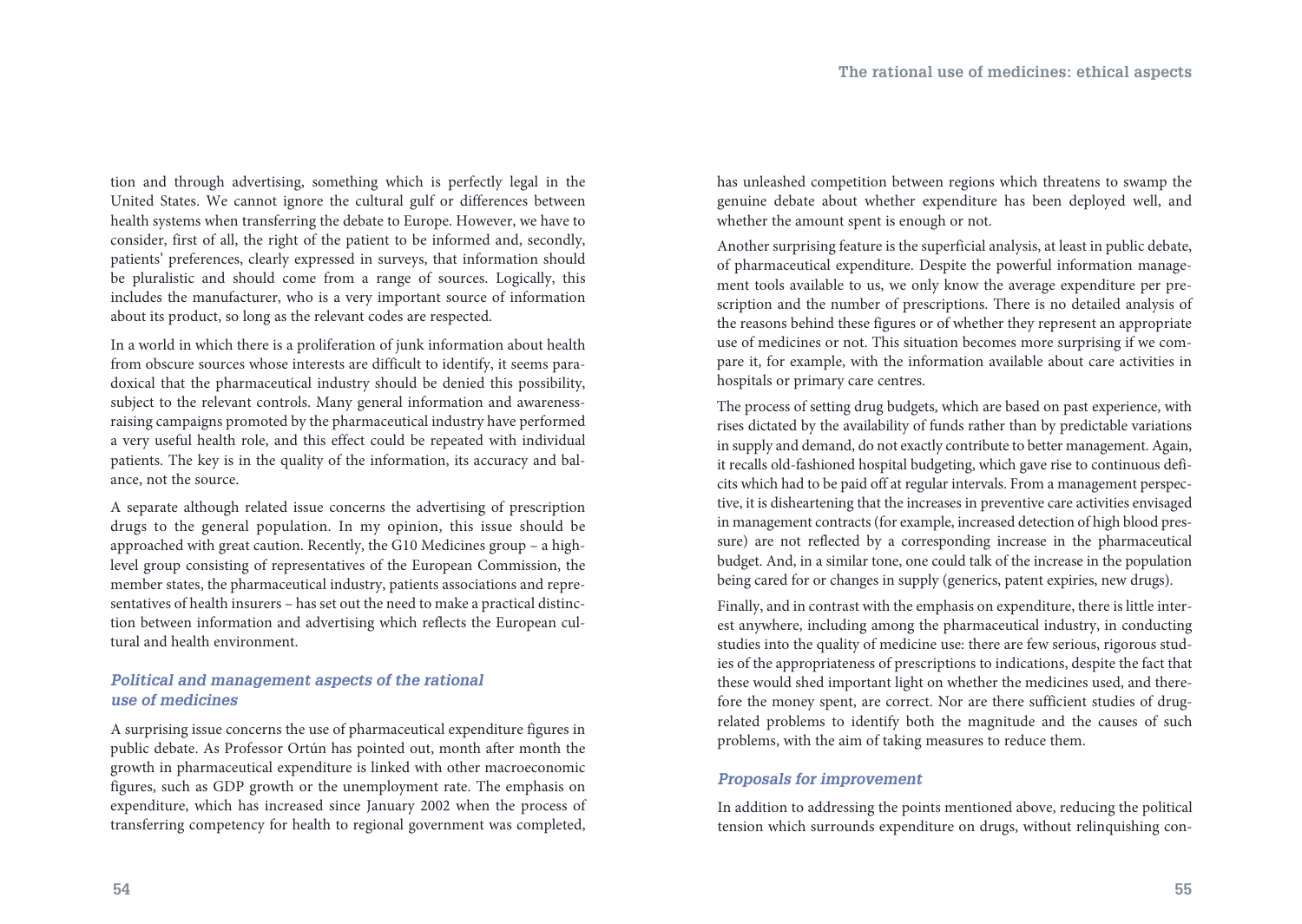trol over it, would help to make progress towards more realistic budgeting. Some initiatives worth exploring include:

- **n** Developing pilot plans for integrated disease management. There is extensive experience to show that the integrated management of a disease without interrupting the levels of care influences use of medicines, increasing the quality of care and reducing total health expenditure, even if pharmaceutical expenditure increases. It is worth exploring these ways of organizing care more enthusiastically.
- Developing more flexible approaches to budgeting and breaking down the barriers between different budget headings to promote the efficiency of the whole care process, instead of simply maximizing the efficiency of each individual part of the process.

#### *Outlook for the future*

An important way of improving the use of medicines is by using information and communication technologies, and tools to support clinical decisionmaking in particular. Shared, online use of the patient's electronic medical records, clinical practice guidelines and pharmacotherapeutic protocols by the doctor during consultation, together with databases of information about the dosage, interactions and incompatibilities of medicines will revolutionize care practice.

This connectivity may be one of the most far-reaching changes in terms of enabling the correct use of medicines. Several studies have shown that electronic tools to support clinical decision-making are the most effective means of achieving substantial, sustained changes in clinical practice, including the use of medicines. If to this we add electronic prescriptions, which should help to improve the dispensing process, in a few years we will have substantial improvements in the rational use of medicines.

### **Joan Gené Badia**

*"Evidence-based medicine and knowledge management techniques have been enormously useful in creating a methodology and language which is shared between managers, patients and clinicians."*

In my role as someone who is responsible for the public provision of primary care services, my aim is to ensure that pharmaceutical prescription offers the best possible response to the health needs of the population being cared for. We understand that prescription is a component of the overall care process. At the Institut Català de la Salut (ICS) improving prescription occurs within the framework of a clinical management project which seeks to promote greater professional involvement in the management of care resources, the continuous improvement of processes, and the incorporation of scientific evidence to clinical practice.

With regard to prescription, we have developed three major initiatives: the Clinical Practice Guidelines, the Prescription Quality Standard and the New Medicines Evaluation Committee.

In 2001 we published the first two Clinical Practice Guidelines for the Primary Care Division: Hypercholesterolemia and Dyspepsia-H. pylori. These were followed by guidelines on high blood pressure, pressure sores, recommendations for the use of urinary incontinence pads and glycaemic control reagent strips.

In addition to the full-length version, all of these guidelines are also produced in a pocket format containing the key concepts, tables and decision-making algorithms to facilitate rapid consultation. We also publish an A4 version of advice for patients addressed to citizens, who can also access the other material via the ICS website [\(www.gencat.net/ics\)](http://www.gencat.cat/ics/). Centres receive disks containing teaching material for use in sessions with primary care teams. We want to promote the dissemination and implementation of the content of these guidelines, using them to add value to the primary care process.

The Prescription Quality Standard is a series of indicators which establish the ideal prescription profile of a primary care doctor, on the basis of the inci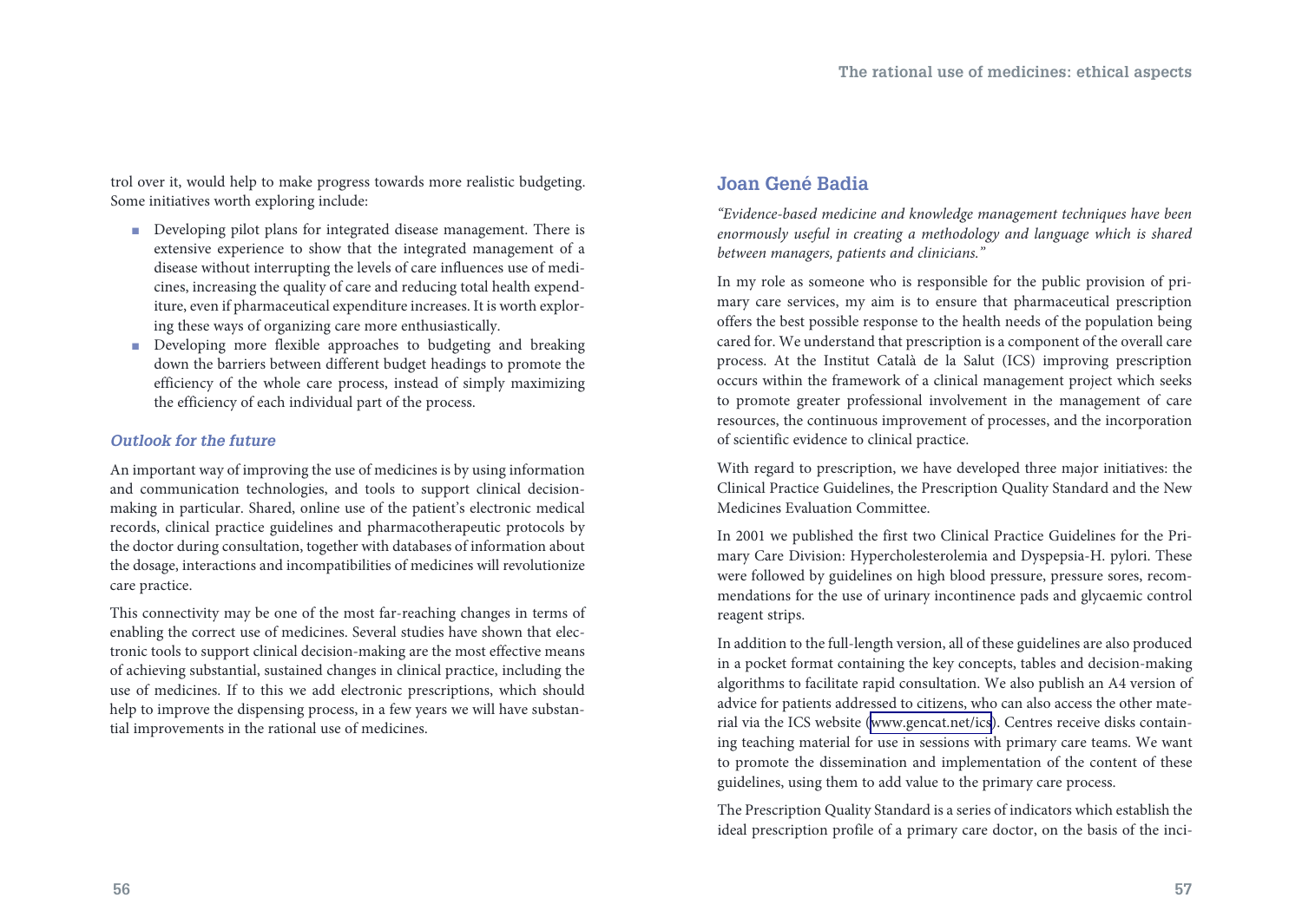dence and prevalence of the most common pathologies and the best scientific evidence about how to treat them. The standard is used both as a basis for establishing individual targets and for evaluating the quality of prescription of professionals, teams, services and areas. Achievement of standard recommendations rose by 9% in 2001 and by 10.2% in 2002.

The New Medicines Evaluation Committee reviews all the new drugs which appear on the market and issues an opinion on whether or not the new drug should replace the one being used for this indication. The report is distributed to all health professionals, and can also be accessed by members of the public via the internet ([www.gencat.net/ics](http://www.gencat.cat/ics/)).

Managing the clinical performance of professionals in a large public organization is a complex task. One must always consider the scope of the impact of interventions not only on public health but also on public opinion. Such initiatives can only be successful if they employ a rigorous methodology and are conducted with complete transparency. Evidence-based medicine and knowledge management techniques have been enormously useful in creating a methodology and language which is shared between managers, patients and clinicians.

### **Javier López Iglesias**

*"A better informed patient, who understands the messages he or she receives, will be better placed to deal with and manage his or her illness."*

#### *Definition*

Throughout the presentations, we have mentioned the name of Professor David Sackett, based at the University of Oxford, who is one of the leading developers of the concept of evidence-based medicine. In a talk he gave in Madrid, Professor Sackett, in an attempt to clarify the definition of the rational use of medicines, noted that the term was subject to different interpretations.

Perhaps it would be no bad idea if all definitions of the rational use of medicines were to include a note pointing out the potential for interpretation from at least three different perspectives: the political, the perspective of daily clinical practice and, last but by no means least, that of the patient. By representing different forms of demand and different interests, each of these three perspectives would undoubtedly enrich any final definition.

#### *Proposals for improvement*

As the only journalist taking part in this discussion, I have been asked to consider the relationship between the media and today's topics.

#### **Education and information**

Which comes first: education or information? This question has already been raised by some of the participants with reference to the relationship between education, information and patients. This is something of a "chicken or egg" question. That having been said, it is worth noting that, as regards a patient's competence with respect to his or her illness, information is an essential component of the education process.

#### **Clarity of the message**

With respect to the rational use of medicines, one issue to be raised has been the value and capacity of messages. We need to start from the simple notion that the importance of communication and information lies not in what the message says but in how it is understood. This concept is often forgotten by the health system, despite innumerable studies showing that a better informed patient, who understands the messages he or she receives, will be better placed to deal with and manage his or her illness.

It is not difficult to detect the lack of acceptance, by the system as a whole and by many of the professionals working within it, of the necessity and value of ensuring that its message is understood. Practically all professionals use a metalanguage which sets them apart from lay people, but this is very detrimental to the daily practice of medicine and pharmacy.

It results in poorly informed service users or patients who complain that health professionals are not interested in explaining things and wish, instead,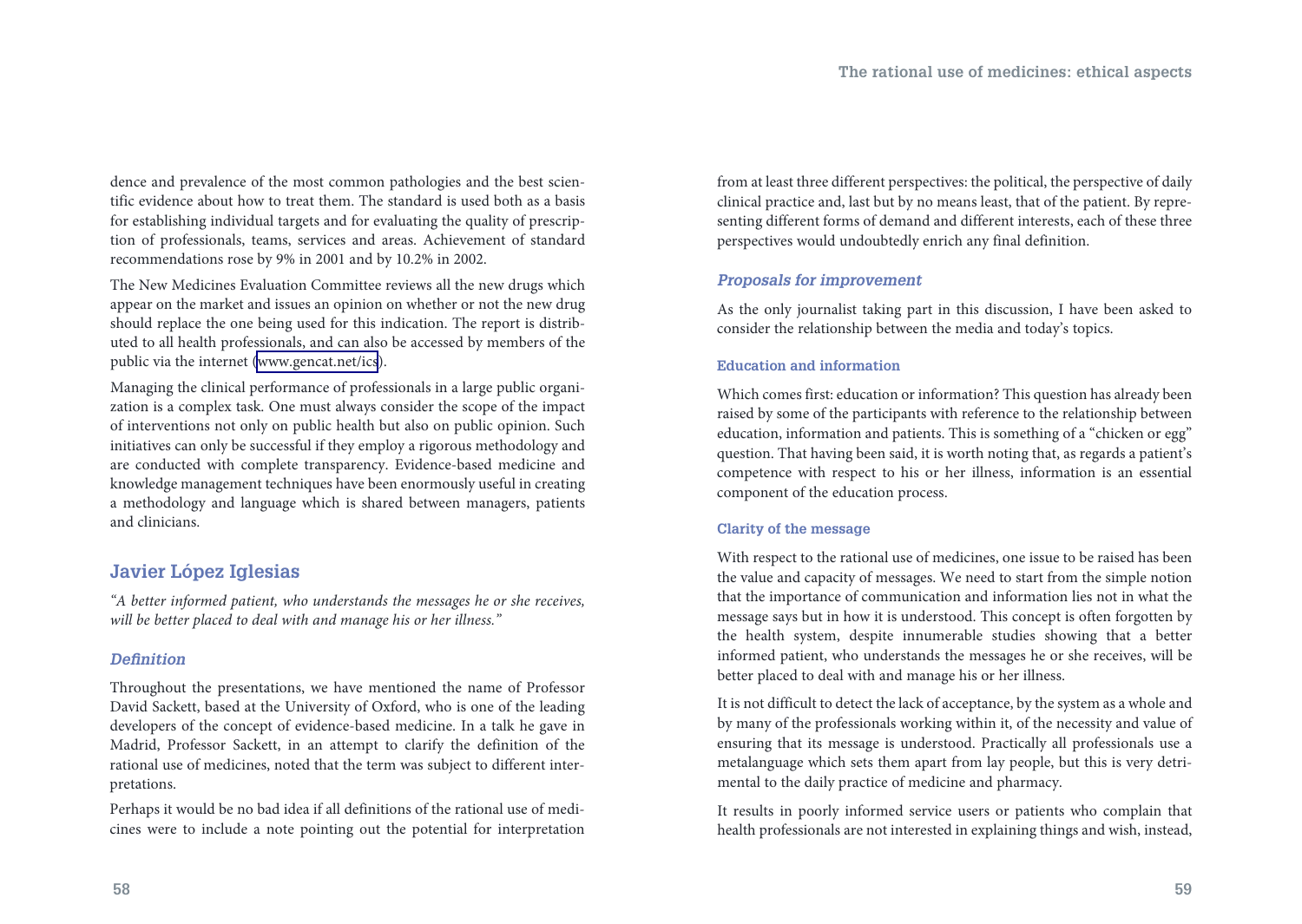to retain a position of authority with respect to individuals who lack information and are therefore unable to participate actively in the decision-making process.

#### **Responsibility of the communicator**

It is clear that the responsibility for communication does not only involve health professionals. People working in the media also have a vital role to play. There are few areas of information, and few fields of journalism and the media, where specialization is more necessary. In order to achieve this specialization, communication professionals must be committed to continuing professional development. Information about medicines and their rational use is a clear case where such specialization is necessary, involving as it does complex information which demands extensive knowledge of those handling it. There is a direct and clear relationship between better training of those providing information and the quality of the information itself.

Two medicine-related examples should suffice to illustrate the harmful effects of ill-considered information. There are very clear examples, in recent history, of both extremes: social panic and the creation of false hopes.

Health information professionals need to accept that the audience for our information (readers, viewers, listeners, internet users etc.) need very clear and intelligible information, which steers away from conjecture and speculation, in order to avoid the problems noted above.

#### **A final proposal or suggestion**

Medicine, pharmacy and health science courses should include the topics of information and communication. It makes no sense for the education of professionals whose duties include communicating with and informing people not to cover the subjects and techniques which form the basis of successful communication and information.

### **Maria Antònia Mangues**

*"I agree with drawing a distinction between the rational use of medicines and rationing the use of medicines, with the risk which the second of these options inevitably entails."*

Throughout the debate we have noted how the demand for health services in general and the demand for medicines in particular are growing relentlessly. We have also noted the challenge of ensuring the sustainability of European health systems, and the need to find formulas for creating sustainable models without sacrificing quality and justice.

In this context, I would like to focus on the action of prescribing. I will consider some of what I consider to be the most important aspects, while recognizing in advance that I can only offer a partial vision of the problems involved.

The prescriber's decisions are designed to ensure that the medicines chosen produce the best results in each of the patients treated.

However, there is solid evidence of a high degree of variability in prescription habits. The same pathology may be treated quite differently depending on the patient's point of entry to the health system, and some of these prescription habits are not backed by the best scientific evidence available. This is also applicable to other medical and surgical procedures, and it has been estimated that up to 25% of them are arrived at in a poorly reasoned manner.

Different pharmacotherapeutic approaches lead to different clinical outcomes, and in some cases do not deliver real health benefits, but instead compromise the quality of care while adding to health expenditure. Decisions regarding the prescription of medicines should be based on the best available information about the effectiveness, safety and cost of different therapeutic options. If authorities and prescribers accepted and adopted these cost-effective practices, we would improve the health benefits of medicines and use the available resources in the best possible way. It would also be useful if there were procedures for preventing the inappropriate use of medicines. The resources this would free up could be employed effectively, helping to improve both the efficiency and the fairness of the system.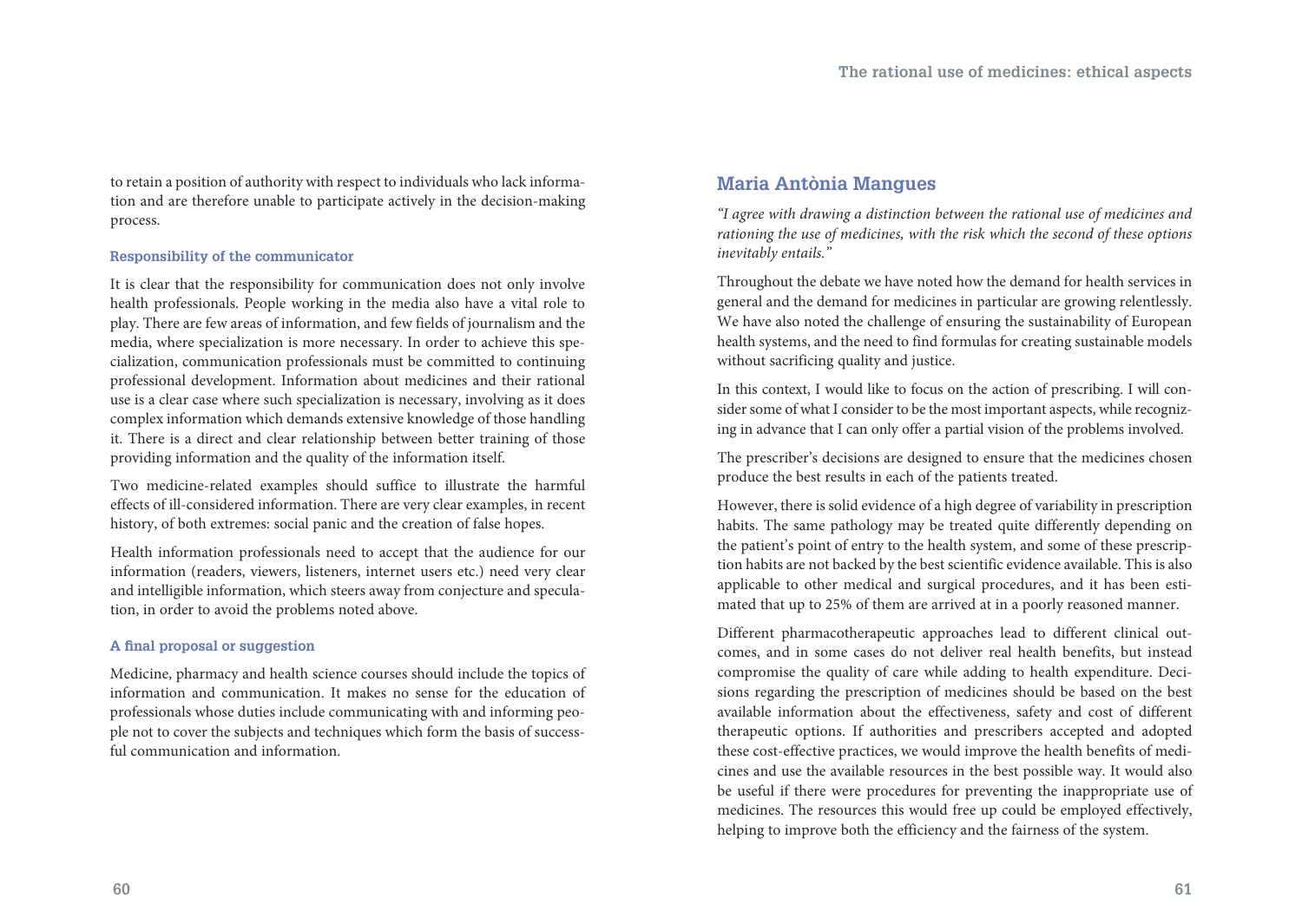A very positive experience in this regard has been the Pharmacy and Therapeutics Committees established in Spanish hospitals during the 1970s. Since their creation, they have focused on selecting medicines for inclusion in each centre's pharmacotherapeutic guide, with the selection process being based primarily on the best available scientific evidence. They have also been involved with protocolizing treatment, producing clinical practice guides, and monitoring the use of medicines. All of these activities have made a clear contribution to a more rational use of medicines. In the primary care context, where far larger volumes of medicines are prescribed and consumed, there have been a number of interesting initiatives designed to make the use of medicines more rational. However, they are far less widely implemented than in the hospital setting.

In my opinion, two actions which would help to improve the current situation would be, firstly, to promote the training of health professionals, and secondly, to "invest" in the health education of the general population.

Health professionals often find themselves overwhelmed by an avalanche of information, and it becomes increasingly difficult to ensure that the information from research is transferred to the professional knowledge base, a process which is indispensable if it is to play a role in decisions about care.

Updating scientific knowledge and making it available through continuing professional development programmes provides a scientific basis for prescription decisions, and other care decisions.

The lack of such training programmes is currently covered, at least in part, by the pharmaceutical industry, which uses them to its own benefit, using marketing practices which have been shown to have a direct influence on prescription habits. In this respect, rigorous compliance with good practice codes for the promotion of medicines would constitute a major improvement to the current situation. However, as health professionals we should not delegate to the pharmaceutical industry something so fundamental to our professional practice as the training programmes designed to ensure that our knowledge remains up to date.

Finally, the patient has had very little say in decision-making. Instead, somebody else has assessed his or her state of health and decided upon treatment. In general, patients are not sufficiently informed while, at the same time, they consider that they are entitled to unlimited access, more or less free of charge to all health services. These two factors do not exactly help the public make sensible use of health resources based on shared decision-making.

I agree with the distinction drawn by Dr Bigorra between the rational use of medicines and rationing the use of medicines, with the risk which the second of these options inevitably entails.

### **Vicente Ortún Rubio**

*"The concept of need is difficult to define. We can talk of technical need (clinical, epidemiological etc.), felt need, expressed need, comparative need, etc."*

I heartily agree with the presentations by Dr Xavier Carné and Dr Juan Bigorra, and would like to offer the following observations using the headings suggested by the chair of today's seminar, Dr Josep Lluís Segú.

#### *Definition of the concept of rational use of medicines*

The definition put forward by the World Health Organization does not strike me as perfect, but it is widely accepted and incorporates the concepts of efficacy, safety, appropriateness and social opportunity cost, and it is therefore acceptable. The common meaning of instrumental rationality (means/ends) implies that the most rational action is that which achieves the same health outcomes as another for a lower social cost.

#### *Current supply of medicines*

In a context of private production and research funded privately by companies driven by the profit motive, supply is aimed at the population who can express effective demand and, preferably, suffer from chronic problems. There are various ways of directing supply towards the health needs of the global population:

**Economic and social development to escape from poverty and the** biological hardship which causes disease.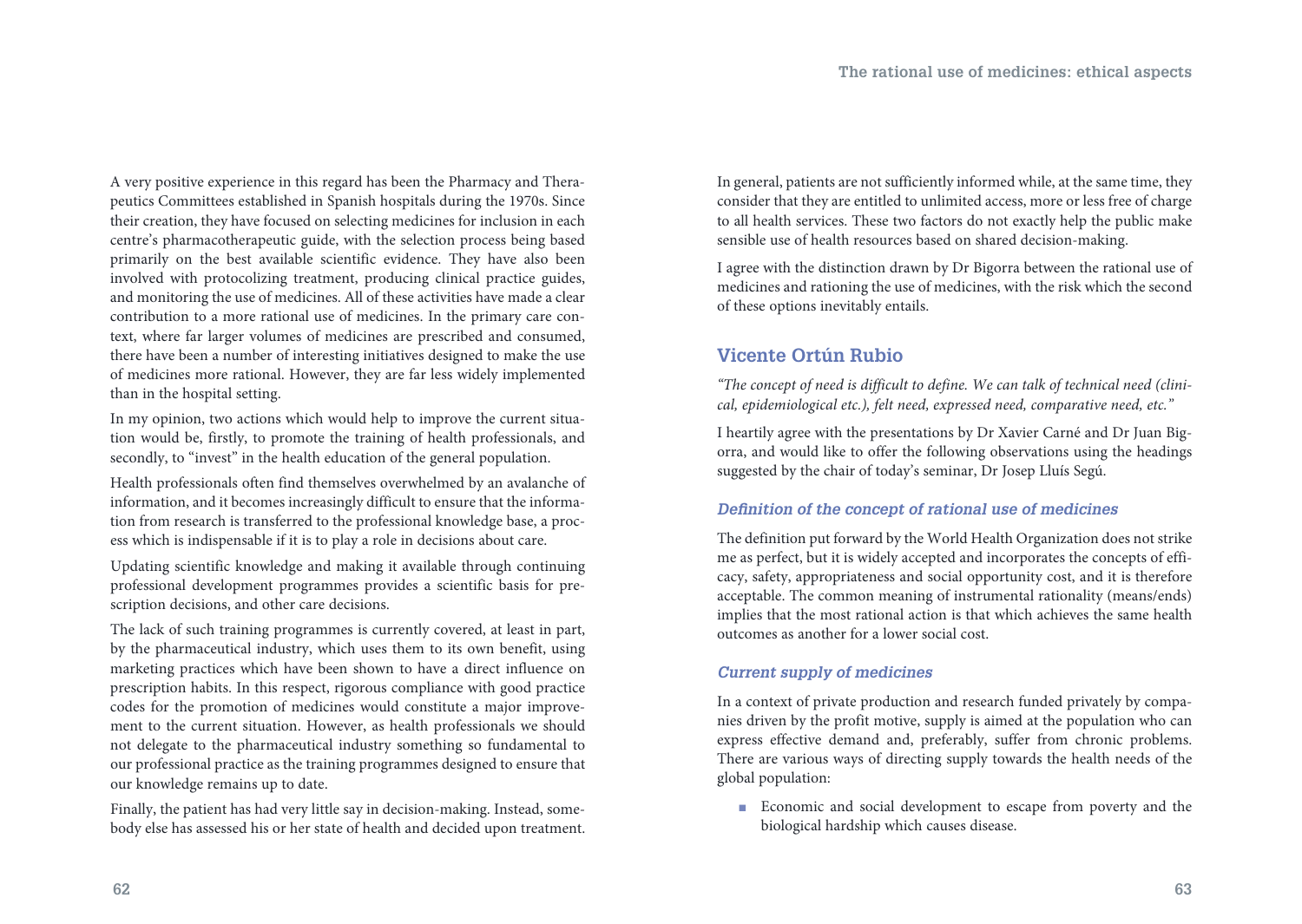- The current World Trade Organization negotiations in Doha to solve the conflict between the incentive for innovation represented by the patent system and the problem of limited access, particularly by the poor, which results from this system.
- Transfer of public and private resources from rich countries (and from the wealthier of the poor countries) to stimulate effective demand for medicines designed to meet the needs of poor countries.
- We have to appeal to the social responsibility of companies, but we cannot depend on their "good-heartedness". Corporate "good-heartedness" will only be sustainable when it is listed on the Stock Exchange. Meanwhile, it is the job of the state to ensure the achievement of a range of social objectives.

#### *Supply of innovation*

Between 15 and 20% of the cost of a drug corresponds to variable costs, and 80 to 85% represents the recovery of fixed costs (research, promotion, launch etc.). It seems sensible, then, to propose Ramsey pricing, where each country pays the variable costs and shares the fixed costs in inverse proportion to the price elasticity of the demand for medicines. Those countries which significantly reduce consumption of a medicine in response to a small price rise (high elasticity) and which are normally the poorest countries, would pay a lower share of fixed costs than rich countries.

For this to work, arbitrage or resale from low price markets to high price markets, would have to be prevented. There are services where arbitrage is not possible (dentistry, for example); where it is possible, companies resort to adulteration of the product (methyl alcohol, rapeseed oil etc.), the loss of guarantees with resales, increasing resale costs (labelling, packaging) or, the method most applicable to health, vertical integration towards the consumer. This involves integrating the care process of which the medication for which there is downward price discrimination forms a part.

We need to promote the transfer of public and private resources from rich countries (and from the wealthier of the poor countries) to stimulate effective demand for medicines designed to meet the needs of poor countries.

#### *Analysis of demand*

Perhaps it is helpful to distinguish between demand – an observable behaviour which depends on individuals' willingness to pay for a good or service – and the everyday use of the word to refer to an expressed need.

#### *Distinction between need and demand*

The concept of need is difficult to define. We can talk of technical need (clinical, epidemiological etc.), felt need, expressed need, comparative need, etc.

It is worth noting that the health systems of the developed countries, with the exception of the United States, establish the obligatory health insurance of their populations with the aim of ensuring that access to health services depends on criteria of need rather than of demand (willingness to pay).

Socially, the establishment of which needs are deemed most important is achieved by setting priorities, more or less explicitly, in a more or less centralized or participative manner, etc. – a process which is on the rise across the globe. Explicit priorities satisfy criteria of democracy and efficiency, and priorities which relate services with conditions or illnesses do so more effectively than categoric portfolios of services (in which some services are always included, and others are always excluded).

A country can decide to publicly finance its needs using cost-effective technology. The limits on what is publicly financed depend on a range of factors: the country's resources, majority wishes and cultural preferences, among others.

Another part of the demand (for services which have no effect – but which may be convenient, pleasant, entertaining etc.) must be funded privately. This is one of the methods which enables European welfare states to be sustainable.

#### *Authorizing a drug and funding a drug*

These are two very different decisions which should be kept separate: authorization according to fixed criteria (open to discussion, Food and Drug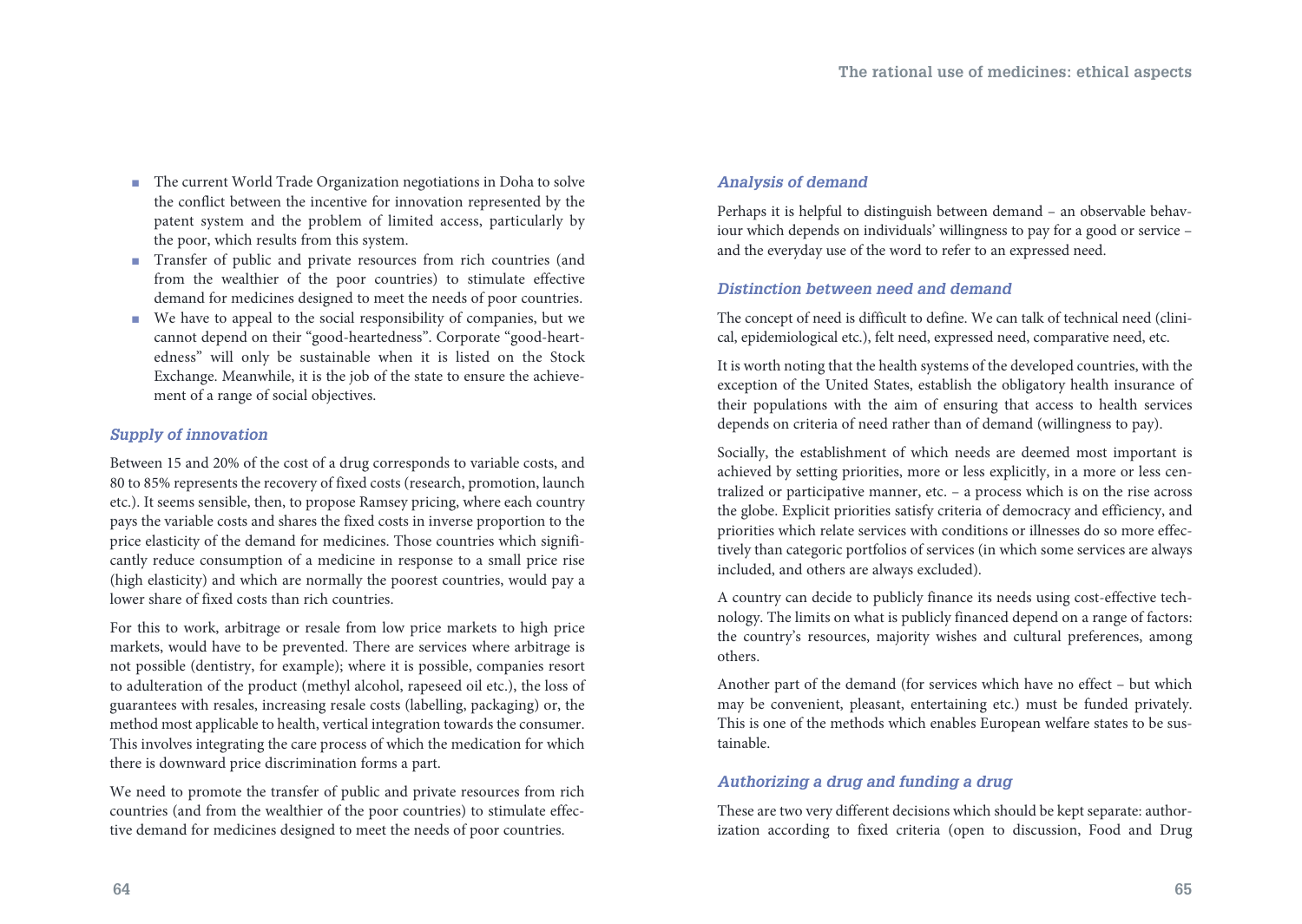Administration, European Medicines Evaluation Agency, etc.), and funding on the basis of cost-effectiveness for public bodies and using whatever criteria are deemed appropriate for private funders (insurance companies, for example). Both public and private funders must ensure their sustainability and combine health inputs (drugs, among others) in an efficient manner.

#### *User orientation*

We suffer from a serious shared decision-making deficit (benign prostatic hyperplasia, hormone replacement therapy, etc.). Much remains to be done.

We would do well not to make matters worse and guide ourselves by the problems of the "wealthy, well and worried", bearing in mind, instead, the health paradox that those who complain of the greatest morbidity are people and regions which objectively are best off. For as long as there is still room for major improvements to both life expectancy and quality of life, there is no place for trivial interventions designed to make a minuscule and ridiculous improvement to yet another health-related quality of life index.

#### *Information*

This, in particular prognosis, should be standardized and "industrialized". Information about medicines cannot come from an interested party (just as I cannot be the source of information about the quality of classes I deliver). Dr Bigorra mentioned the "real value of the information provided by the industry ... to modify prescription habits ... and their tendency to distort the focus of information for the benefit of the industry ... we need to strengthen compliance with codes of good practice in drug promotion." I agree, but would also add "... and the public production of information".

Information about effectiveness, quality, suitability, health variations, etc. constitutes a public good: its consumption by one person does not prevent its consumption by another, and it is almost impossible to exclude anyone from consuming it. When produced by an independent agency (a big assumption) it can be more accurate and useful than when it is produced by manufacturers.

#### *Direct-to-consumer advertising*

The empowerment of patients deserves something more useful and less controversial than this, particular in the case of patients with chronic illnesses. Empowering the patient (through information, monitoring etc.) to better manage his or her illness is a fundamental part of illness management programmes (acting at every stage of the illness, on a populational basis). This is far more useful, for patients with type 2 diabetes, chronic obstructive pulmonary disease, asthma, heart failure etc., than direct-to-consumer advertising of oral hypoglycemics.

#### **Eduard Rius**

*"Rational use obviously goes beyond the economic or financial aspects of health."*

Although it seems unnecessary to clarify in a forum such as this what we mean by the "rational use of medicines", and in this respect I share the definition used by the World Health Organization, I do think it is important to bear in mind, when talking about the Spanish public health system, that in general "rational use" has been associated exclusively with the need to "rationalize" pharmaceutical expenditure.

"Rational use" obviously goes beyond the economic or financial aspects of health. In the past, the focus of managers and politicians on spending devalued the concept of "rational use". Fortunately, this situation has changed in recent years, and today there are active policies for the rational use of medicines which are yielding fruit. The involvement of health professionals in these areas has been very significant, and this has been a very positive development, as has the involvement of the industry.

At the same time, there is a range of other issues which need to be taken into account when considering policies for rational use. Firstly, we cannot separate policies for rational use from what constitutes "pharmaceutical provision" in our country, by which I mean existing supply, medicines funded by the public health service, aspects relating to the registration of a medicine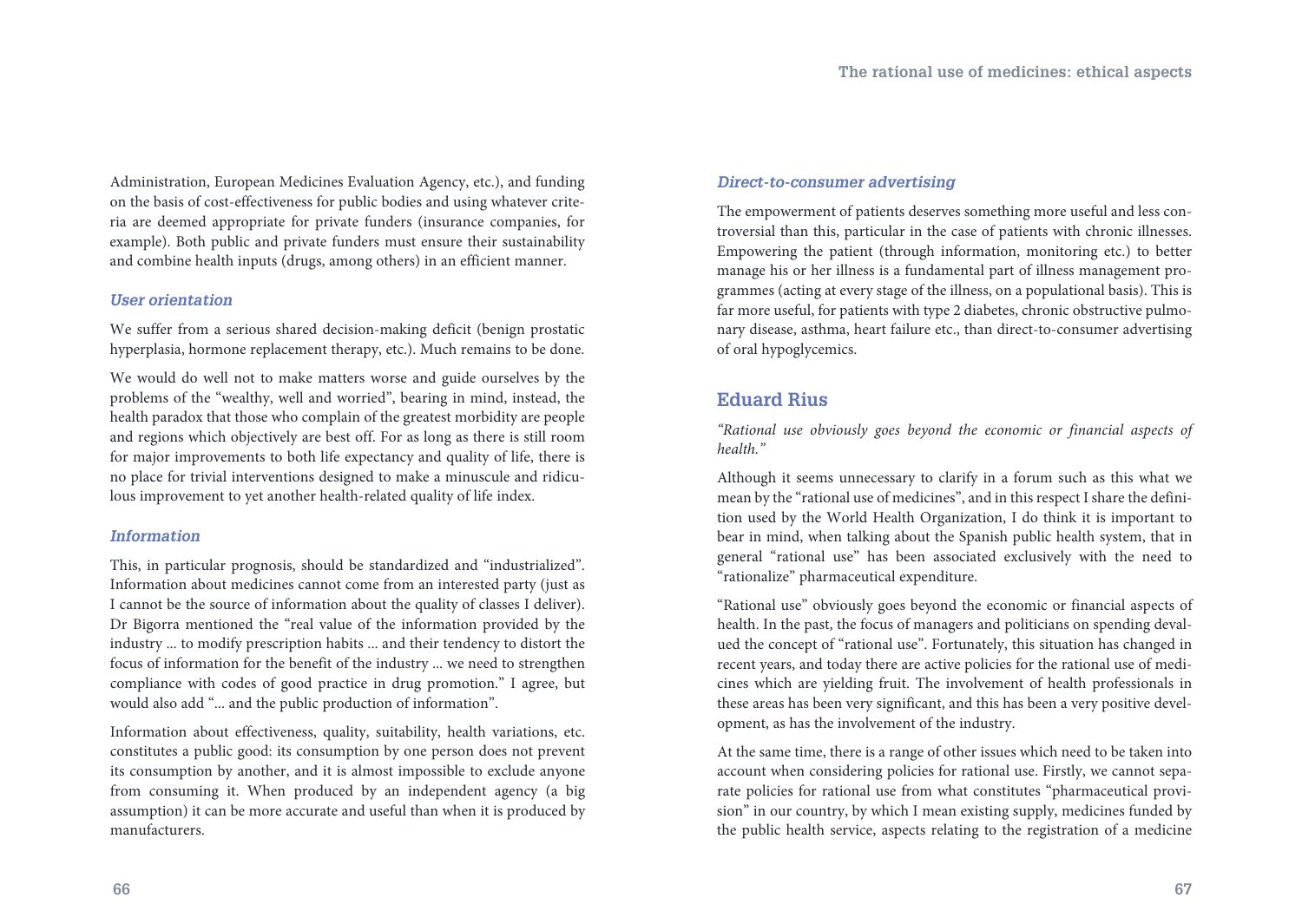and whether or not it is covered by public funding, or the level of co-payment in Spain (which is among the lowest in the European Union).

Something similar occurs when we analyse the "pharmaceutical market" and the different participants in it, and if we compare what happens in the United States with what happens in Europe. In Europe the customer of the pharmaceutical industry is the state, who in the final analysis pays the pharmaceutical bill, while in the United States the customer is the patient. As a result, both doctor and patient play a very different role. However, regardless of the differences, in both systems patients need more information and the capacity to decide about treatment.

In this respect, the impact of information and communication technologies is very important. Patients are increasingly well informed and no longer comply with the classic "agency relationship" which characterized doctorpatient relations in the past. As a result, we need to ensure reliable, high quality information for the general public. When dealing with such increasingly well-informed patients, health professionals must act as a "knowledge manager" or "information manager".

At the same time, we must also remember that the "classical" definition of health has changed. Today, talking about health means talking about quality of life, a far wider and more subjective concept, which has major implications for citizens' expectations of health systems.

Many of the issues relating to rational use entail a dialogue between the industry and the health administration. A dialogue which should make it possible to set out a framework to enable both the growth of expenditure and the coordination of expenditure with overall health budgets. And a dialogue which is necessary when we consider research and the need to increase the resources allocated to R&D. The industry should investigate those health problems which are most prevalent in our society, in cooperation with research centres and universities.

Ultimately, what is at stake here is the sustainability of the system over the medium and long term. Of course, sustainability involves the rational use of medicines, but it also has many other implications which are not addressed with sufficient courage and objectivity by those responsible for taking decisions. And I am not referring only to politicians. I refer to society as a whole. And this is why the organization of this seminar by the Foundation is such a positive development.

#### **Josep Vergés**

*"It is sometimes surprising, even paradoxical, that the same society which demands absolute rigour with regard to drugs, 'forgets' about the fraud which exists with respect to other products."*

It is impossible to ignore the role played by evidence-based medicine in shaping rational demand for medicines. Those of us who have been trained in the methodology of clinical trials, meta-analysis and scientific evidence in general are totally in favour of it. However, this does not mean that we should neglect the knowledge acquired during normal clinical practice, what one might term the doctor's "clinical eye". As Dr Bigorra noted in his presentation, evidence-based medicine, together with the rigorous application of observational methods, the preferences of the well-informed patient, etc. can also be useful. At a theoretical level, one sometimes wonders what would happen today if we had to evaluate medicines such as furosemide, digoxin, theophylline and many more which, in their day (over 30 years ago) were approved on the basis of trials with numbers of patients which today would be deemed quite insufficient to reach valid conclusions and which, however, we continue to deem to be of recognized therapeutic value. No doubt the same will be said in 20 years time when people look back on today's evaluation criteria.

Another important issue to consider in the rational use of medicines concerns the continuous development of all the professionals involved in taking decisions about the prescription of medicines. This continuous development in therapeutic matters should be provided by medicine or pharmacy faculties, as part of their doctor training programmes; however, some medicine faculties in Spain still do not offer a course in clinical pharmacology. I believe that continuous therapeutic training should be delivered on an intensive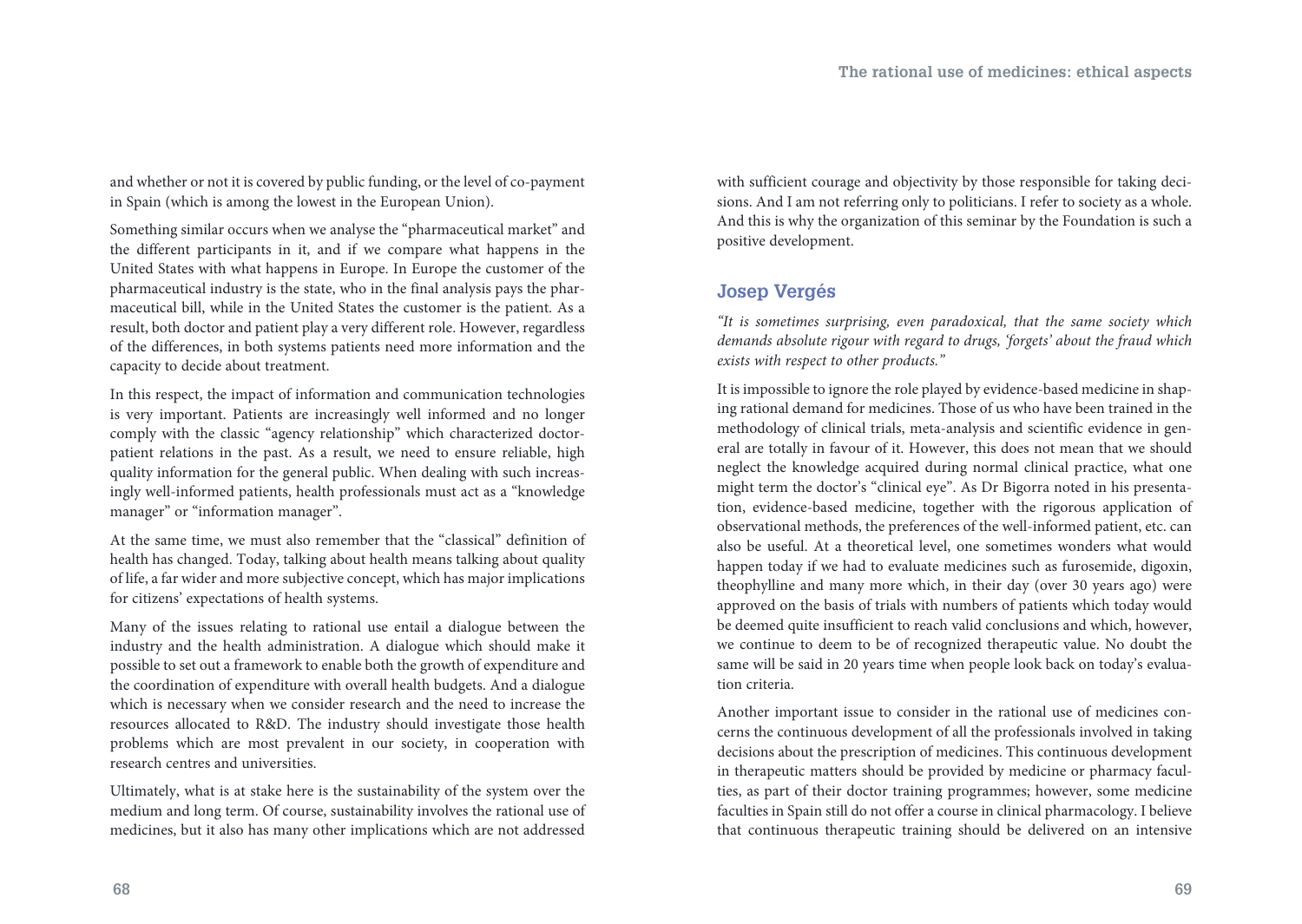basis in a clinical/university setting, and that this training should be led by the professional associations of doctors and pharmacists, scientific societies etc., as it is in other countries. We should note that, at present, the professional training, attendance at conferences, grants etc. received by doctors and pharmacists in the workplace is provided in the main by the pharmaceutical industry. I believe in the need to establish clear criteria to make sure that this occurs within an ethical framework; the Spanish Code of Practice in the Promotion of Medicines, proposed by the pharmaceutical industry, could be a major step forward in this regard.

In my opinion, just as there is rigorous control of medicines by the pharmaceutical companies, the industry association, the Department of Health etc., so there should be strict control over so-called miracle medicines, magical objects, clairvoyants, healers etc. It is sometimes surprising, even paradoxical, that the same society which demands absolute rigour with regard to drugs, 'forgets' about the fraud which exists with respect to other products.

Another important role is that played by the patient. I agree that patients should have extensive information which is rigorous, well documented and accessible. The question is, how much information should the patient receive? All of it, or just some of it? Information has to be sufficient to enable the patient to know clearly what he or she is taking. The information leaflet should be clear and precise. Some health professionals argue that the current content is correct, while others argue that it contains too much information (adverse effects etc.) which often limits the use of medicines by the patient due to the fear generated by so much information.

The different stakeholders – the pharmaceutical industry, the health administration, patients, health professionals, scientific societies, patients etc. – must work together to improve the health of our patients, on the basis of clear objectives and shared responsibility.

I would like to end by thanking the Víctor i Grífols Foundation for organizing events of this sort, which provide a valuable opportunity for reflecting upon these issues which affect us all.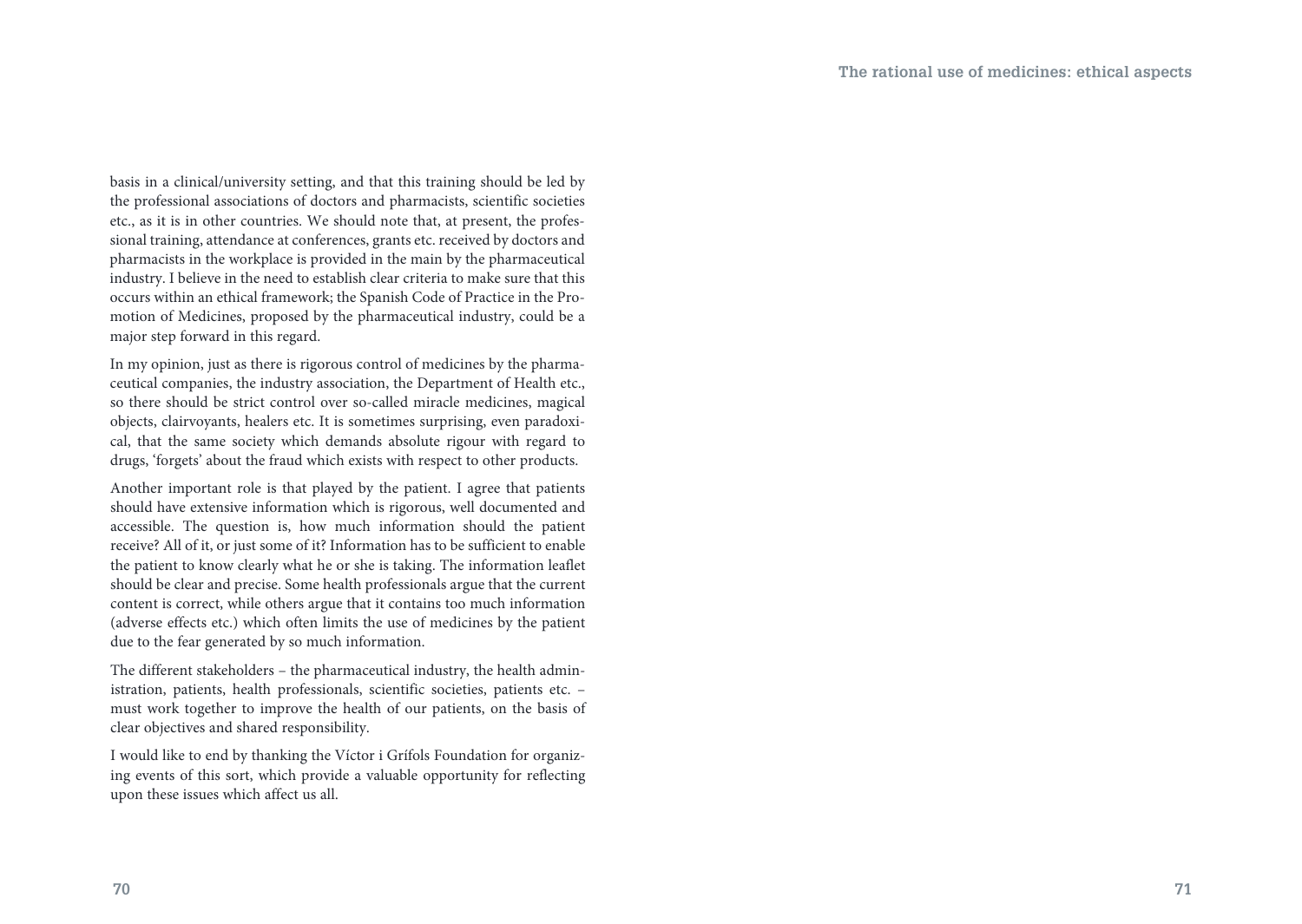# **Contributors to the discussion in alphabetic order**

- **n** Josep Eladi Baños, Senior Lecturer in Pharmacology at the Pompeu Fabra University
- **Ramon Bayés, Professor of Basic Psychology at the Autonomous Univer**sity of Barcelona and Member of the Board of Trustees of the Víctor Grífols i Lucas Foundation
- **n** Joan Bigorra, Assistant Managing Director of Novartis Farmacéutica, S.A.
- **n** Margarita Boladeras, Professor of Moral Philosophy at the University of Barcelona
- Joaquim Bonal, President of the Pharmaceutical Care España Foundation
- **Xavier Bonfill, Director of the Ibero-American Cochrane Centre**
- <sup>n</sup> Victòria Camps, President of the Víctor Grífols i Lucas Foundation
- Xavier Carné, Head of the Clinical Pharmacology Service of the Hospital Clínic of Barcelona
- Joan Costa, Senior Lecturer in Pharmacology at the Autonomous University of Barcelona and Pharmacologist at the Germans Trias i Pujol University Hospital of Badalona
- Sergi Erill, Director of the Antoni Esteve Foundation
- Jordi Faus, Lawyer with Faus & Moliner Abogados
- <sup>n</sup>Paloma Fernández Cano, External Relations Manager at Merck, Sharp & Dohme España
- **n** Joan Gené Badia, Director of the Primary Care Division at the Catalan Health Institute
- <sup>n</sup>Mr. Javier López Iglesias, Editor of the periodical *Jano*, published by Ediciones Doyma, S.A. and President of the Asociación Nacional de Informadores de la Salud (ANIS)
- Maria Antònia Mangues, Director of the Pharmacy Service at the Hospital de la Santa Creu i Sant Pau, Barcelona
- Vicente Ortún Rubio, Centre for Research into Economics and Health at the Pompeu Fabra University
- Eduard Rius, President of the Private Foundation of the Hospital de la Santa Creu i Sant Pau, Barcelona
- Josep Lluís Segú, Managing Director of Ediciones Doyma, S.A.
- Josep Vergés, Medical and Scientific Director of BioIbérica, S.A.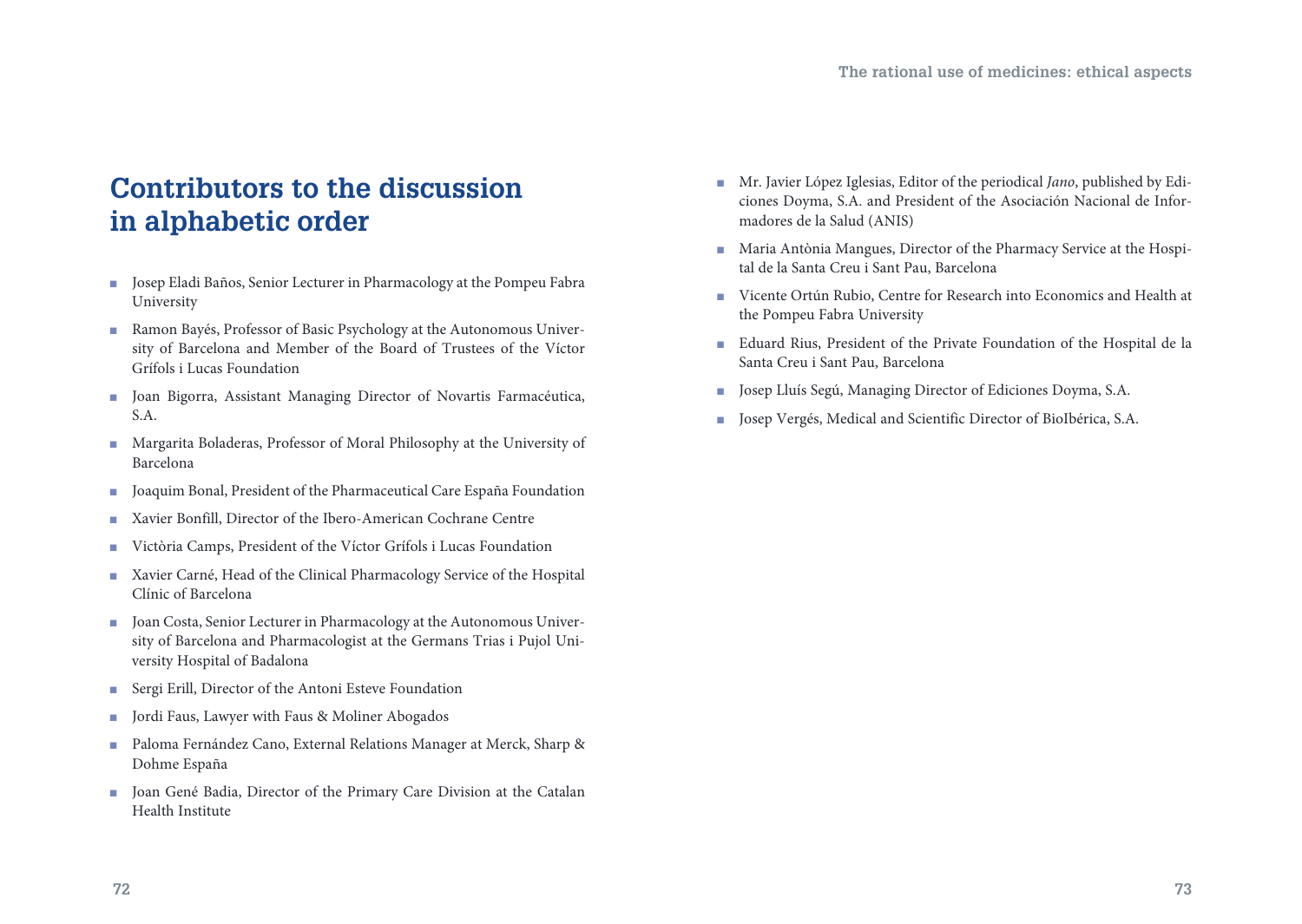## **Publications**

#### **Bioethics monographs:**

- *[26. The three ages of medicine and the doctor-patient relationship](http://www.fundaciongrifols.org/portal/en/2/7353/ctnt/dD10/_/_/5w0r/26-Las-tres-edades-de-la-medicina-y-la-relaci�n-m�dico-paciente-The-three-ages-of.html)*
- *[25. Ethics: an essential element of scientific and medical communication](http://www.fundaciongrifols.org/portal/en/2/7353/ctnt/dD10/_/_/5blo/25-Ethics-the-essence-of-scientific-and-medical-communication.html)*
- *[24. Maleficence in prevention programmes](http://www.fundaciongrifols.org/portal/en/2/7353/ctnt/dD10/_/_/5au1/24-Maleficencia-en-los-programas-de-prevenci�n-Maleficence-in-prevention-programm.html)*
- *[23. Ethics and clinical research](http://www.fundaciongrifols.org/portal/en/2/7353/ctnt/dD10/_/_/4b41/23-Ethics-and-Clinical-Research.html)*
- *[22. Consentimiento por representación \(Consent by representation\)](http://www.fundaciongrifols.org/portal/en/2/7353/ctnt/dD10/_/_/4b3o/22-Consentimiento-por-representaci�n-Consent-by-representation-.html)*
- *[21. Ethics in care services for people with severe mental disability](http://www.fundaciongrifols.org/portal/en/2/7353/ctnt/dD10/_/_/4b2f/21-Ethics-in-care-services-for-people-with-severe-mental-disability.html)*
- *[20. Ethical challenges of e-health](http://www.fundaciongrifols.org/portal/en/2/7353/ctnt/dD10/_/_/3mk2/20-Ethical-challenges-of-e-health.html)*
- *[19. The person as the subject of medicine](http://www.fundaciongrifols.org/portal/en/2/7353/ctnt/dD10/_/_/3mie/19-The-person-as-the-subject-of-medicine.html)*
- *[18. Waiting lists: can we improve them?](http://www.fundaciongrifols.org/portal/en/2/7353/ctnt/dD10/_/_/3mf2/18-Waiting-lists-Can-we-improve-them-.html)*
- *[17. Individual Good and Common Good in Bioethics](http://www.fundaciongrifols.org/portal/en/2/7353/ctnt/dD10/_/_/37gb/17-Individual-Good-and-Common-Good-in-Bioethics.html)*
- *[16. Autonomy and Dependency in Old Age](http://www.fundaciongrifols.org/portal/en/2/7353/ctnt/dD10/_/_/37ev/16-Autonomy-and-Dependency-in-Old-Age.html)*
- *[15. Informed consent and cultural diversity](http://www.fundaciongrifols.org/portal/en/2/7353/ctnt/dD10/_/_/g1m/15-Informed-consent-and-cultural-diversity.html)*
- *[14. Addressing the problem of patient competency](http://www.fundaciongrifols.org/portal/en/2/7353/ctnt/dD10/_/_/g16/14-Addressing-the-problem-of-patient-competency.html)*
- *[13. Health information and the active participation of users](http://www.fundaciongrifols.org/portal/en/2/7353/ctnt/dD10/_/_/5vd/13-Health-information-and-the-active-participation-of-users.html)*
- *[12. The management of nursing care](http://www.fundaciongrifols.org/portal/en/2/7353/ctnt/dD10/_/_/5v9/12-The-management-of-nursing-care.html)*
- *[11. Los fines de la medicina](http://www.fundaciongrifols.org/portal/en/2/7353/ctnt/dD10/_/_/5v5/11-Los-fines-de-la-medicina-The-Goals-of-Medicine-.html)* (Spanish translation of *The goals of medicine)*
- *[10. Corresponsabilidad empresarial en el desarrollo sostenible \(Corporate](http://www.fundaciongrifols.org/portal/en/2/7353/ctnt/dD10/_/_/5v1/10-Corresponsabilidad-empresarial-en-el-desarrollo-sostenible-Corporate-responsib.html)  [responsibility in sustainable development\)](http://www.fundaciongrifols.org/portal/en/2/7353/ctnt/dD10/_/_/5v1/10-Corresponsabilidad-empresarial-en-el-desarrollo-sostenible-Corporate-responsib.html)*
- *[9. Ethics and sedation at the close of life](http://www.fundaciongrifols.org/portal/en/2/7353/ctnt/dD10/_/_/5ux/09-Ethics-and-sedation-at-the-close-of-life.html)*
- *[8. The rational use of medication. Ethical aspects](http://www.fundaciongrifols.org/portal/en/2/7353/ctnt/dD10/_/_/5ut/08-Uso-racional-de-los-medicamentos-Aspectos-�ticos-The-rational-use-of-medicatio.html)*
- *[7. The management of medical errors](http://www.fundaciongrifols.org/portal/en/2/7353/ctnt/dD10/_/_/5up/07-The-management-of-medical-errors.html)*
- *[6. The ethics of medical communication](http://www.fundaciongrifols.org/portal/en/2/7353/ctnt/dD10/_/_/5ul/06-Ethics-of-medical-communications.html)*
- *[5. Practical problems of informed consent](http://www.fundaciongrifols.org/portal/en/2/7353/ctnt/dD10/_/_/5uh/05-Problemas-pr�cticos-del-consentimiento-informado-Practical-problems-of-informe.html)*
- *[4. Predictive medicine and discrimination](http://www.fundaciongrifols.org/portal/en/2/7353/ctnt/dD10/_/_/5ud/04-Predictive-medicine-and-discrimination.html)*
- *[3. The pharmaceutical industry and medical progress](http://www.fundaciongrifols.org/portal/en/2/7353/ctnt/dD10/_/_/5u9/03-The-pharmaceutical-industry-and-medical-progress.html)*
- *[2. Ethical and scientific standards in research](http://www.fundaciongrifols.org/portal/en/2/7353/ctnt/dD10/_/_/5u5/02-Ethical-and-scientific-standards-in-research.html)*
- *[1. Freedom and Health](http://www.fundaciongrifols.org/portal/en/2/7353/ctnt/dD10/_/_/5u1/01-Freedom-and-Health.html)*

#### **Reports:**

- *4. [Las prestaciones privadas en las organizaciones sanitarias públicas](http://www.fundaciongrifols.org/portal/en/2/7353/ctnt/dD10/_/_/cbx/04-Las-prestaciones-privadas-en-las-organizaciones-sanitarias-p�blicas-Private-se.html)  [\(Private services in public health organizations\)](http://www.fundaciongrifols.org/portal/en/2/7353/ctnt/dD10/_/_/cbx/04-Las-prestaciones-privadas-en-las-organizaciones-sanitarias-p�blicas-Private-se.html)*
- *[3. Therapeutic Cloning: scientific, legal and ethical perspectives](http://www.fundaciongrifols.org/portal/en/2/7353/ctnt/dD10/_/_/cd7/03-Therapeutic-Cloning-ethical-legal-and-scientific-perspectives.html)*
- *[2. An ethical framework for cooperation between companies and research](http://www.fundaciongrifols.org/portal/en/2/7353/ctnt/dD10/_/_/ce1/02-An-ethical-framework-for-cooperation-between-companies-and-research-centers.html)  [centres](http://www.fundaciongrifols.org/portal/en/2/7353/ctnt/dD10/_/_/ce1/02-An-ethical-framework-for-cooperation-between-companies-and-research-centers.html)*
- *[1. The Social Perception of Biotechnology](http://www.fundaciongrifols.org/portal/en/2/7353/ctnt/dD10/_/_/5zy/01-Social-Perceptions-of-Biotechnology.html)*

#### **Ethical questions:**

- *[3. Surrogate pregnancy: an analysis of the current situation](http://www.fundaciogrifols.org/portal/en/2/7353/ctnt/dD10/_/_/5btu/03-Surrogate-pregnancy-an-analysis-of-the-current-situation.html)*
- *[2. Sexuality and the emotions: can they be taught?](http://www.fundaciongrifols.org/portal/en/2/7353/ctnt/dD10/_/_/4pf5/02-Sexuality-and-the-emotions-Can-they-be-taught-.html)*
- *[1. What should we do with persistent sexual offenders?](http://www.fundaciongrifols.org/portal/en/2/7353/ctnt/dD10/_/_/cf1/01-What-should-we-do-with-persistent-sexual-offenders-.html)*

For more information visit: <www.fundaciogrifols.org>